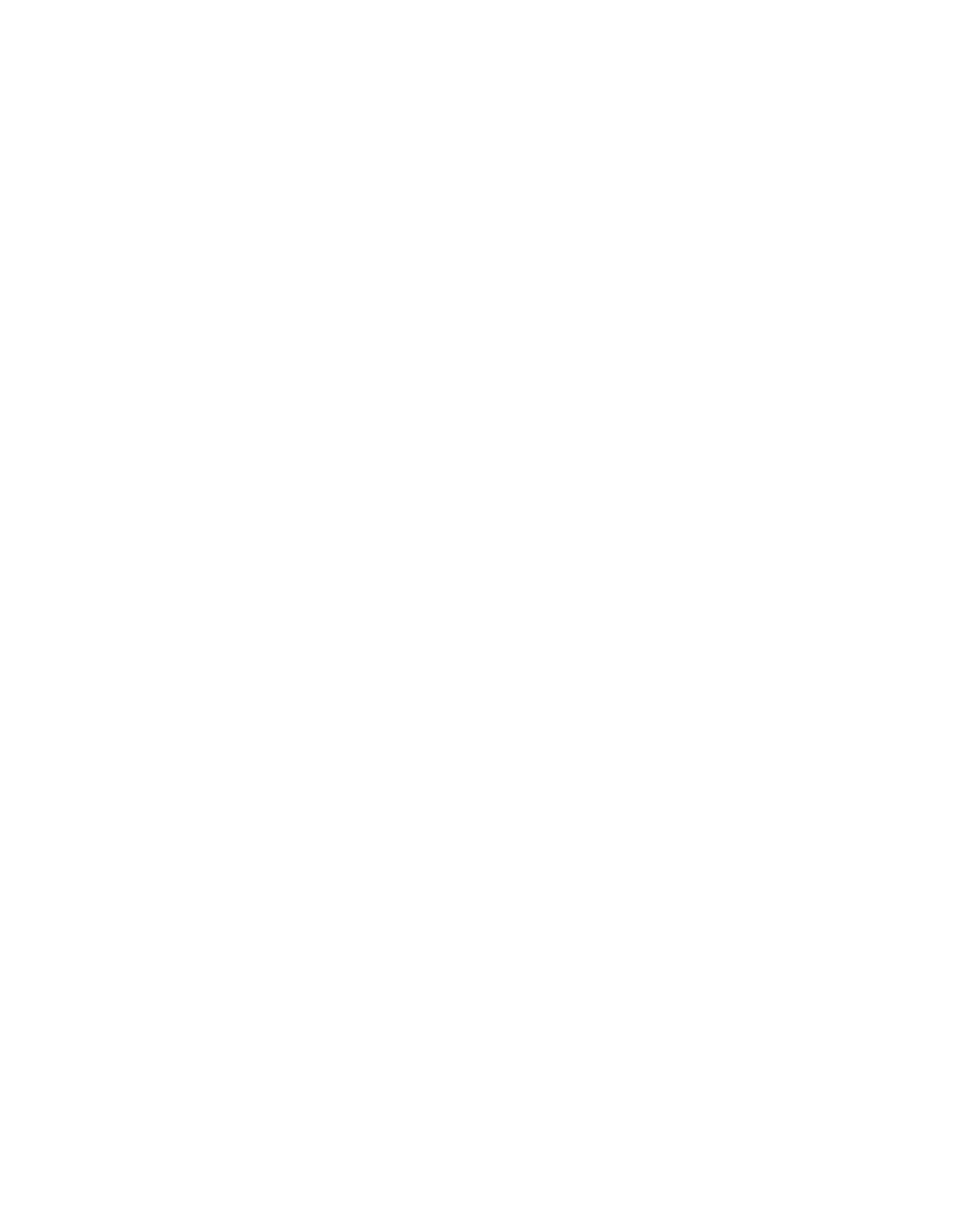## **Contents**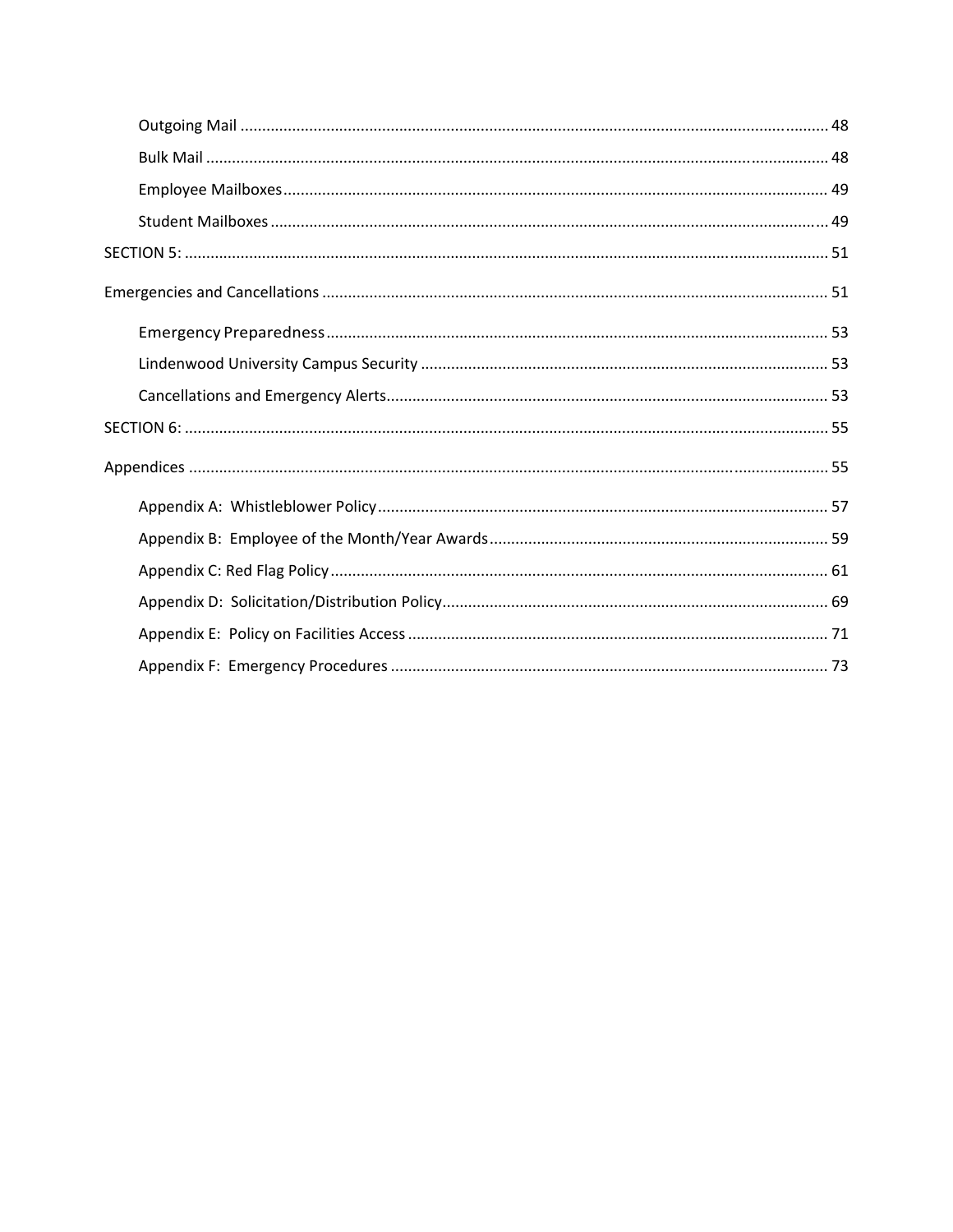**Section 1:**

**Staff Guidebook Introduction**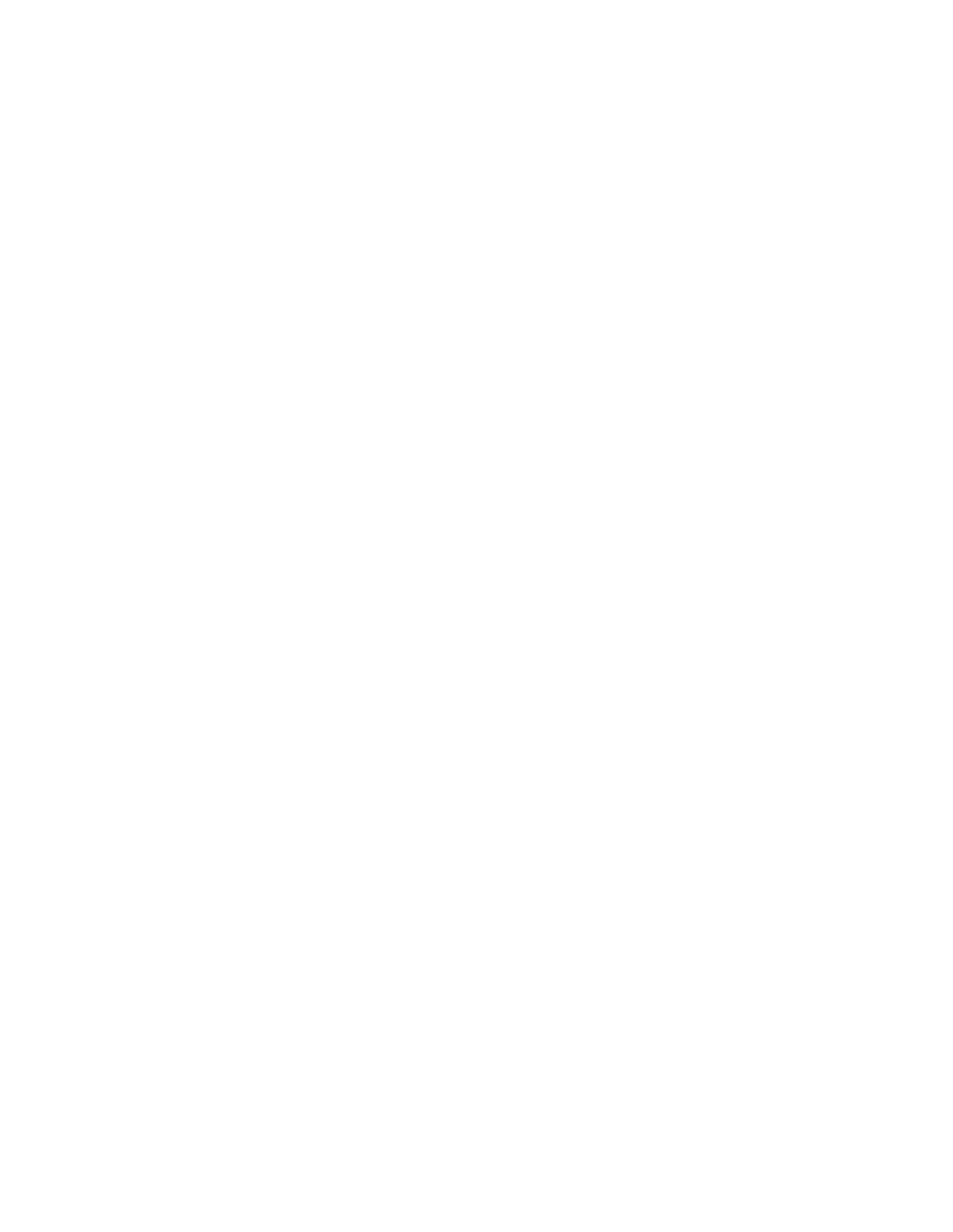## **Staff Guidebook Overview**

Welcome to Lindenwood! You are here because of your unique talents and your ability to contribute to the mission of the University and the greater good of the Lindenwood community. Please read this document carefully. These policies and procedures will support and guide you as you perform your professional duties.

This document contains general guidelines for safe and effective operating practices. The Staff Guidebook should not be considered a contract, either expressed or implied, between the University and employee. Moreover, these guidelines neither confer any obligation on Lindenwood University nor create any right to employment on the part of employees.

Please note that the policies, procedures, and guidelines contained in this guidebook are subject to change at any time.

#### **Conformance with the Law**

The contents of this guidebook have been drafted with the intent to conform with all laws. Anything stated herein shall be deemed subject to, and modified by, any current, amended, or future federal, state, or local law in order to be in conformance.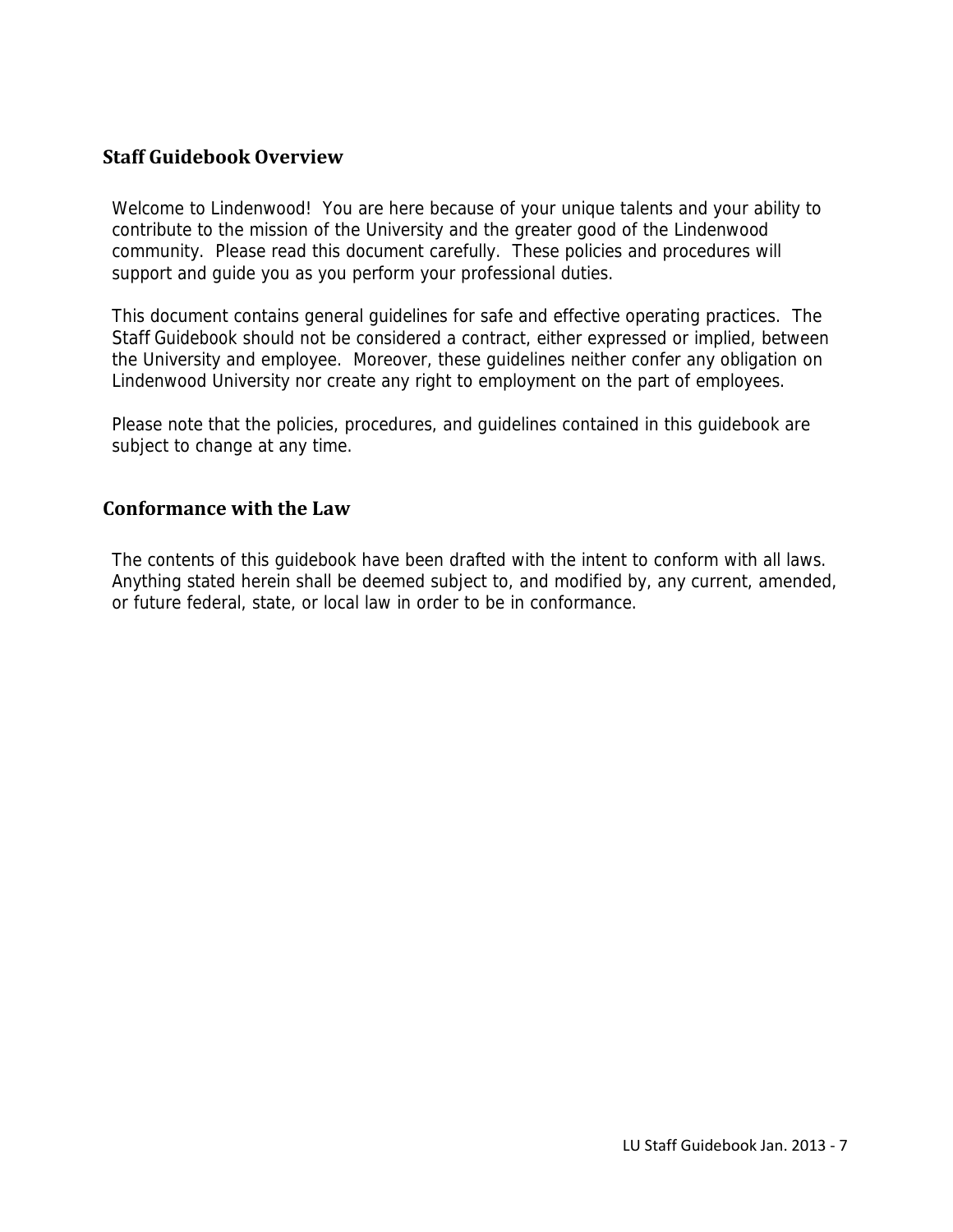## **Letter from the President**

Dear Lindenwood Community Members:

This guidebook is intended to support your efforts on behalf of the University and her most important constituents: our students. Understanding explicit policies, procedures, and expectations is a critical task incumbent upon all of us. I urge you to read this document in its entirety, refer to it often, and offer suggested changes when appropriate.

This publication is designed to

- increase the efficiency of day-to-day operations
- enable us to better serve our students
- make our work more personally and professionally satisfying
- enhance our collective commitment to the University and her mission

In short, by making University policies and procedures clearer, we hope to empower you to excel and succeed in your important work.

Although this guidebook is not an employment contract, it does represent the formal structure of our business operations and the behavioral norms endorsed and supported by the Lindenwood community. Accordingly, every member of that community is expected to abide by and support the policies and guidelines presented here.

Lindenwood succeeds, by and large, through our unique personal commitment to integrity, to each other, and to our students. We expect members of our student body to adapt well and contribute productively to a rule-governed society. We expect them to reflect maturity and appropriate priorities. We can expect no less of ourselves.

As Lindenwood continues to experience exponential growth, we retain a deep concern for the individual while acknowledging that the rights of all are best protected by our commitment to the Golden Rule. No employee's personal needs should ever rise above the mission of our University.

To that end, this Staff Guidebook will help us all stay on track and continue to put the needs of our students first. I thank you for your daily contributions to the uniquely respectful and dignified learning and working environment with which we are blessed.

Very sincerely yours,

ames DEvans

James D. Evans, PhD President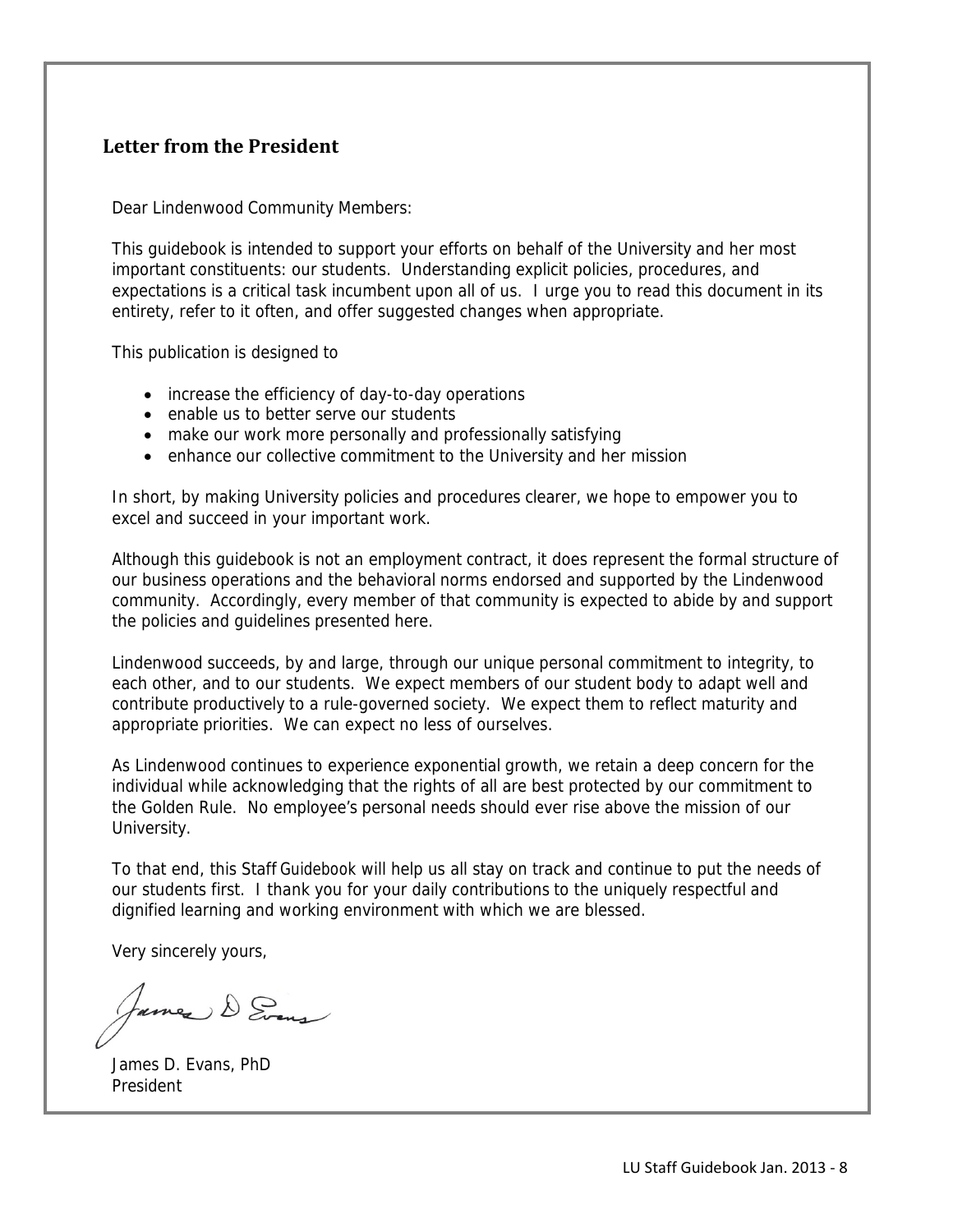## **Lindenwood History**

Mary Sibley founded Lindenwood University in 1827 in the frontier town of Saint Charles, Missouri. "Lindenwood Female College" began as a finishing school for young women from well-to-do families but from its inception was committed to combining professional preparation with academic pursuits, the social with the intellectual, and the spiritual with the physical. In short, Mary Sibley brought holistic higher education to the American frontier.

Lindenwood became a Presbyterian college in 1853 and ll maintains a historical relationship with the Presbyterian Church. In 1918, Lindenwood became a four- year college, and in 1997, Lindenwood became a comprehensive University. Historical reviews and summaries of its development indicate that Lindenwood held to its original purpose, customs, and ideals through the mid-1960s. Soon, however, Lindenwood began to feel the impact of the economic pressure and rapid culture change that marked the decades of the '60s and '70s.

In 1969, Lindenwood attempted to strengthen its financial base by becoming coed. In 1975, the Lindenwood Female College became The Lindenwood Colleges, a federation of four enterprises: The Lindenwood College for Women, The Lindenwood College for Men, The Lindenwood Evening College, and The Lindenwood College for Individualized Education. Graduate programs were also added to the mix.

During the '70s and '80s, the school suffered increasing operating deficits and accumulated substantial indebtedness. The demand for higher education was still present, but Lindenwood had drifted away from the institutional characteristics that would best serve that population. In the spring of 1989, the number of resident students had dropped below 1,000, the financial situation was dire, and there was no well-defined sense of purpose and direction. In view of the school's seemingly inexorable decline, the Lindenwood University Board of Directors considered closing its doors permanently.

Instead of shutting down one of America's oldest institutions of higher education, however, Lindenwood's Board made a courageous decision to "refound" the school. This decision involved three major actions. First, the Board recruited an experienced President and directed him to transform the University into a carefully managed institution. Second, the Board worked with the President and key members of the University community to rebuild the mission in a way that would bring Lindenwood back to its historical purpose and objectives. Third, the University community committed itself to implementing the rebuilt mission throughout all academic programs and in the day-to-day operations of the campus.

These actions launched a new era for Lindenwood that was based on a return to the fundamental precepts that had given rise to the original frontier University: individualized, holistic, values-oriented higher education that combines the practical with the academic.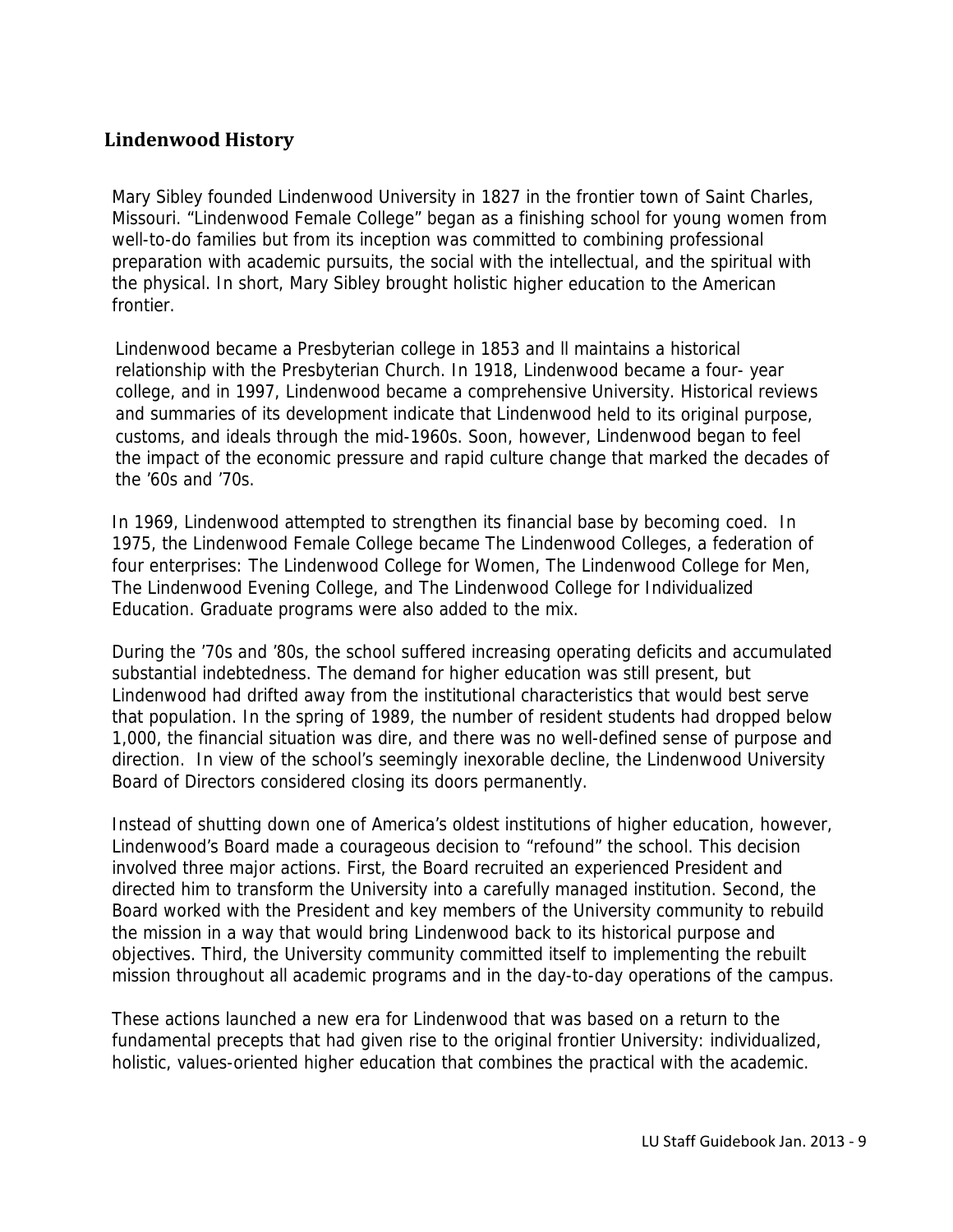Several significant changes and initiatives followed adoption of the revised mission: Dormitory visitation rules were re-established and enforced; a code of conduct was developed; programs aimed at developing a strong work ethic were put in place; the ideal of community service was made a prevailing expectation; a number of new co-curricular opportunities and student organizations were added; a serious, individualized advising system was implemented; and the general education curriculum was strengthened to merge a traditional "liberating arts" form of higher education with career preparation.

Lindenwood College became Lindenwood University in 1997. Just a year later, the administration recognized the unique possibilities presented by the University's rich frontier heritage, and Lindenwood acquired the historic homestead built and maintained by Daniel Boone, his son, Nathan, and their families in rural Defiance, Missouri. The "Boone Campus" is the headquarters of Lindenwood's Center for the Study of American Culture and Values, which offers programs in American Studies and Environmental Studies.

When linked with tighter overall management of the institution and aggressive recruiting and public relations campaigns, these changes resulted in a period of prosperity unprecedented in the University's storied history. New construction arrived in 1996 with the building of the Hyland Performance Arena. By the 1998-99 academic year, the unduplicated student count approached 9,500, the faculty had grown from fewer than 50 professors to more than 140, and the school had experienced nine consecutive years of balanced budgets and increasing revenues.

In 2000, Lindenwood began building new residence halls—the first such construction in more than 30 years. In 2002, Lindenwood built a beautiful new campus center, which the Board of Directors named in honor of the late President Dennis Spellmann. The J. Scheidegger Center for the Arts opened in the summer of 2008, and the Evans Commons opened in 2011. Not only has the main campus expanded, but Lindenwood has branched out in the St. Louis region, adding sites in Belleville, Lincoln County, North St. Louis County, O'Fallon, South County, St. Louis City, Weldon Spring, Wentzville, and Chesterfield Valley. In 2011, the Higher Learning Commission recognized Belleville as a full-service campus. Annual student headcount for the entire University system is approximately 17,000.

Lindenwood's recent growth has not been limited to enrollment, new buildings, and campus sites. Long known for athletic excellence, the University has been granted provisional membership in the NCAA II Division, and the University's academic programs continue to grow.

With the Board's and the Administration's dedication to excellence, future expansion will continue to be driven by the educational needs of Lindenwood's students and the academic goals of the faculty.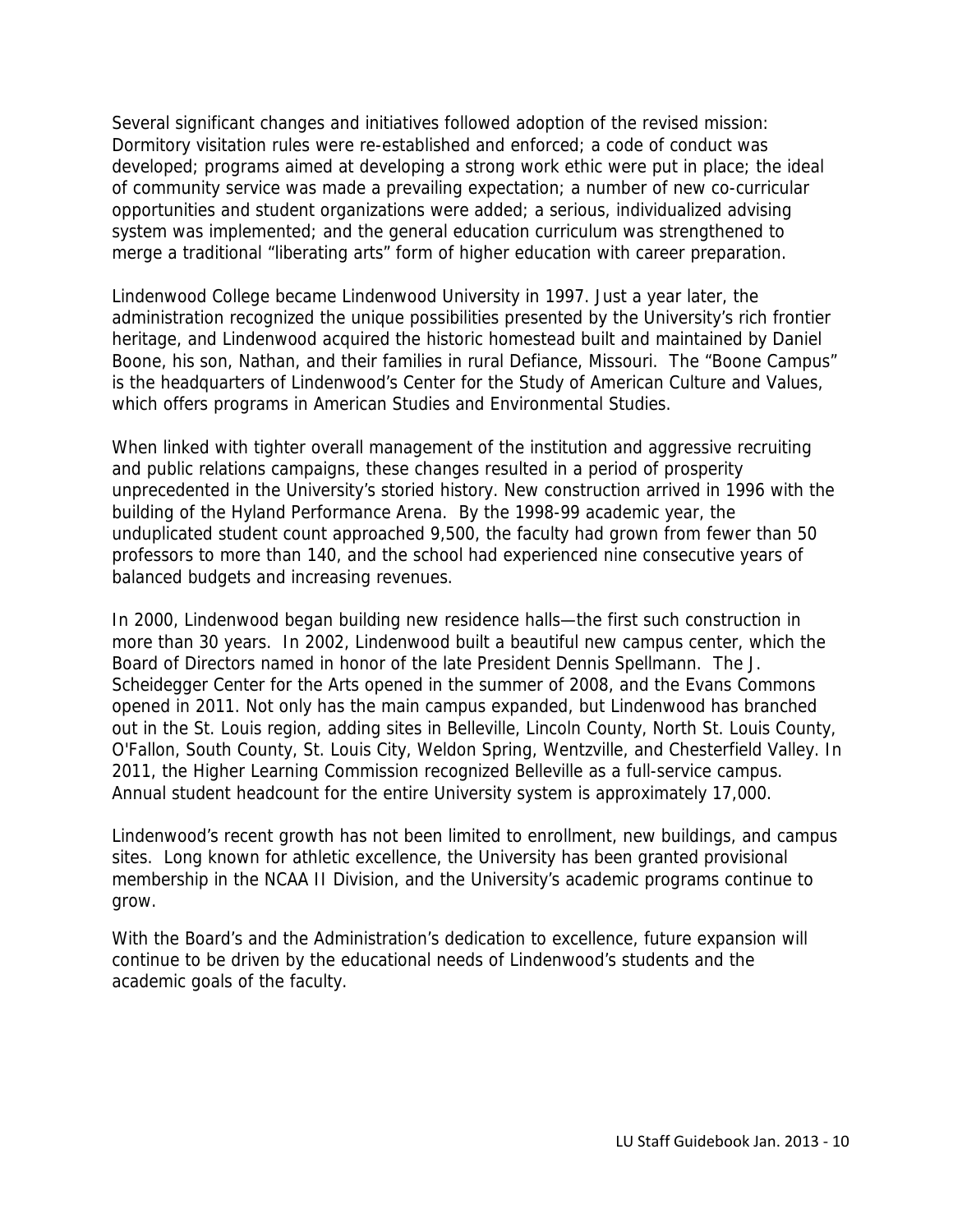#### **Mission Statement**

Lindenwood University offers values-centered programs leading to the development of the whole person – an educated, responsible citizen of a global community.

Lindenwood is committed to

- providing an integrative liberal arts curriculum,
- offering professional and pre-professional degree programs,
- focusing on the talents, interests, and future of the student,
- supporting academic freedom and the unrestricted search for truth,
- affording cultural enrichment to the surrounding community,
- promoting ethical lifestyles,
- developing adaptive thinking and problem-solving skills,
- furthering lifelong learning.

Lindenwood is an independent, public-serving liberal arts University that has a historical relationship with the Presbyterian Church and is firmly rooted in Judeo-Christian values. These values include belief in an ordered, purposeful universe, the dignity of work, the worth and integrity of the individual, the obligations and privileges of citizenship, and the primacy of the truth.

## **Lindenwood University Employee Code of Ethics**

This code applies to all Lindenwood University employees, full- and part-time, including faculty members, graduate assistants, and all members of the staff and administration.

**Lindenwood's Mission-Based System** Lindenwood University's Code of Ethics is built upon the mission of the University and incorporates the founding principles of the institution. All conduct is expected to be concordant with and supportive of the Lindenwood University Mission statement, with particular emphasis upon a values base and good citizenship, as well as the development of those behavioral traits in our students.

**A Student-First Ethic** Each of us must recognize that we have a primary responsibility to the student and that our decisions and actions must serve that priority. Under no circumstances are students to be ignored, deferred, used primarily for one's personal purposes, or exploited.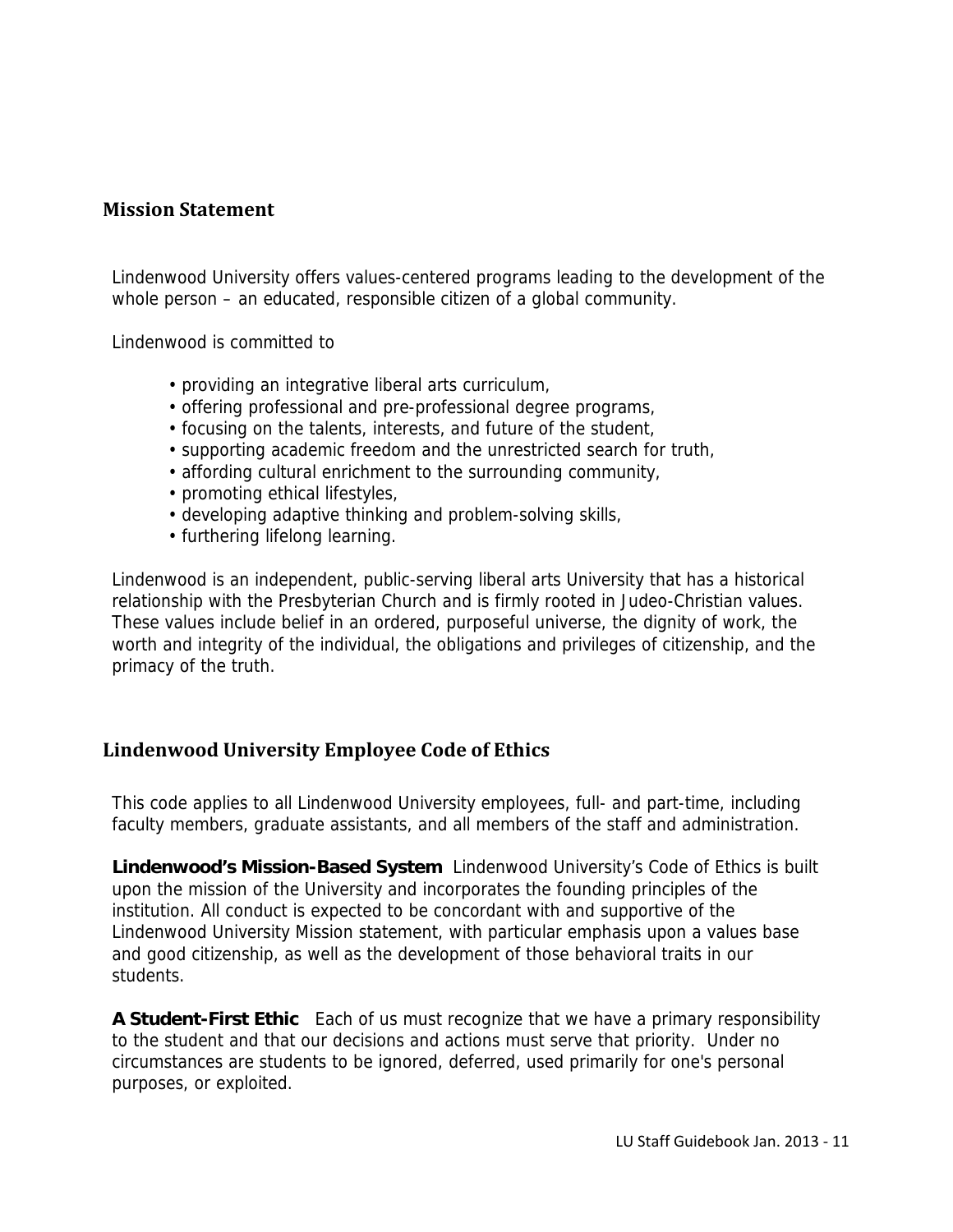**Individual Responsibility** The employee is expected to take responsibility for his or her job duties and behaviors, as well as for general demeanor and conduct during nonwork hours. It is incumbent upon all personnel to reliably report to work with a positive attitude and a readiness to perform effectively.

**Integrity** Employees are expected to hold themselves to the highest standards of conduct and expression. Deliberate misrepresentation is not acceptable. It is not permissible for any employee to engage in false accusation, denial or distortion, or fabrication of alleged events or data.

**Punctuality** The Lindenwood community values timeliness. Students and members of the faculty, staff, and administration are required to appear punctually for work, meetings, ceremonials events, and off-campus commitments.

**Ownership and Commitment** Employees are expected to exhibit positive regard for the University in their daily activities, both on and off campus, and to work at all times in the best interest of Lindenwood and her students.

**Follow-through** When given an assignment or presented a situation or a request for help, the Lindenwood employee is obligated to respond in a timely and effective manner. If an employee is given an assignment by his or her supervisor, that employee is obligated to see the task through to completion and apprise the supervisor of having finished the project.

**Reporting and Chain of Command** Members of the Lindenwood community must strive to respect and cooperate with their supervisors. Similarly, supervisors are expected to exhibit respect and positive mentorship toward their employees and not let personal needs or biases affect the work relationship. It is inappropriate for an employee to routinely skirt around the official supervisor and report to an "unofficial" supervisor because he or she feels more comfortable in dealing with the latter person. The chain of command must be followed.

**Personal Health and Conduct** We strongly urge our employees to avoid practices and habits that are harmful to their physical and mental wellbeing and to adopt eating, sleeping, and exercise regimens that will help them remain optimally suited to perform their duties at the highest possible level. No member of the Lindenwood community is to display foul language or crude, disrespectful, or immature behaviors, either at work or after hours.

**Nepotism and Favoritism** The University's official stance is that it discourages nepotism and favoritism and, to the extent possible, strives to avoid creating or allowing work situations that foster either of those problems. No employee should attempt to influence the fortunes of a friend or relative in the work environment in matters of coworker disputes, supervisor-employee relationships, or eligibility for promotions, raises, or special recognition or rewards. Faculty members are not to permit relatives or close friends to enroll in their classes, unless there is no other option to fulfill graduation requirements.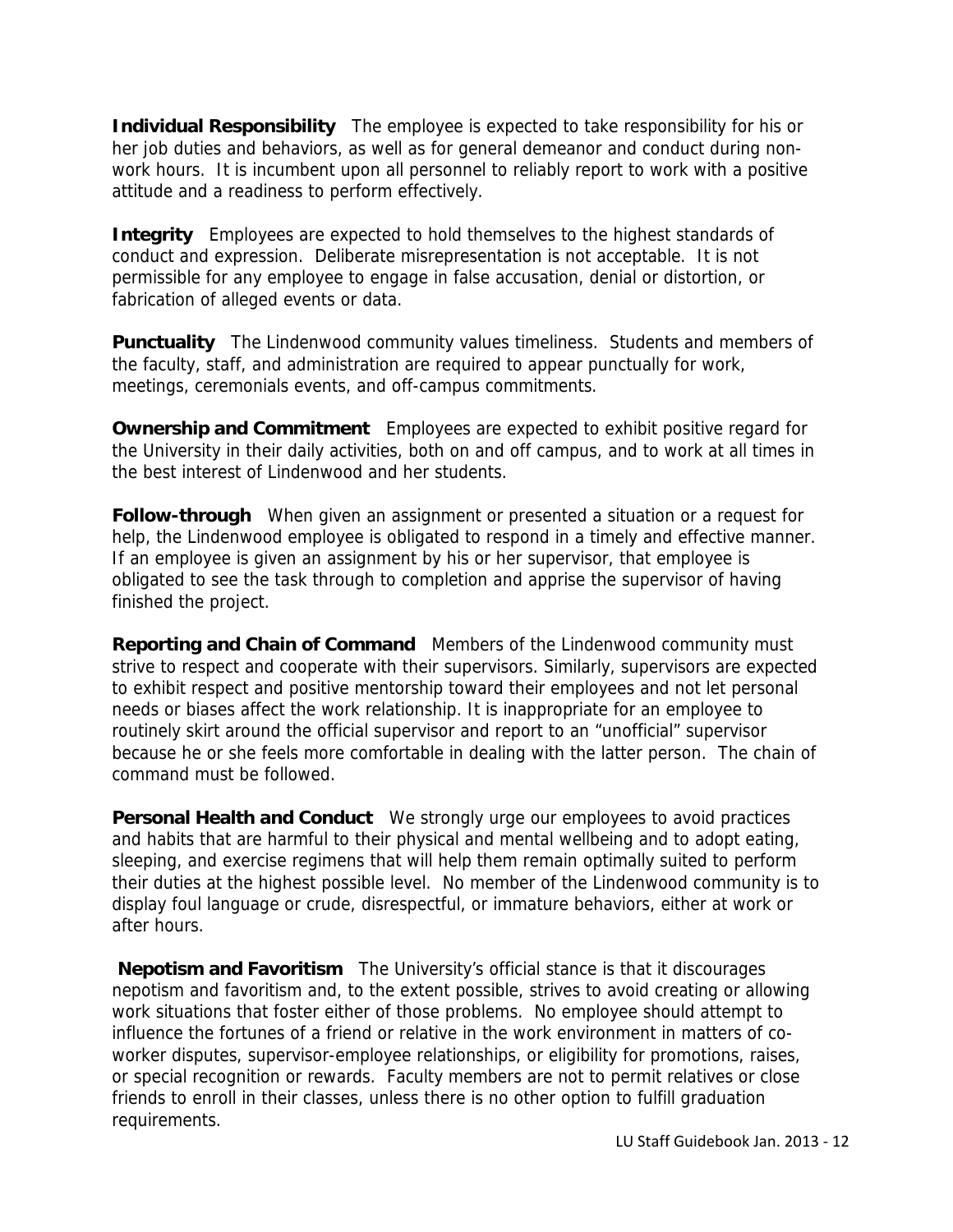**Confidential Information** All members of the Lindenwood community are required to abide by the stipulations of the federal Family Education Rights and Privacy Act. Beyond that statute, our employees are expected to use mature judgment to protect the sanctity of personal, classified, and confidential information about students and fellow employees.

**Cyberspace Conduct** Lindenwood employees are expected to exercise psychological maturity, respect for others, and netiquette when browsing the Internet and using email services. Cyberbullying, personal attacks, and rudeness stemming from the "safety" of digital distance are considered abuse by this institution. Members of our campus community are expected to identify themselves when communicating online and to take responsibility for their words and actions in regard to computer use.

**Open-mindedness and Tolerance** Our employees are not to belittle, slight, persecute, or alienate others because of their race, ethnicity, origin, or their religious or political views – whether liberal or conservative. Sexual orientation is a personal matter that does not differentiate among levels of virtue, ability, success, or worth; a person's orientation should not be a reason for ridicule or discrimination.

**Legal Infractions** Any employee who commits, is convicted of, or confesses – either explicitly or by legal maneuver – to having committed a crime will be permanently terminated from his or her position at Lindenwood.

**Understanding Institutional Ethics** More information is available from the Vice President for Human Resources.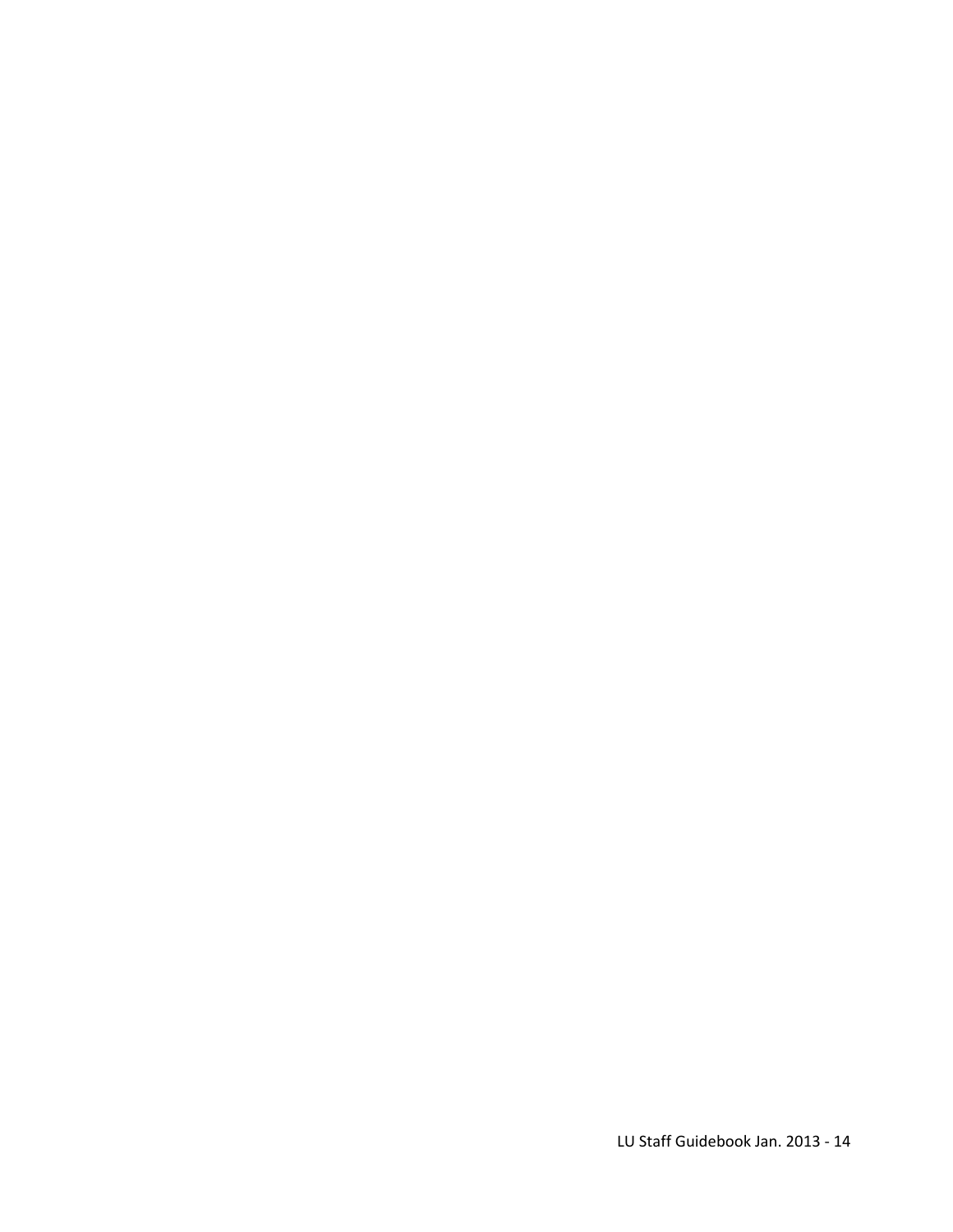**Section 2:**

**Human Resources Policies & Procedures**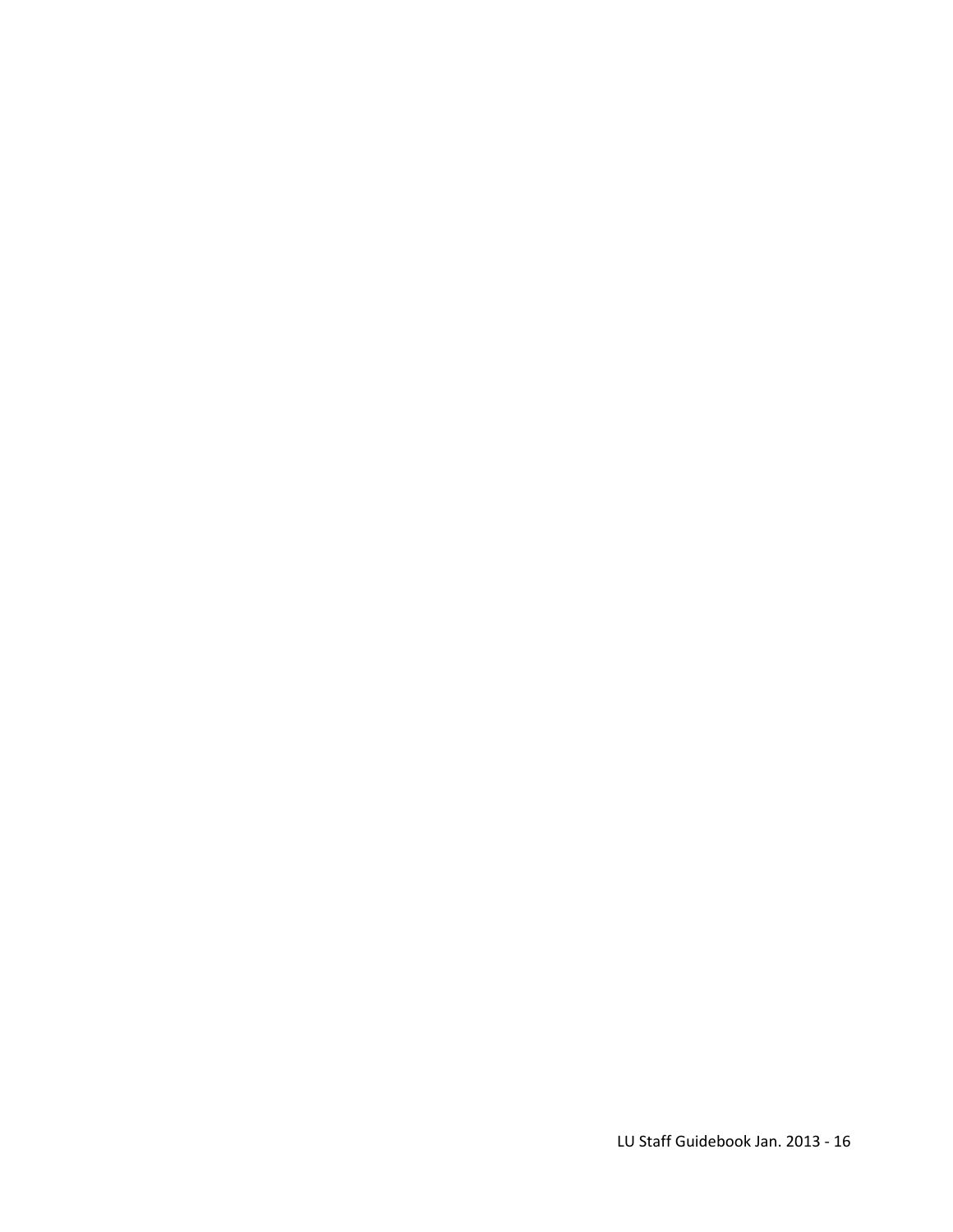## **Human Resources Overview**

Lindenwood University constantly endeavors to maintain its position as the best teaching University in the Midwest region. Therefore, attracting and fostering talented personnel is a critical priority. Lindenwood's leadership accomplishes this by

- recruiting and retaining compassionate, capable, committed, community-minded employees who are attuned to the Lindenwood mission and to the needs of our academic community,
- providing equitable compensation, benefits, and recognition systems that help retain and motivate employees,
- assuring that the University provides a fair and just work environment.

The following information details specific policies and procedures related to employment and to Lindenwood's commitment to employee satisfaction.

## **Legal Obligations and Policies**

The contents of this guidebook, as well as University policies and procedures, have been drafted with the intent to conform to the laws of the land. Anything stated herein shall be deemed subject to, and modified by, any current, amended, or future federal, state, or local laws in order to be in conformance. Human Resource policies and procedures likewise require all employees to abide by applicable laws and all University policies.

## **Disability Support**

If reasonable accommodations are required to enable a qualified applicant or employee with a disability to participate in the application process or to perform essential job functions, the Human Resource Office should be contacted.

## **Sexual Misconduct**

Lindenwood has a zero tolerance policy for any sexual misconduct, whether physical, verbal, or via the Internet. Unwanted sexual overtures, approaches, or attacks – and any sexual intention expressed or communicated to a minor – shall result in the immediate involvement of law enforcement agencies and dismissal from the University. Predatory behavior in person, in writing, or through electronic means is prohibited. Any student, faculty member, or staff member who engages in stalking or solicitation shall be reported to law enforcement officials and permanently dismissed/furloughed from the University. Lindenwood shall cooperate fully in supporting the prosecution of any such crimes.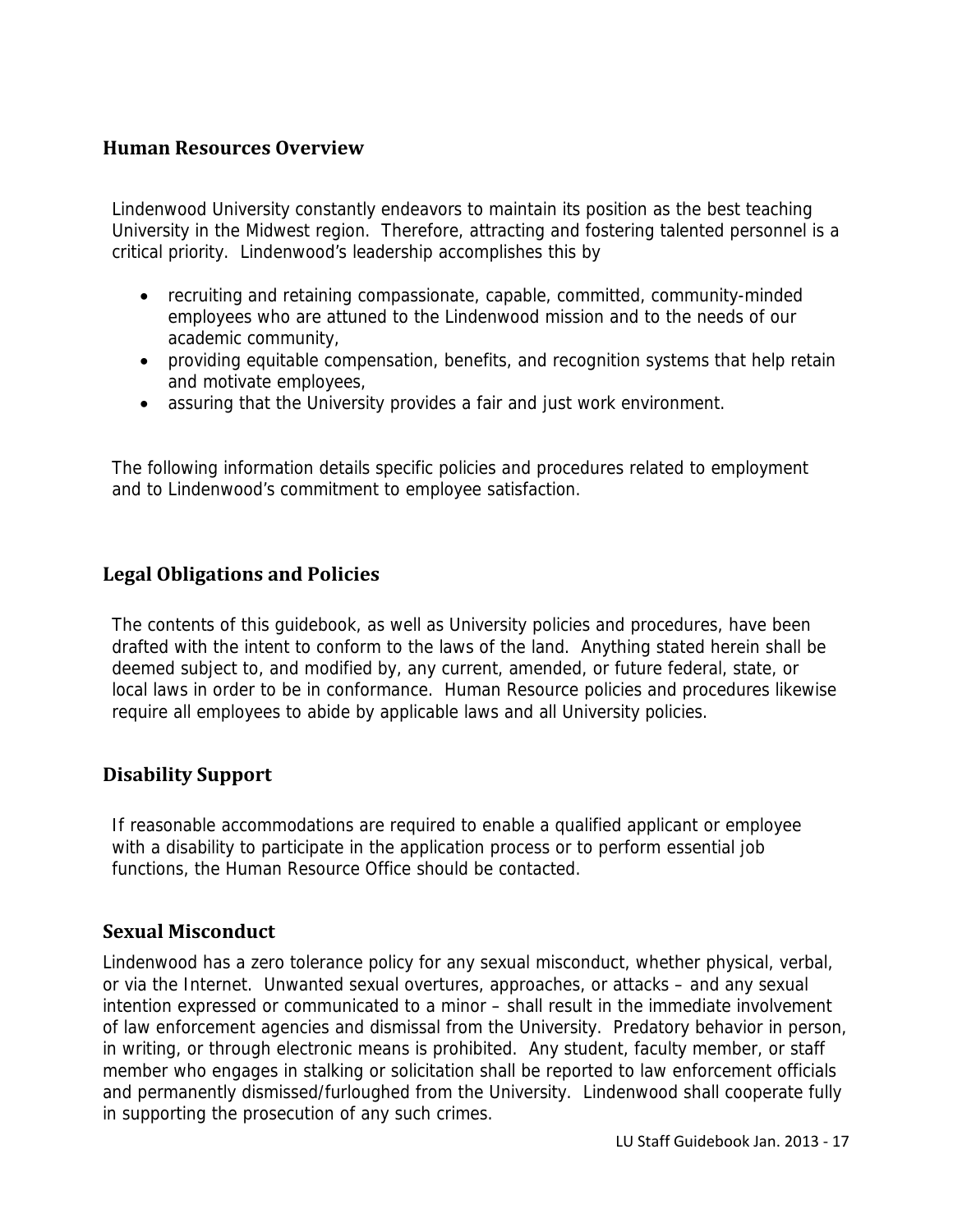#### **Harassment Statement**

Lindenwood University does not tolerate harassment. The University complies with appropriate federal, state, and local laws pertaining to this matter. Unwelcome sexual advances, requests for sexual favors, and other verbal or physical conduct of a sexual nature constitute sexual harassment when (1) submission to such conduct is made either explicitly or implicitly a term or condition of an individual's employment; (2) submission to or rejection of such conduct by an individual is used as the basis for employment decisions affecting such individual; (3) such conduct has the purpose or effect of unreasonably interfering with an individual's work performance or creating an intimidating, hostile, or offensive working environment; or (4) any other form of sexual harassment as defined by the EEOC or respective state counterparts, federal and state legislation, or interpretation by the courts.

Retaliation against or intimidation of a person who has filed a complaint of sexual harassment is also prohibited. Sexual harassment in which an employee makes sexual advances, requests sexual favors, or engages in any other verbal or physical conduct of a sexual nature toward a Lindenwood University student, even if that student is not directly under the employee's supervision, will not be tolerated.

Lindenwood University forbids all forms of harassment. Lindenwood University investigates each harassment complaint thoroughly and promptly. Investigations will be conducted in a sensitive manner, and, to the extent possible, confidentiality will be honored.

Disciplinary action up to and including termination will be imposed on employees engaging in such actions. Any matter involving harassment or discrimination should be brought to the immediate attention of the employee's supervisor or one of the University officers listed below:

Dr. Richard Boyle Ms. Julie Mueller Dr. Jann Weitzel Dr. John Oldani Vice President **Human Resources/ Operations & Dean of Faculty** (636) 949-4477

Vice President **Finance/COO** (636) 949-4901

Vice President **Academic Affairs/ Provost** (636) 949-4846

Vice President **Student Development**

(636) 949-4993

Dr. Keith Russell **Dr. Angela Wingo**<br> **Interim Dean of Academics Dean of Students Interim Dean of Academics** Belleville Campus **Belleville** Campus (618) 239-6021 (618) 239-6061

## **Equal Employment Opportunity and Affirmative Action Statement**

LU Staff Guidebook Jan. 2013 ‐ 18 Lindenwood University is an Equal Opportunity Employer. The University complies with appropriate federal, state, and local laws and provides equal employment opportunities and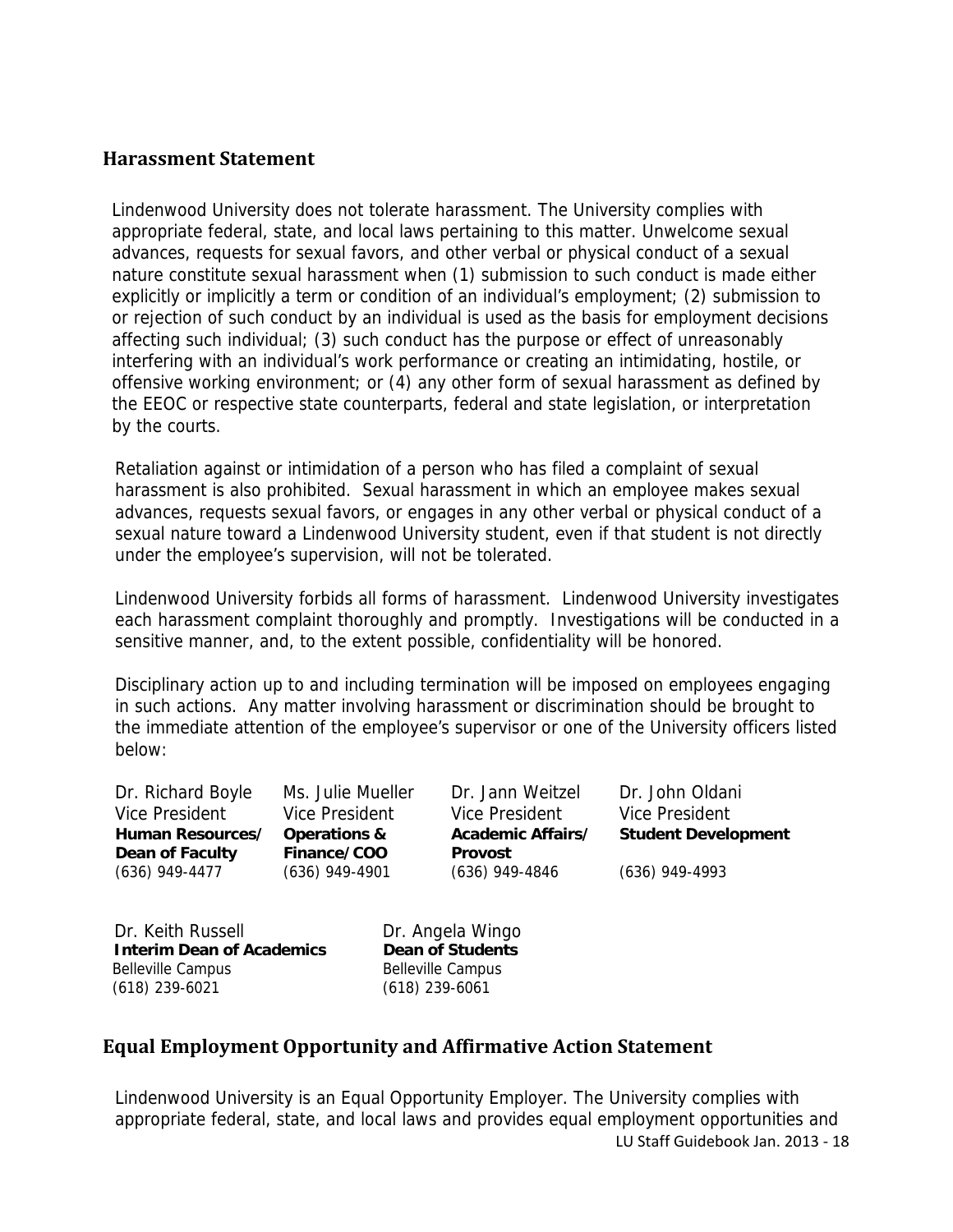access to educational programs without regard to race, color, religion, gender, age, sexual orientation, national origin, veteran status, disability, or any other protected status to all qualified applicants and employees. Lindenwood University is committed to a policy of non-discrimination and dedicated to providing a positive discrimination-free educational work environment.

Any matter involving discrimination of any type should be brought to the immediate attention of the employee's supervisor or one of the University officers listed above.

## **Fraternization**

Employees are prohibited, under any circumstances, to engage in any physical or improper social interaction with students, regardless of the student's age or consent to such conduct. Further, employees shall not date or entertain or socialize with students in such a manner as to create the perception that a dating relationship exists. In addition, consumption of alcohol with students is prohibited prior to, during, or after any school-related activity or trip, including study abroad and athletic travel. If a student initiates inappropriate behavior toward a staff member, that professor shall document the incident and report it to his/her supervisor.

If inappropriate employee behavior is discovered, the University considers such actions as grounds for dismissal.

#### **Indemnification**

As part of the University's commitment to its instructors, Lindenwood will protect against damage, loss, or injury due to work and or decisions made in the best interests of the University. This policy is contingent on the University's determination that the incident is not caused by malicious intent or egregious negligence.

## **Subpoena, University‐Related Legal Actions**

Prior to giving out any information, employees should contact their direct supervisor and the University's In-House Legal Counsel if confronted with any of the following:

- litigation related to the University
- threats of litigation
- contact by an attorney
- receipt of a summons or subpoena
- contact by a private investigator
- written or verbal notice of noncompliance with any federal, state, or local law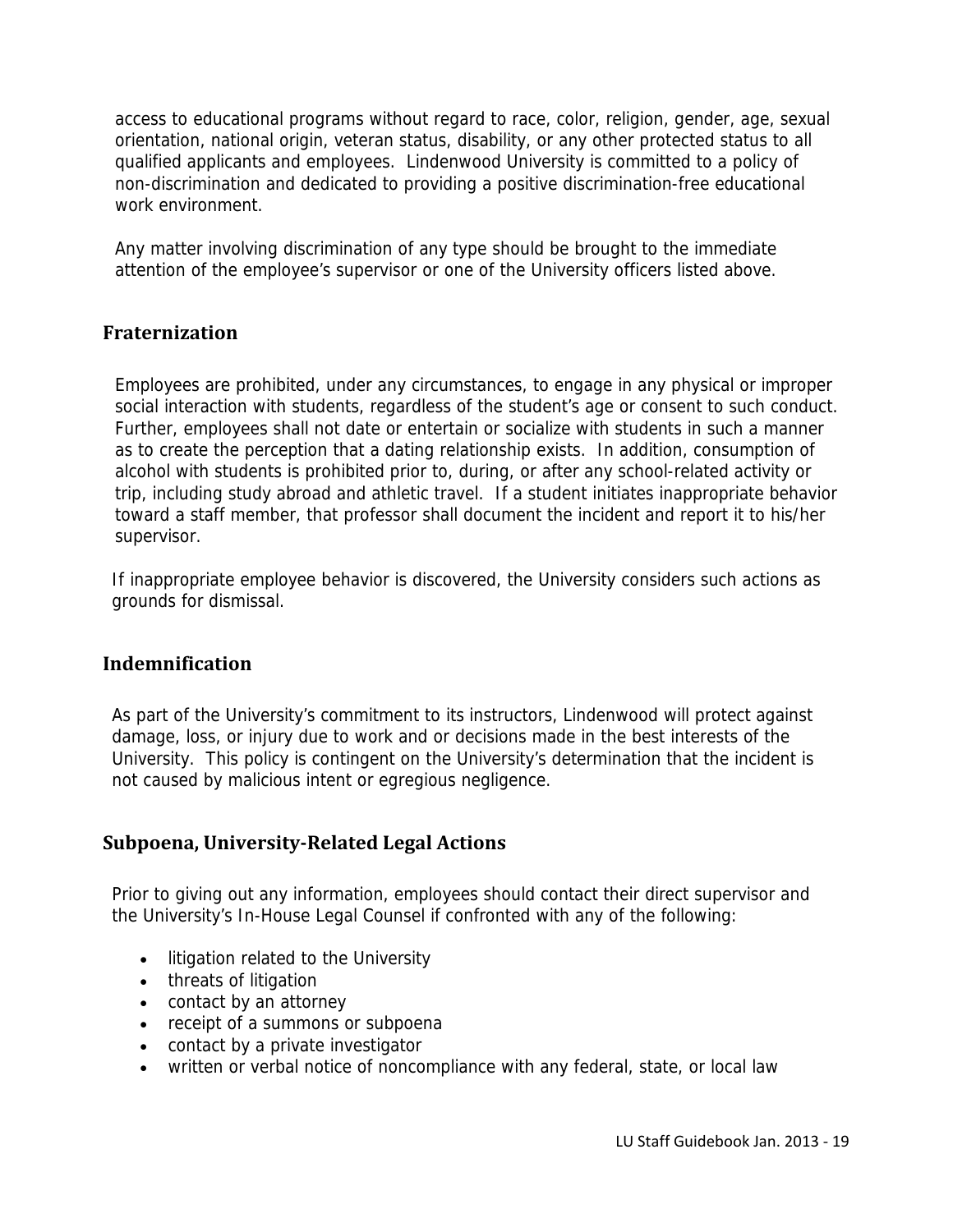## **Whistleblower Policy**

Lindenwood University requires directors, officers, and employees to comply with its Code of Ethics and observe high standards of business and personal ethics in the conduct of their duties and responsibilities in all matters, including those related to the University's Whistleblower Policy. (See **Appendix A: Whistleblower Policy**.)

## **Employment Policies**

## **Contracts and Employment‐At‐Will**

Unless otherwise contracted, Lindenwood recognizes the employee's right to resign at any time for any reason; similarly Lindenwood may terminate an employee at any time for cause. Employees are expected to comply with all federal, state, and local laws at all times, whether on or off campus, and failure to do so is deemed unacceptable conduct. Any such violations determined to be egregious by the University are grounds for discipline or termination.

Grounds for discipline or termination include, but are not limited to,

- poor performance
- dishonesty
- theft
- security breaches
- insubordination
- fighting or threatening violence
- smoking in prohibited areas
- harassment of any kind
- absenteeism
- excessive tardiness
- discrimination
- vandalism
- possession of controlled substances
- being in possession of a firearm (including parking lots and green spaces) unless in conjunction with a University class or activity
- unauthorized disclosure of confidential information
- plagiarism
- libel or slander of any individual associated with the University
- abusive or offensive language
- health and safety threats
- conduct not in keeping with Lindenwood philosophy or other violations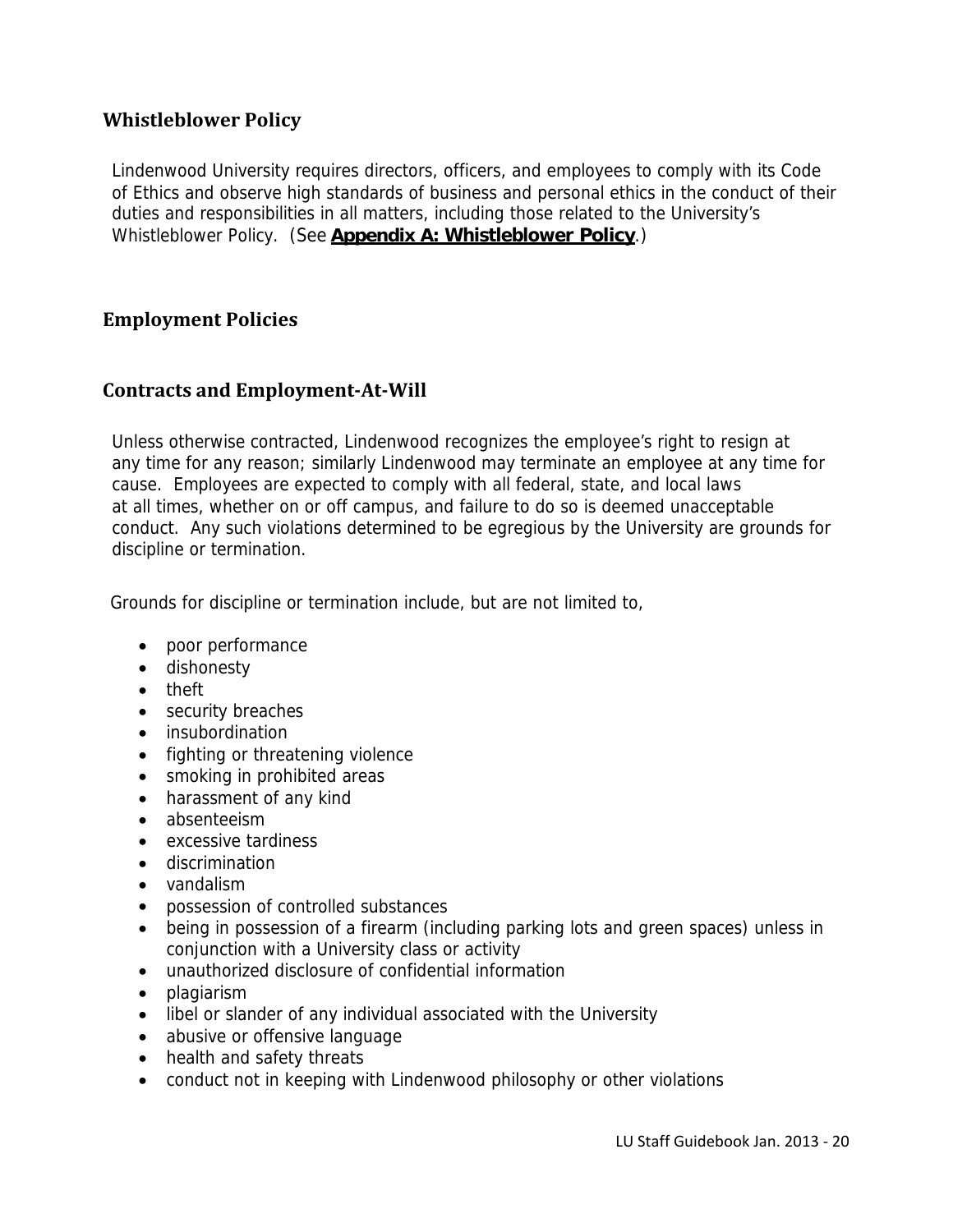## **Grievance Procedure**

Grievances with a person or the institution should be brought to the attention of the employee's immediate supervisor via a signed, written statement. The immediate supervisor will then seek resolution.

Grievances with the immediate supervisor should be brought in a signed, written statement to the executive management team:

Vice President for Human Resources/Dean of Faculty (VP-HR/Dean of Faculty) Vice President for Academic Affairs/Provost (VP-AA/Provost) Vice President for Operations & Finance/Chief Operating Officer (VP-OF/COO) Vice President for Student Development (VP-SD)

#### **Appeals Process**

If an employee determines the resolution by the immediate supervisor is not satisfactory, she/he may appeal to the executive management team via a first or second signed, written statement.

If the employee determines the resolution by the executive management team is not satisfactory, an appeal may be made to the President via a second or third signed, written statement.

If the employee determines the resolution by the President is not equitable, that employee may appeal to the chairman of the Lindenwood University Board of Directors through a third or fourth signed, written statement.

#### **Employee Benefits, Privileges, and Recognition**

#### **Employment Benefits**

#### **Health and Dental Insurance**

Lindenwood offers employees and dependents health insurance coverage and dental coverage. Employees have the opportunity to extend temporarily their health and dental coverage at the University's rates under the Consolidated Omnibus Budget Reconciliation Act (COBRA). Continuation of coverage is available only when qualifying events cause coverage under the University's plans to end. Coverage under COBRA is limited to the health and dental coverage in effect at the time of the qualifying event. Employees have 60 days to elect COBRA after the termination of the previous policy. Please see the Human Resources/Payroll Office (Roemer 112) for additional details.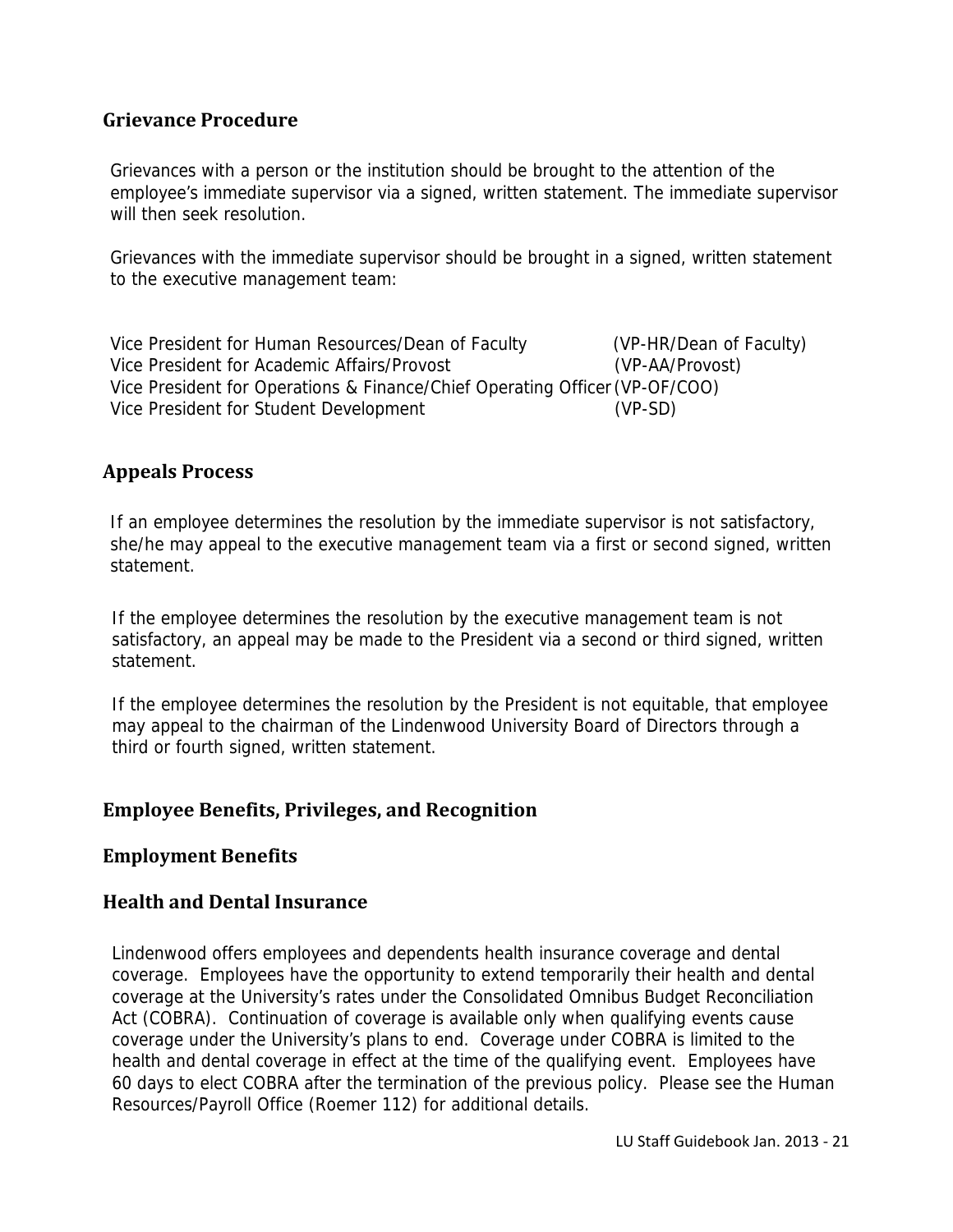#### **Paycheck Disbursement**

Exempt employees are paid once a month. Non-exempt employees are paid twice a month. Paychecks may be picked up at the Roemer Business Office cashier's window or transmitted via direct deposit after 2:00 p.m. on payday.

To set up direct deposit of paychecks, employees should see the Human Resources/Payroll Office (Roemer 112) to obtain and submit the appropriate documentation. Pay stubs can then be picked up at the Roemer Business Office after 2:00 p.m. on payday.

Individuals may not pick up another employee's paycheck without prior written authorization from the employee. If an employee would prefer to have his/her paycheck mailed, he/she should contact the Human Resources/Payroll Office (Roemer 112) to make arrangement. Paychecks will be mailed on payday via regular U.S. mail.

#### **Vacation, Personal, and Sick Days**

Vacation is based on Lindenwood University's fiscal year July 1st through June 30th and is accrued in advance as follows:

- First year 5/6 of one day for each month of service prior to July 1st.
- Second year through ninth year 10 days each year.
- Tenth year 1 1/4 days for each month of service prior to July 1st.
- Eleventh year through nineteenth year, 15 days per year.
- Twentieth year 1 2/3 days for each month of service prior to July 1st.
- Twenty-first year and thereafter, 20 days per year.

Vacation requests must be submitted at least two weeks prior to the requested vacation date and are dependent on approval by the department supervisor. Staff members who have a Lindenwood email account can print a Staff Vacation Request Form from the Forms and Guidebooks folder on the Faculty & Staff Portal on the Website. Staff members who do not have an email account can obtain a copy of the form from their supervisor.

Staff members receive **2 personal days per year** and **6 sick days per year**. Forms related to personal days and sick leave must also be filled out.

#### **Vacation Carry Over**

Vacation shall not be accumulated or carried over from year to year without approval of the VP-HR/Dean of Faculty. Requests to carry over vacation must be in writing and approved by the immediate supervisor and then certified by the payroll office. If these approvals are obtained, the request shall be submitted to the VP-HR/Dean of Faculty's office no later than June 15.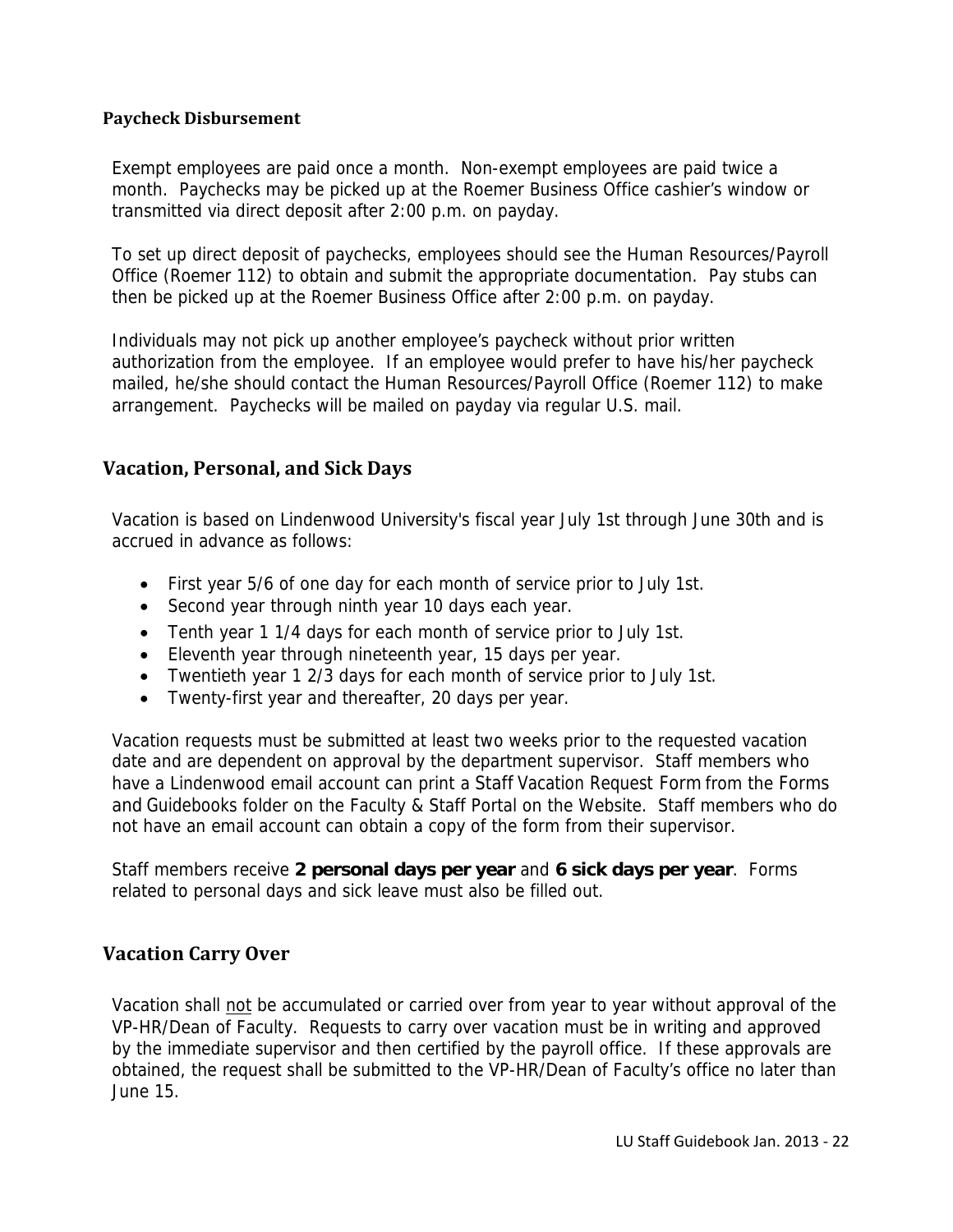No employee shall accumulate more than 40 vacation days. Accrued vacation days donated to the University shall not be replaced by other unused vacation days. Consequently one's accrual limit shall be permanently reduced by the number of days donated.

## **Holidays**

The University observes eight holidays annually:

- New Year's Day
- Memorial Day
- Independence Day
- Labor Day
- Thanksgiving Day
- Friday after Thanksgiving Day
- Christmas Eve
- Christmas Day

#### **Sick Leave**

Employees are entitled to six working days of sick leave per year, plus one additional day per year for each year's service up to six additional days, or a total of twelve working days per year after six years of service. A maximum of five days of sick leave may be used for a death in one's immediate family (see Bereavement below). One can accumulate a maximum of 24 sick days, including days allocated for the present year. Sick Leave is intended for personal illness only. A staff member using sick leave must notify his or her supervisor at the earliest possible time, so that arrangements can be made to cover essential job duties.

Sickness necessitating absence of fewer than three working days may be certified by the staff member except when such occurs immediately before or after a holiday or personal vacation. Other absences must be verified by a physician. Sick leave is not reimbursable at the termination of employment at Lindenwood University.

#### **Unpaid Personal Leave**

At the discretion of the President, an employee may be granted time off without pay for personal reasons. Employees are required to use all accrued vacation prior to taking a personal leave of absence. Whether or not an employee is granted a personal leave may depend upon job requirements, the availability of a temporary replacement, and the projected ability of the department/program to reinstate the employee after the leave. The University is under no obligation to return an employee who takes personal leave to the previously held position.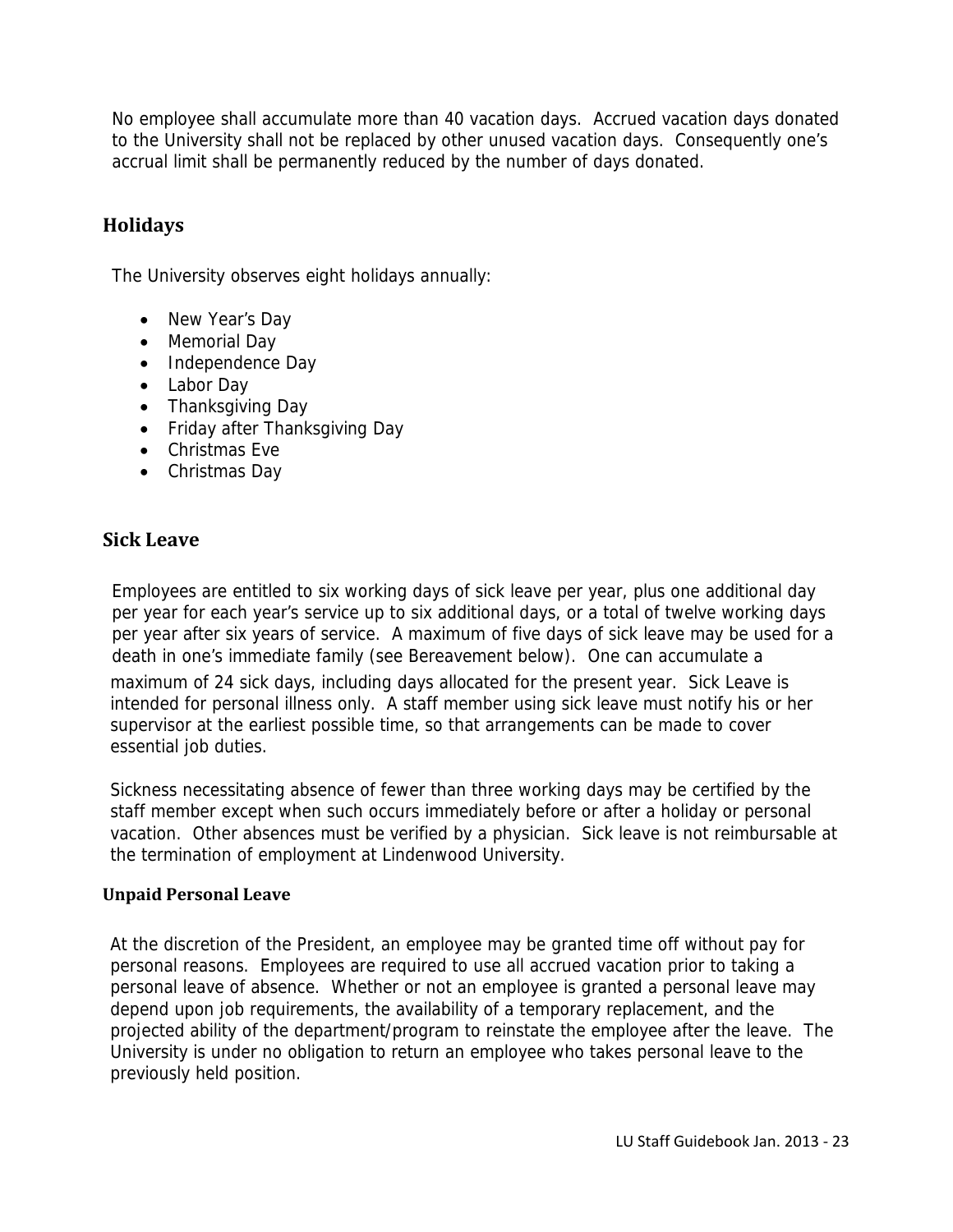## **Absences**

Out of consideration to coworkers, it is important to be prompt and dependable. Excessive absenteeism and tardiness places an additional burden on other employees and may affect services provided to students or others by Lindenwood University.

Therefore, employees should schedule time off in advance whenever possible. Lindenwood University recognizes that unanticipated or emergency situations occur. These types of events are considered unscheduled absences. In these situations, employees must notify their supervisors as soon as possible. Further excessive, unscheduled absences will result in disciplinary action up to and including termination.

#### **Bereavement**

Employees may use a maximum of five days of sick leave in the event of a death in the immediate family. The immediate family is defined as

- spouse
- parent
- stepparent
- sibling
- child
- stepchild
- grandparent
- father-in-law
- mother-in-law
- brother-in-law
- sister-in-law
- son-in-law
- daughter-in-law
- grandchild

One sick day may be used for extended family. Additional vacation time or unpaid leave may be taken if necessary by seeking approval from the employee's immediate supervisor. Additional documentation may be requested.

## **Jury Duty**

Upon receipt of a jury duty summons, the employee should present a copy of the summons to his or her supervisor. The summons should indicate the beginning date of service and the anticipated end date of service.

Upon completion of jury duty, or at the end of each week for lengthy jury duty assignments, the employee must provide verification of attendance from the court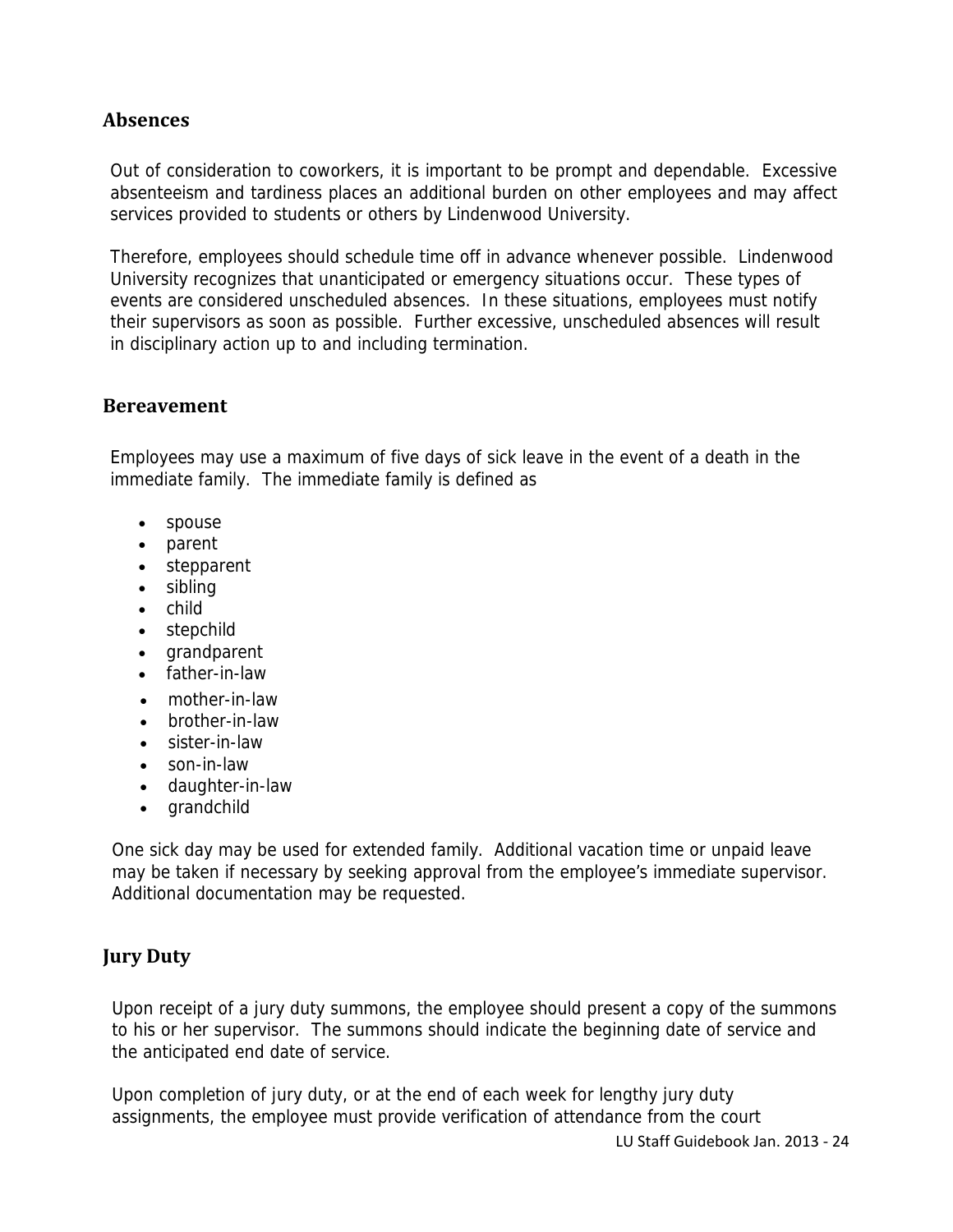indicating the dates of jury duty. This statement should be given to the employee's supervisor. Payment of salary or wages may not be approved until this statement has been received.

Employees will be paid regular salary or wages for any time scheduled to work while on jury duty for up to two weeks. An employee who has jury duty on a scheduled day off will not receive additional pay from Lindenwood University. Any compensation received for jury duty must be remitted to the University. Employees are required to return to work the next business day following the completion of the duty.

## **Family Medical Leave**

Lindenwood will grant a leave of absence to regular full-time and regular part-time employees (for those who qualify) for the care of a child after birth, adoption, or foster care placement, the care of a covered family member (spouse, child, or parent) with a serious health condition, or in the event of an employee's own serious health condition. Leaves will be granted for a period of up to twelve weeks in any twelve-month period. Qualifying employees will use vacation days at the onset of this period. They will also receive coverage under the University medical plan during this period. Employees should consult with the Human Resources Office for more details.

## **Military Leave**

Lindenwood University complies with federal, state, and local laws and honors and respects the rights and obligations of its staff members to serve in the U.S. armed forces. All staff members will be granted time off to serve in that capacity. Military service includes active duty, active duty for training, initial act of duty for training, inactive duty training, full-time National Guard duty, and absence from work to determine fitness for any of the above types of duty. Employees must provide notice to their supervisor in writing in advance of military service.

Personal days and vacation days may be used for military leave as long as the employee has time available and/or accrued. Additional unpaid leave will be granted as necessary. Employees who follow the procedures outlined in the policy will accumulate seniority for the period of service in the armed forces and retain previously accumulated benefits subject to rules and regulations that might be imposed in those plans underwritten by insurance companies. During any period of paid leave, the University will continue normal contributions toward the cost of benefits. When military service is unpaid, the employee will pay the cost of benefits.

An employee may elect to continue his or her University health care benefits during a period of military service. Lindenwood University will continue to make contributions for medical insurance as long as the employee is using accrued time off. If the employee is on an unpaid leave, he/she will have to pay the full premium. An employee who is performing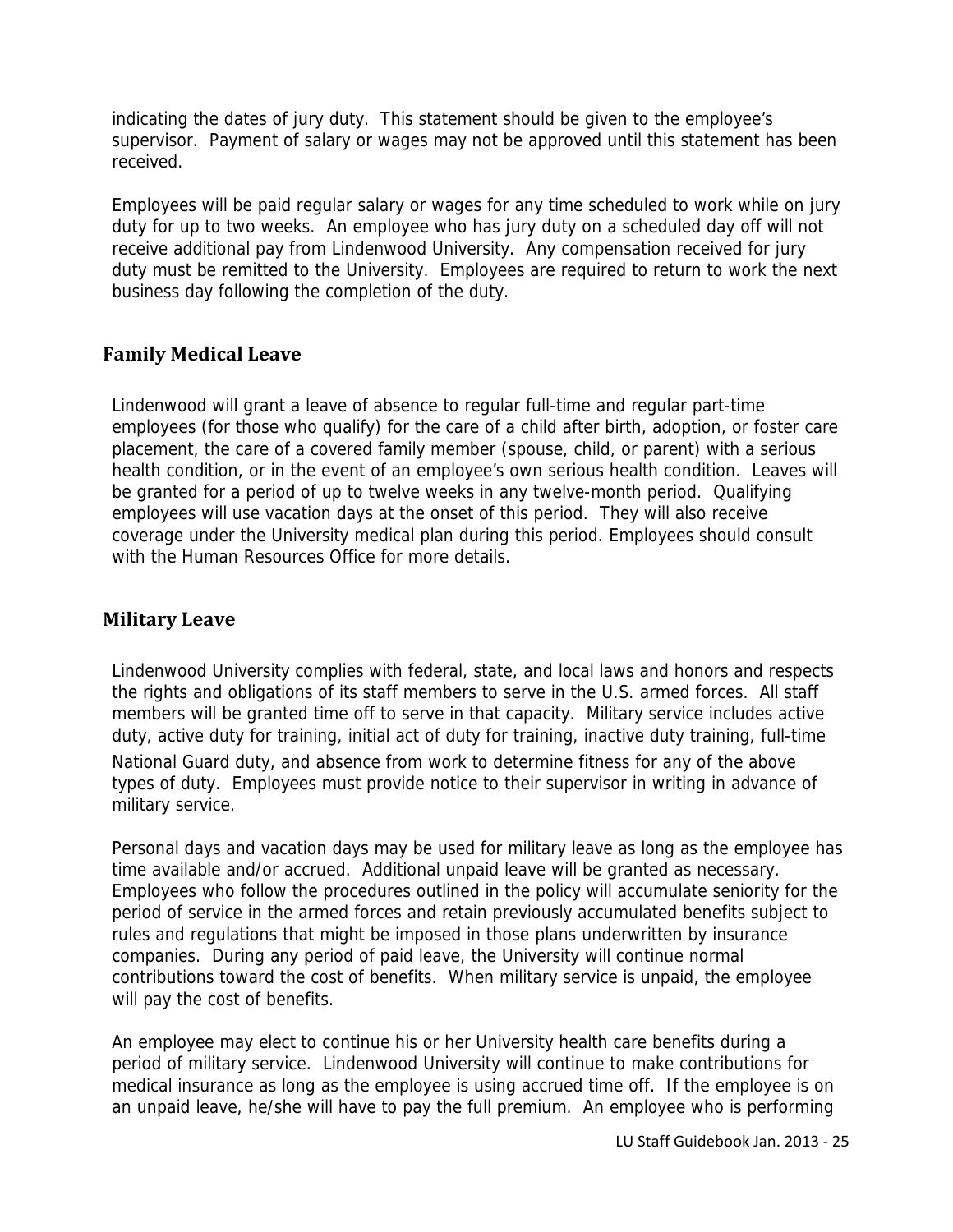military service may elect to make employee contributions or elective deferrals to the University's retirement plan to the extent allowed by law.

#### **Retirement**

Lindenwood University participates in the TIAA/CREF retirement program and invites its employees to join. In order to be eligible for the plan, individuals must be at least 21 years of age and have been employed at Lindenwood University for two years. (An exception can be made for those employees who have previously participated in TIAA/CREF.) Entrance into the program or any changes requested to an existing program must take place as of September 1 each year.

The University will equally match a dollar amount up to 5 percent of the employee's salary. A participant can contribute up to 20 percent of his or her monthly salary to the fund. Any questions concerning the retirement fund should contact the VP-HR/Dean of Faculty.

#### **Tuition Remission**

As a part of the benefit structure at Lindenwood University, full-time employees are eligible to obtain full tuition remission for themselves and their spouses at the bachelor's or master's level for any enrollment period at Lindenwood University. Children of full-time faculty and staff are eligible for four years of undergraduate tuition as full-time residential students.

Employees who enroll in any program at Lindenwood beyond the master's level are eligible for partial tuition remission not to exceed the amount that would be spent were that employee enrolled in a master's program.

#### **Privileges andCourtesies**

#### **Computer Software**

Employees may purchase Microsoft software products at a discounted rate through http://lindenwood.onthehub.com. Applications purchased through this site can only be used by active employees. Once the employee leaves the University, the license is no longer valid and must be removed from the employee's PC. Further information is available at www.lindenwood.edu/technology.

#### **Dining Services**

Employees with dining privileges are granted five meals per week during the fall and spring semesters. These meals are specifically allocated for the lunch period, which is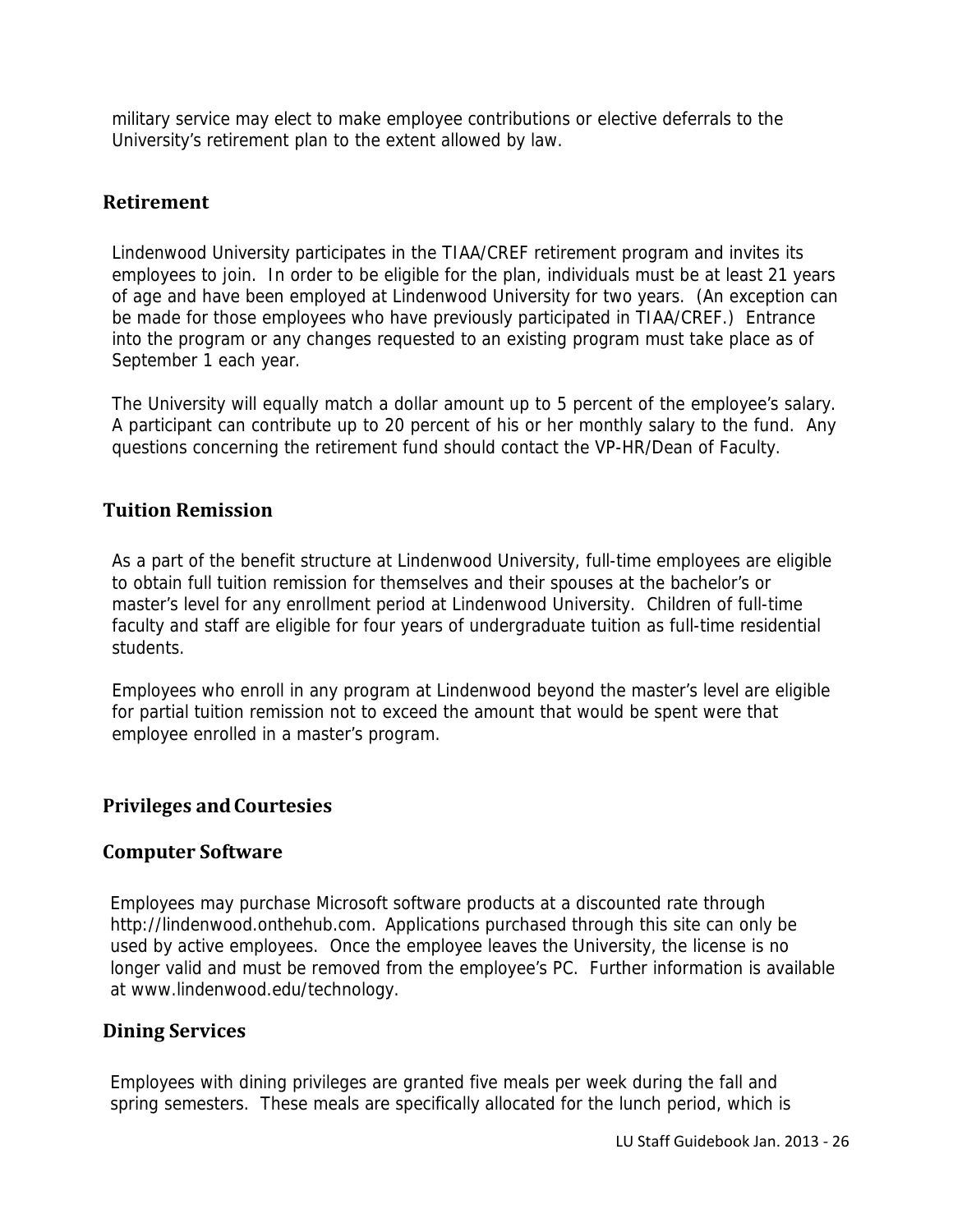from 11:00 a.m. to 1:30 p.m. in the Spellmann Center cafeteria and the Lion Mart located in the Loft (Butler Hall).

However, meals may be purchased at any time during regular meal sessions on a cash basis. There is no employee discount for food at Java 101 (Spellmann Center) or Java 201 (Butler Library).

#### **Event Tickets**

Employees and members of their immediate families (see Bereavement section for definition of "immediate family") will be admitted to regular season athletic events without charge. To attend events, employees must present a valid Lindenwood University identification card.

Additionally, employees will be issued two complimentary theatre or concert tickets per event upon request, on a space-available basis. Free tickets are available only for Lindenwood student productions.

Tickets to film series presentations in Young Hall are free to anyone with a University ID, including alumni.

#### **Library Privileges**

Employees of the University have full library privileges. Employees have access to all available materials such as books, subscriptions, data bases, and other resources. Materials may be checked out for up to three weeks with a current Lindenwood University identification card. Library databases can be accessed from extension locations with proper login information.

#### **Recreational Facilities**

Recreational facilities are available during normal operating hours. If an employee would like to request an exception to the posted hours, he/she should contact the facility supervisor.

#### **Spirit & Supplies Shoppe**

All Lindenwood employees are eligible for a 10 percent discount on materials sold in the Lindenwood Spirit & Supplies Shoppe. This discount will not be in addition to any seasonal or special pricings.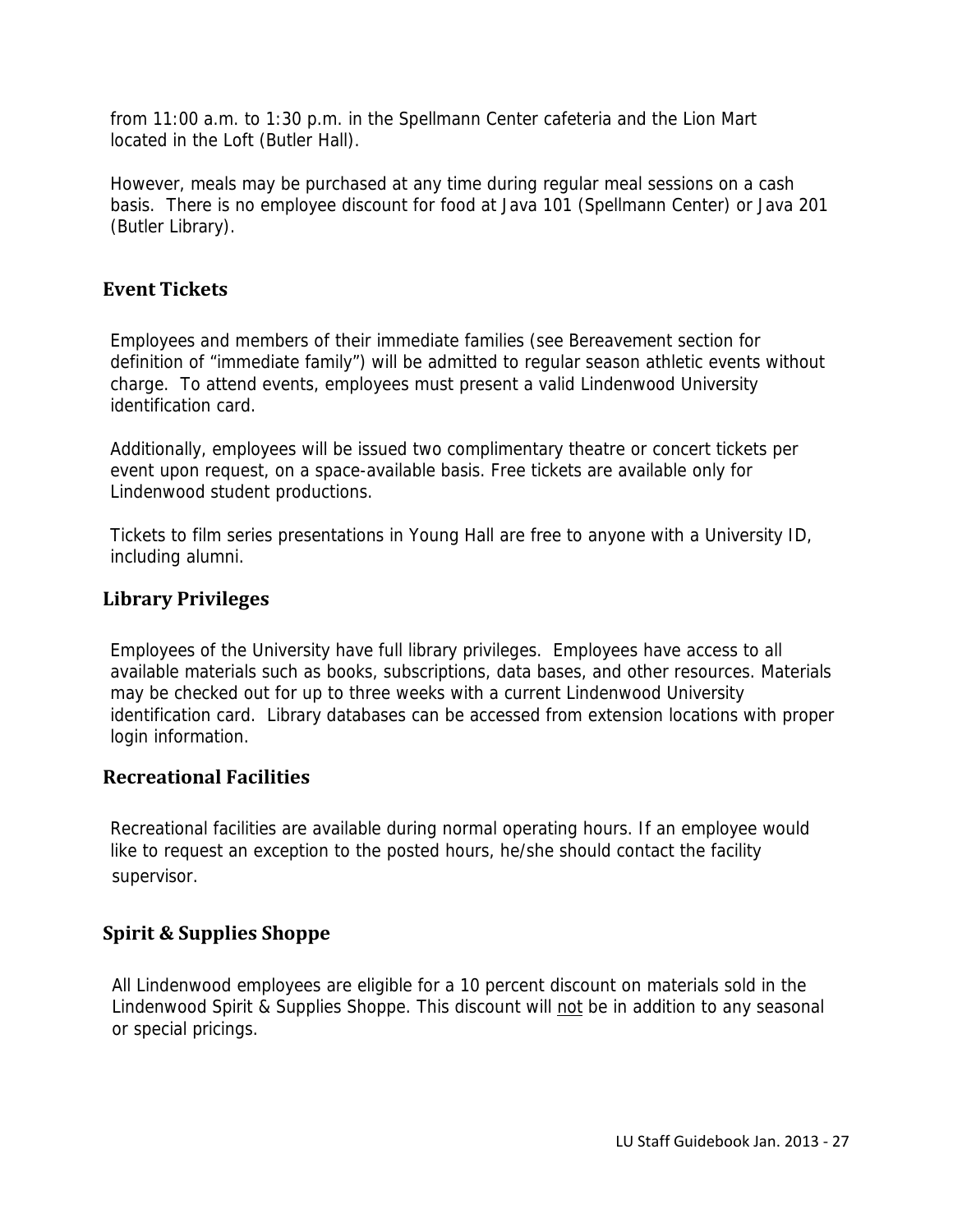## **Employee Recognition**

## **Employee of the Month/Year Awards**

This award recognizes full- or part-time faculty and/or staff members who perform their duties at a high level and exhibit a positive and supportive attitude toward colleagues, students, and visitors. Nominees must have been employed at Lindenwood University for more than a year. (See **Appendix B: Employee of the Month/Year**.)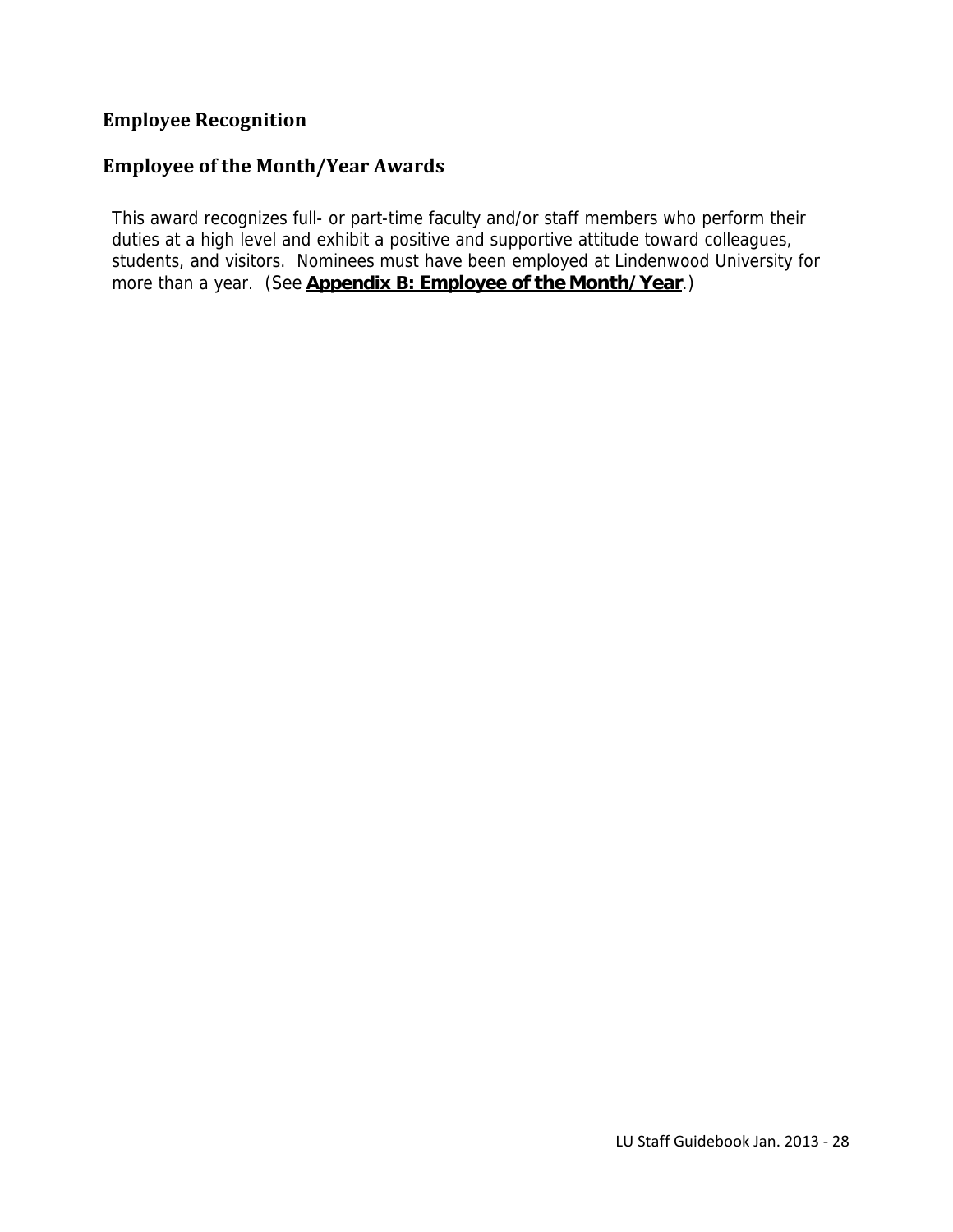# **SECTION 3:**

## **General Policies and Procedures**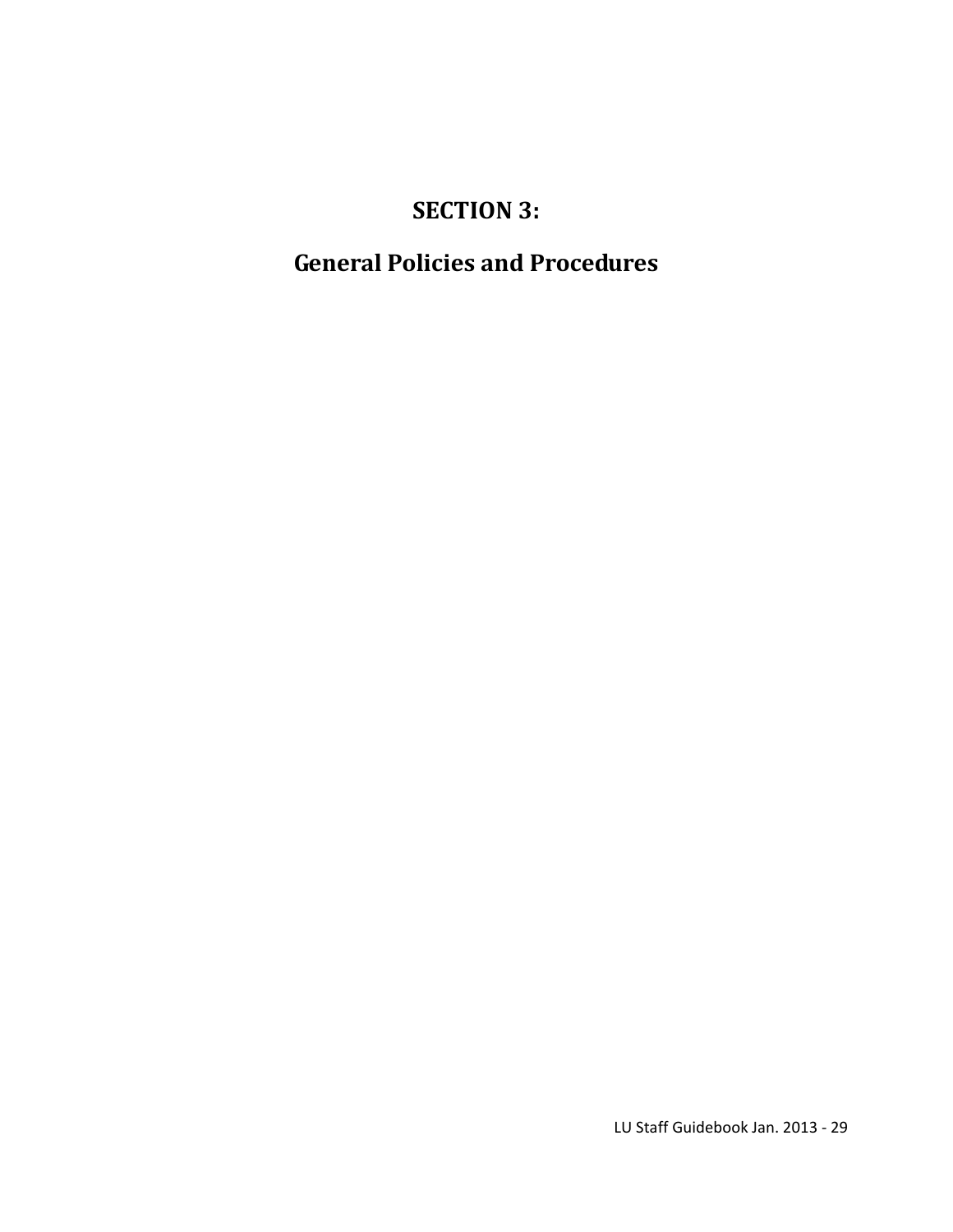LU Staff Guidebook Jan. 2013 ‐ 30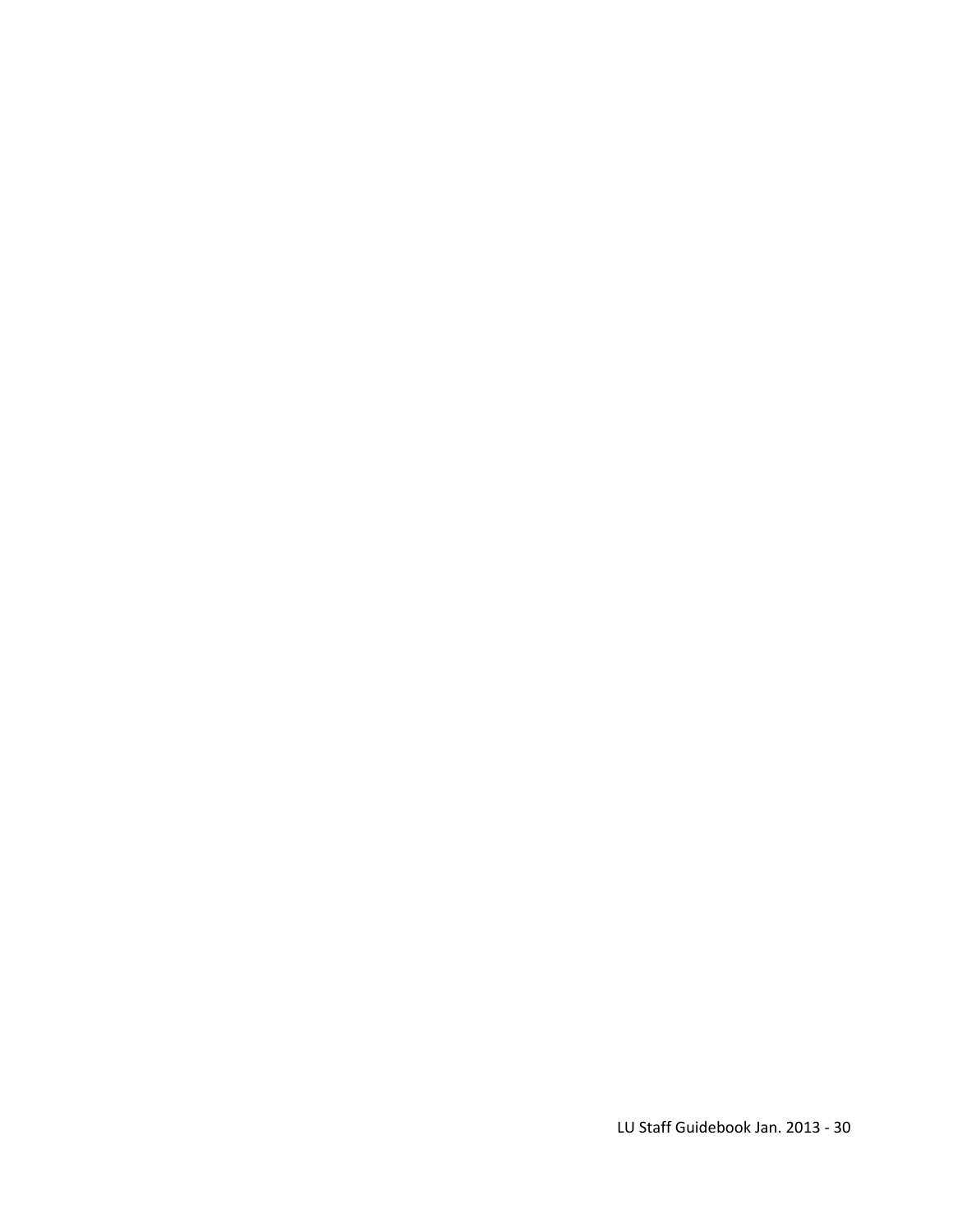## **Employee Conduct**

## **Confidentiality**

Employees are expected to treat all information regarding students, employees, and institutional information as confidential. Employees are considered ambassadors for Lindenwood University. Information about students, employees, and Lindenwood University business must not be discussed. If there are complaint issues, staff members should refer to the Whistleblower policy. (See **Appendix A - Whistleblower Policy**)

Lindenwood University is morally and legally obligated to maintain the privacy of those whom we serve. Information regarding students is to be released only by authorized employees in accordance with established federal policies. The statute commonly known as the "Buckley Act" bars any release or disclosure of information concerning students' grades, social behavior, or any other information relevant to their attendance at Lindenwood University. **Before discussing a student's confidential information with parents or guardians, ensure that the student has signed a FERPA Waiver giving permission for such disclosure. Employees should reveal information only to those specifically named in the waiver.** Electronic copies of student FERPA Waivers are available on the Faculty & Staff Portal in the Forms & Handbooks folder in the Academic Services section.

## **Responsibility for Timely Reporting**

Every member of the Lindenwood faculty, staff, and administration is obligated to immediately report any circumstances, complaints, behaviors, documents (electronic or paper), or observations that reveal or indicate a threat to the wellbeing of students or other members of the University community. Any matter of this type must be reported to at least two campus authorities: (1) one's immediate supervisor or vice president and (2) the President's office. It is not acceptable to withhold or postpone reporting because the information on the matter is incomplete; the possible trouble is discovered during the course of a class project or assignment, research project, or co-curricular initiative; filing a concern or complaint might upset another employee or one's supervisor; disclosing the information might disrupt or interfere with the completion of a newspaper article, video production, or a professional manuscript; the threat surfaces in the context of counseling or advising students.

## **"Red Flag" Identity Theft Prevention Program**

In compliance with federal laws (Red Flags Rule regulations) designed to protect against identity theft, Lindenwood has developed an Identity Theft Prevention Program. The program provides guidelines for employees to identify red flags that indicate potential theft of personal information of students, employees, and University customers. To learn more about the program, **see Appendix C: "Red Flag" Policy**.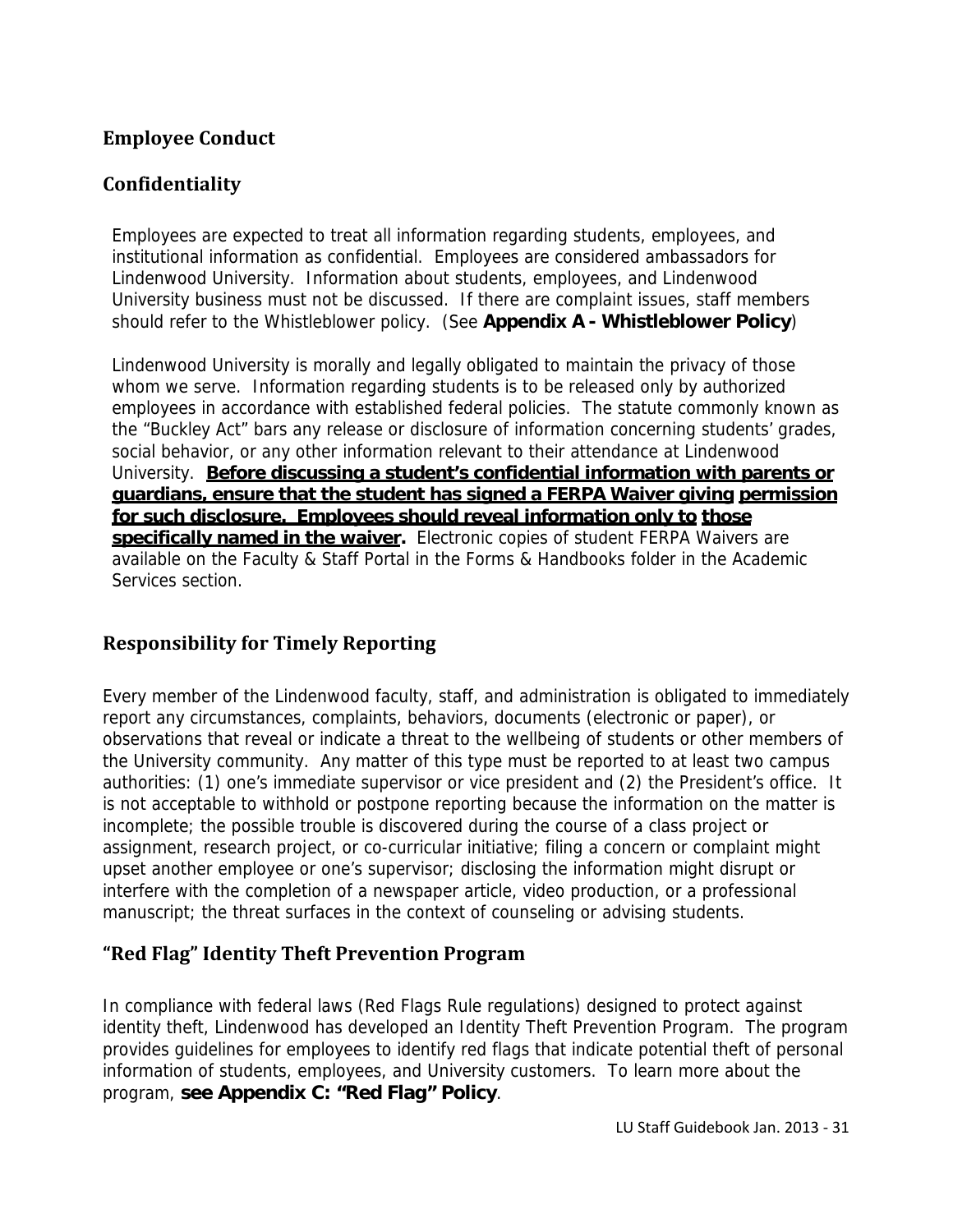## **Conflict of Commitment**

A "conflict of commitment" exists when external activities of an employee are so substantial or demanding of the employee's time and attention as to interfere with the individual's responsibilities to the unit, students, or the University.

Employment by the University is to be considered full-time and without interference from outside activities that are monetary or social in nature. Any such activities must be authorized by the President prior to onset of the activity. This policy does not pertain to employees who are in the National Guard or the Reserve Bank of the Armed Services. failure to do so may result in termination from the University.

## **Drugs and Alcohol**

Lindenwood University prohibits the unlawful use, possession, manufacture, and distribution of illicit drugs and alcohol by its employees on its property or as part of any of its activities. Persons who violate this policy are subject to campus disciplinary action and referral to law enforcement agencies.

The level of disciplinary action will be determined by assessing the seriousness of the breach of policy, the effect of the conduct on the community, and the assessed probability that other violations will not be committed by the person(s) in the future. Lindenwood will work with local authorities to ensure local, state, and federal laws are enforced. Exception: alcohol may be consumed at designated locations for authorized functions.

#### **Favoritism**

No employee shall permit personal relationships or friendships with other Lindenwood employees to influence work-related decisions or behavior. Conspicuous violations of this rule shall result in reprimand and, if persistent, may result in termination.

## **Nepotism**

No employee shall participate, either directly or indirectly, in a decision to appoint or hire a family member as an employee of the University. Nor should any employee supervise or formally evaluate any genetic or legal relative who has been hired by the University. Family member constitutes anyone who is related via blood or legal contract. An employee or supervisor who has a question pertaining to the relatives covered by the University's nepotism policy should contact his/her department head or the Human Resources Office.

## **Political Nonpartisanship**

No office, organization, subdivision, student, or employee of Lindenwood University may use University resources, advertising channels, or work time to promote, assist, or express support for any particular candidate(s) pursuing election or appointment to a political office.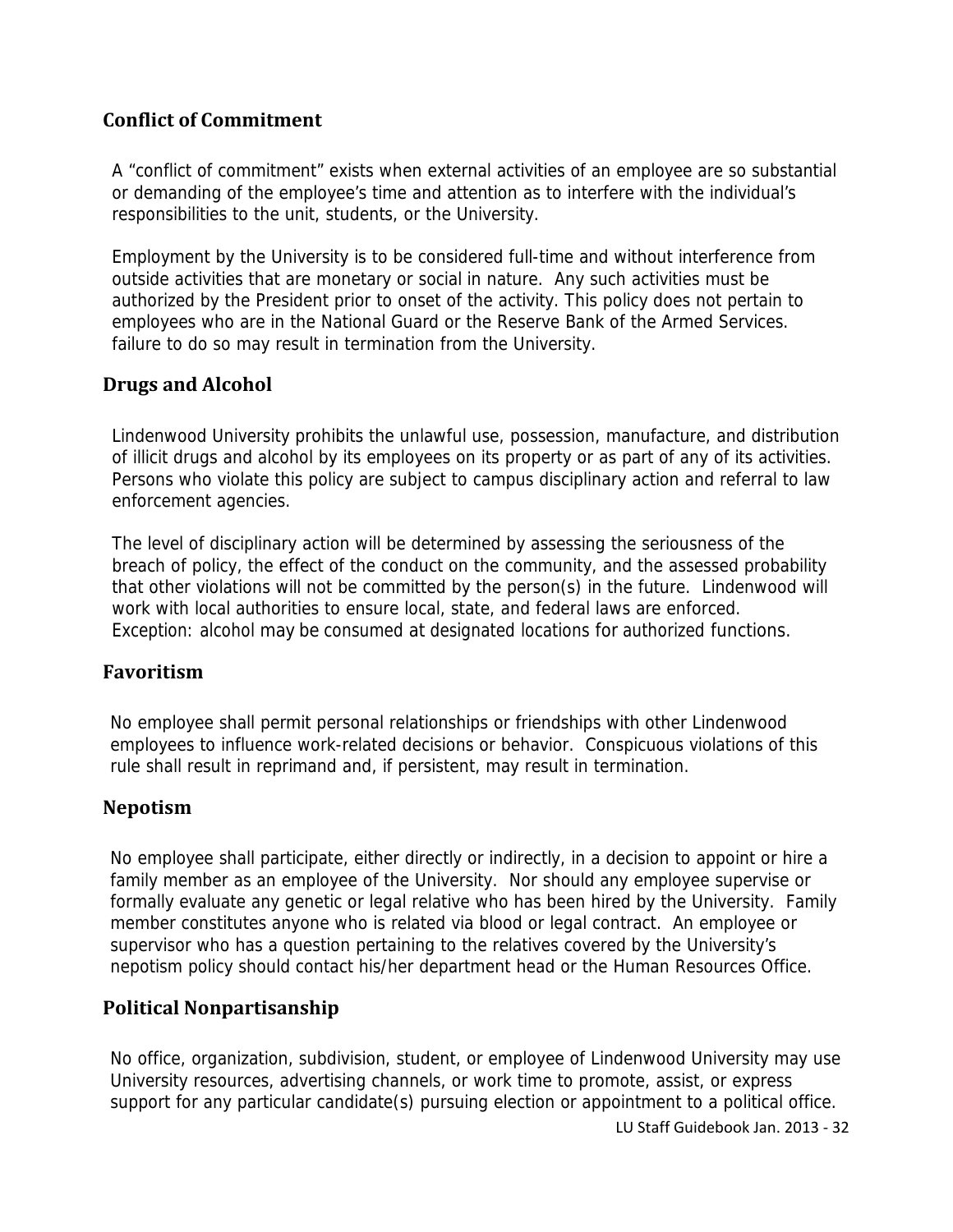No Lindenwood student, faculty member, or employee may use those resources or University work time on behalf of his/her personal political initiatives or state or imply that he/she speaks as a representative of the University when expressing personal support for a political candidate. No Lindenwood student, faculty member, employee, or entity is permitted to post, mount, erect, or stand a sign, banner, or poster of a political nature on any property owned, leased, or managed by the University.

This policy is in no way meant to deter students or organizations on campus from engaging in political discussions and debate. However, Lindenwood as an institution must remain politically neutral relative to candidates for office. Also, students may invite active candidates in to stump as long as they issue equal invitations to the opposing candidates(s). The general principle is that Lindenwood allow political activities on campus only if they serve a clear educational purpose. Any such events must be approved by the Office of Student Development.

## **Policy on Intellectual Rights**

Lindenwood University abides by federal and international law pertaining to intellectual rights. Any exception is stipulated in an individual contract with the inventor or content creator.

## **Professional Appearance**

Faculty and staff are expected to dress according to generally accepted professional standards appropriate for the professional environment. For clarification and details, consult the employee's supervisor.

## **Solicitation/Distribution**

Lindenwood University recognizes the responsibility to prevent disruption of normal business and avoid interference or disturbance to our students, visitors, and employees. Solicitation and distribution are prohibited unless approved in advance. Solicitation refers to employee(s) and/or non-employee(s) approaching anyone for the purpose of influencing him/her to take a specific action or make purchases as to matters or items not related to Lindenwood business. Distribution refers to handing out materials, supplies, brochures, etc., for non-Lindenwood business. (See **Appendix D: Solicitation/Distribution Policy**)

## **Expense Policies**

## **Purchase Procedures**

All purchases must be pre-approved by the Vice President for Operations and Finance/Chief Operating Officer or the President. Purchase requests shall be made by submitting a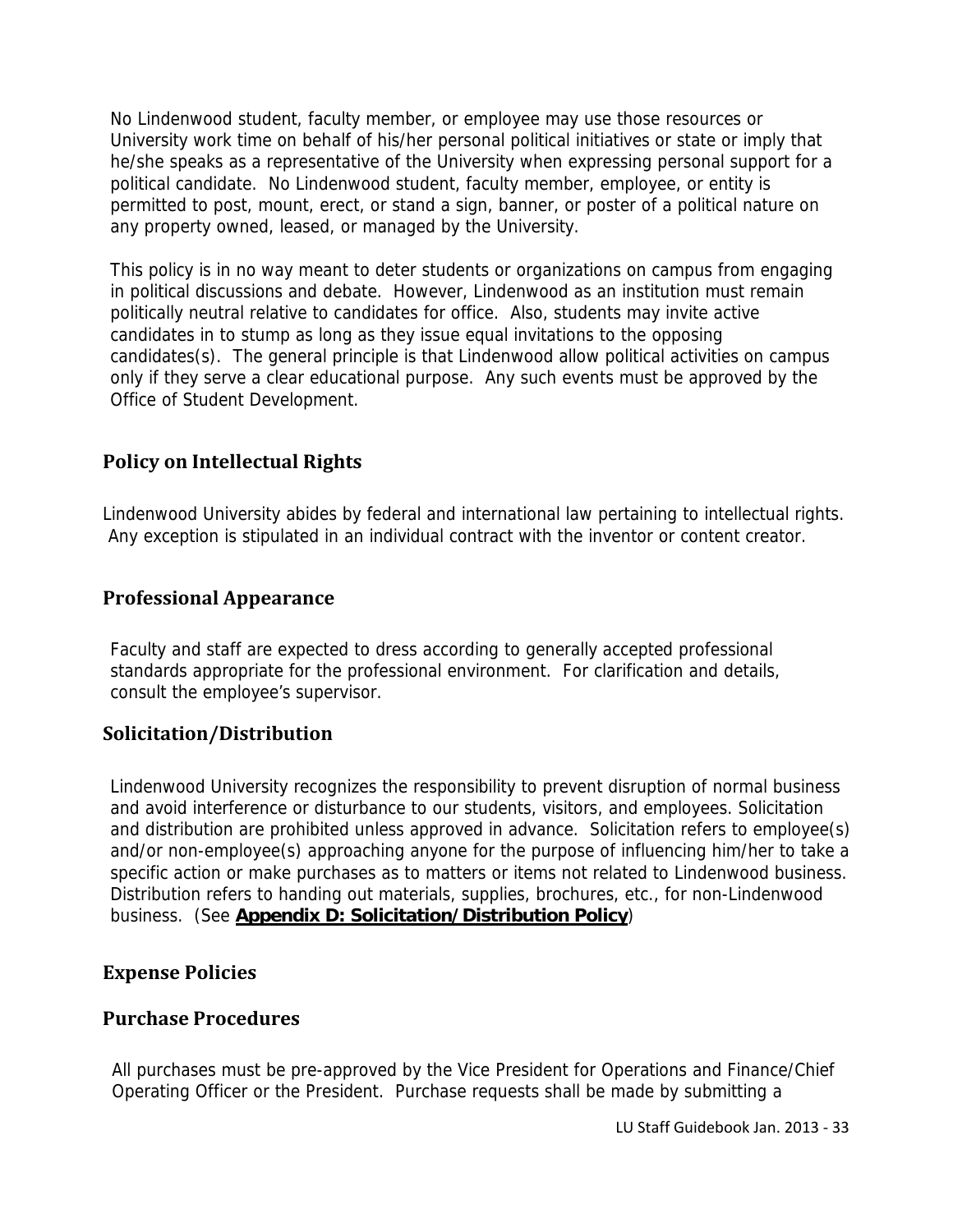purchase requisition approved by the department head to the VP-OF/COO. If approved, the requisition will be forwarded to the Spirit & Supplies Shoppe for processing. The Spirit & Supplies Shoppe will create a purchase order/PO number and will forward it to the requestor. When the requestor receives the purchase order, the purchase may be made. Upon receipt of items, the employee shall attach the invoice to a copy of the purchase order and return it to the Spirit & Supplies Shoppe for processing.

In the event that a vendor does not accept purchase orders, a check for payment may be requested by filling out a check request form, obtaining the approval of the department head, and submitting it to the VP-OF/COO. If approved, the check request will be forwarded to Accounts Payable for processing. The check may be obtained from the Roemer Business Office Cashier window. One week should be allowed for processing.

All items requested for purchase should include three bids or price comparisons. Lindenwood University is a tax-exempt organization, so taxes should not be included. Tax exempt forms can be obtained from the Accounts Payable Office if needed.

Purchases made without prior approval or without a tax exempt form will not be reimbursed.

#### **Agency Accounts**

Agency accounts are handled by the Roemer Business Office. Employees responsible for student organizations or groups may utilize agency accounts. Agency accounts are established to provide organizations and activities with a University account to execute the following transactions:

- 1. Depositing funds obtained by fundraiser projects
- 2. Student payments associated with dues, clothing, etc.
- 3. Payment processing for approved expenditures

#### **Requests for Withdrawals**

Check requests should be completed for approved expenditures from an agency account. Check requests are then forwarded to the VP-OF/COO for approval. In instances where vendors require advanced approval, a purchase requisition can be requested from the VP-OF/COO.

#### **Student‐Athlete Payments**

If a student athlete is making payment for clothing or athletic gear, he or she should forward payment directly to the Roemer Business Office. (Make checks payable to Lindenwood University and indicate the sport.) Coaches and other staff members are not allowed to collect money under any circumstances. Each coach is responsible for providing the Business Office with a list of student athletes who plan to purchase items (along with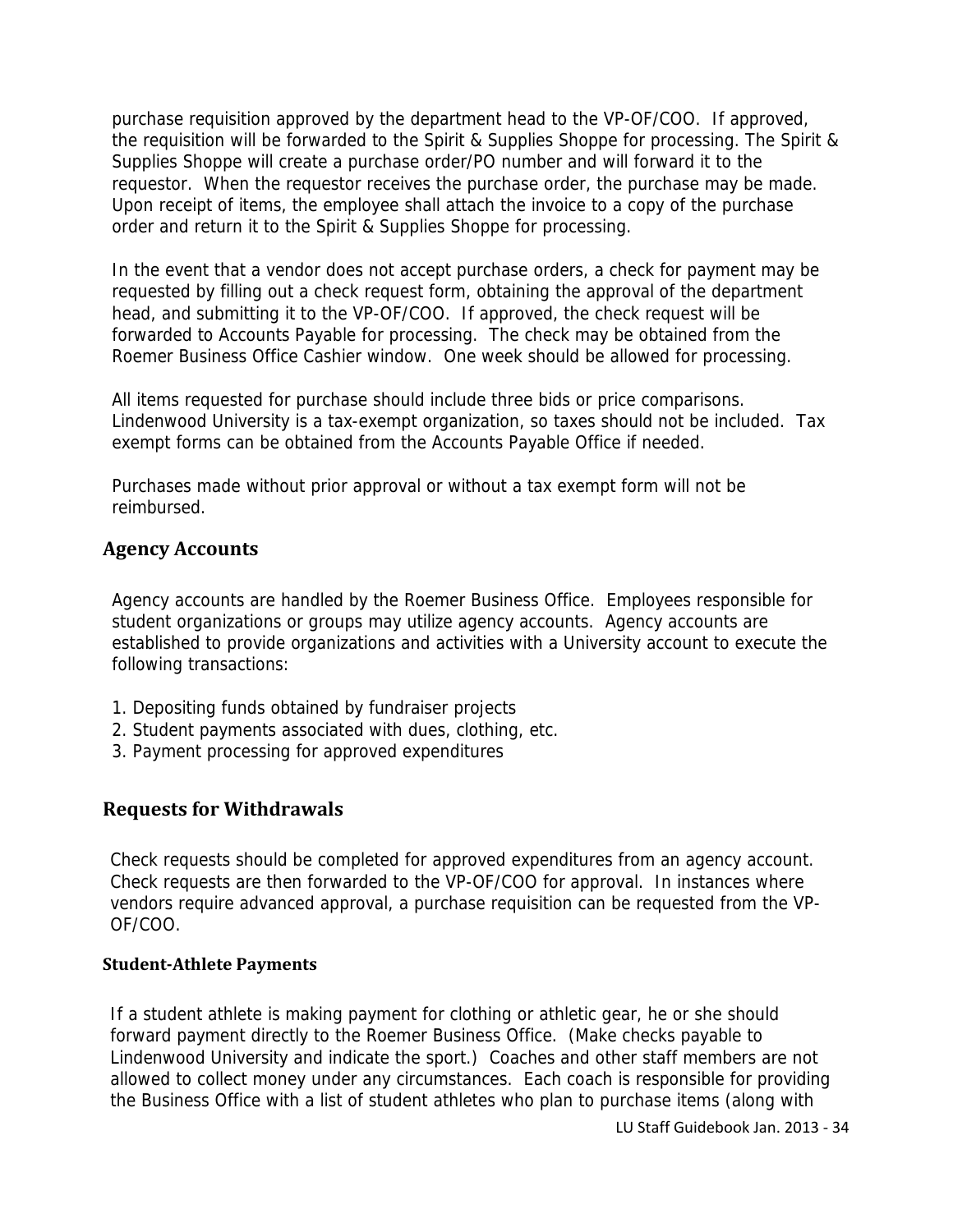dollar amount due), so their names can be highlighted by a Roemer Business Office representative confirming payment has been received. This authorizes the coach to release clothing/items to the student athlete. When the student athlete pays at the Roemer Business Office Cashier's Window, a hand receipt will also be generated.

### **Student‐Athlete Orders**

The Roemer Business Office will not track orders. Its role is only to confirm that a payment for a particular student athlete has been received. It is the coach's responsibility to keep track of sizes, order forms, etc.

### **Fundraisers**

Fundraising projects must be approved in advance by the Vice President for Institutional Advancement and the VP-OF/COO, in that order. Checks received as a result of a fundraiser should be made payable to Lindenwood University, annotated to indicate use of funds, and deposited through the Roemer Business Office.

## **Facilities and Property Usage**

### **Facilities Access**

The student is the reason the University was founded and remains the reason for our continued existence and operations. Our grounds, buildings, facilities, curricula, personnel, and programs have the preeminent purpose of serving the student – now and in the future – including any prospective student who is visiting one of our campuses.

All University personnel are stewards of their respective domains on campus but not the owners of those domains. Each of us is responsible for the orderly and responsible care and functioning of his/her campus space but not entitled to unreasonably exclude students and friends of the University from normal and expected admittance to and participation in our facilities.

To ensure full access to our resources, each building or facility manager must produce a scheduling and access policy and procedure for his/her venue for approval (and possible modification) by the President or the President's delegate. Facility managers must also understand and comply with the Policy on Facilities Access. (See **Appendix E: Policy on Facilities Access**.)

### **Meeting Space and Events Reservations**

To request a meeting space or to get approval for an event, employees should make a formal request through the "Request a Facility Online" link, which is located on the same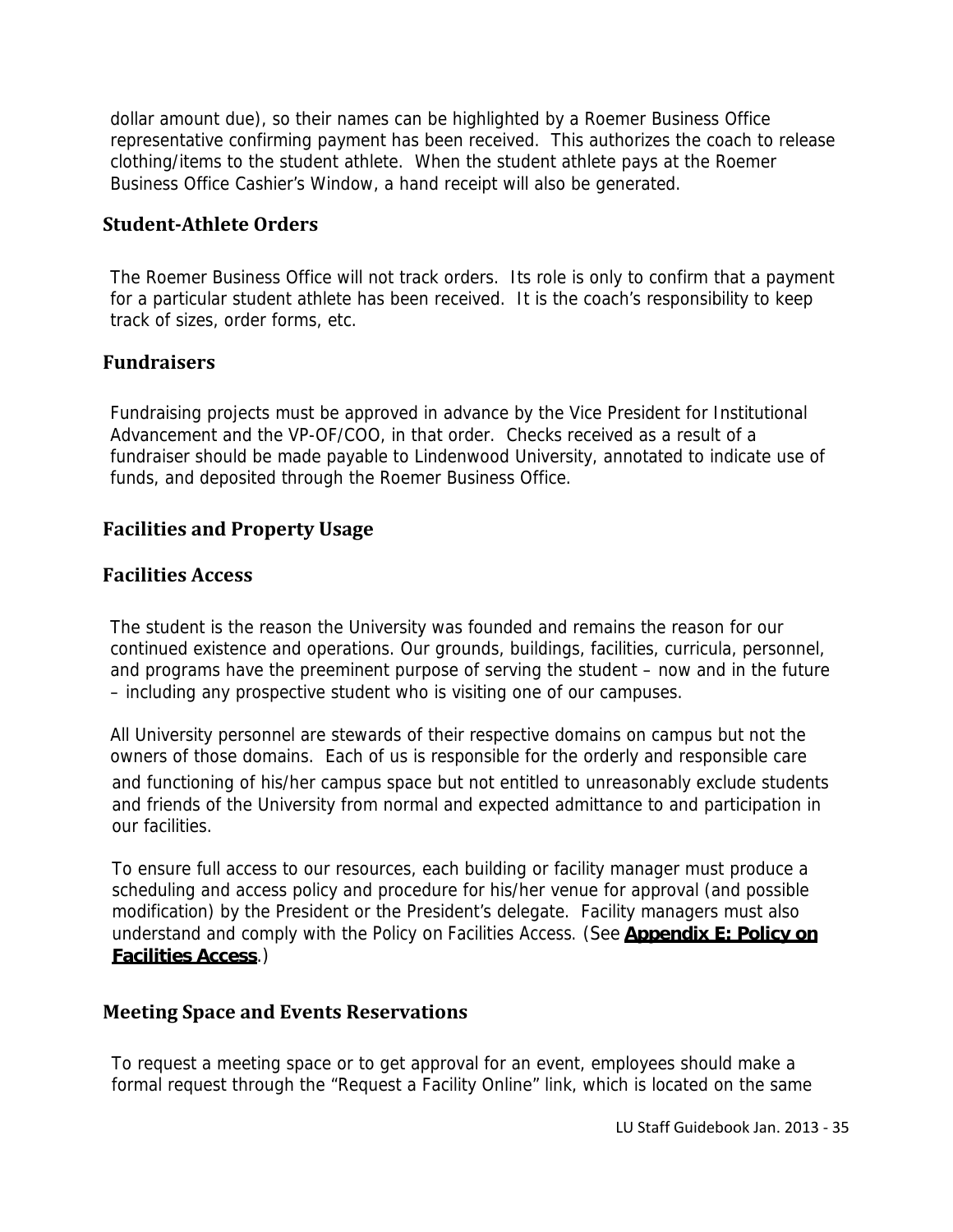Webpage as the campus calendar, or fill out the "Special Event Request Form," which is also located on the Webpage under the campus calendar. The form can also be found on the J-Drive under "Forms" and on the Faculty & Staff Portal in the Forms & Handbooks folder. Fill out the form and email it to the Facilities Coordinator (SGahr@lindenwood.edu). Student organizations should additionally send a copy to the Assistant Director of Student Life and Leadership at ncornwell@lindenwood.edu.

For further information, contact the Facilities Coordinator at 949-4613.

### **Maintenance and Repairs**

Requests for maintenance support for faculty or professional staff should be submitted to the Business Service Center (near West Clay) at 636-949-4922 or e-mailed to maintenance@lindenwood.edu. The full name of the requester, a telephone number where he/she can be reached, the office or location of the item in need of repair, and a description of the problem and requested assistance must be provided. Technology repairs should be directed to the Help Desk (helpdesk@lindenwood.edu).

## **Key Requests**

Keys are ultimately authorized by the VP-OF/COO. However, in order to receive a key, the employee must obtain and have signed a key request form obtained from the department or division head and submit it to the VP-OF/COO. If authorized, the University will provide a key within five working days.

NOTE: Keys must not be loaned to any unauthorized person or duplicated. Employees who violate these restrictions will be subject to loss of access to previously authorized areas.

When employees change office locations or leave the University, old keys must be returned to the key master located in the Business Service Center (near the Spirit Shoppe).

Faculty members who are assigned to Elm Street classrooms may check out a key for the semester in the office of the Provost.

In instances of lost keys, employees may be charged \$35.00 for the replacement. Appeals to the charge may be made to the VP-OF/COO.

### **Firearms Policy**

No person is permitted to carry firearms or other weapons—either concealed or visible—on Lindenwood property or to any Lindenwood class (offered anywhere), except by duly sworn law enforcement officers who are on duty. Off-duty police officers may carry completely concealed weapons to their Lindenwood classes only if authorized to do so by their employer and the state of Missouri or Illinois.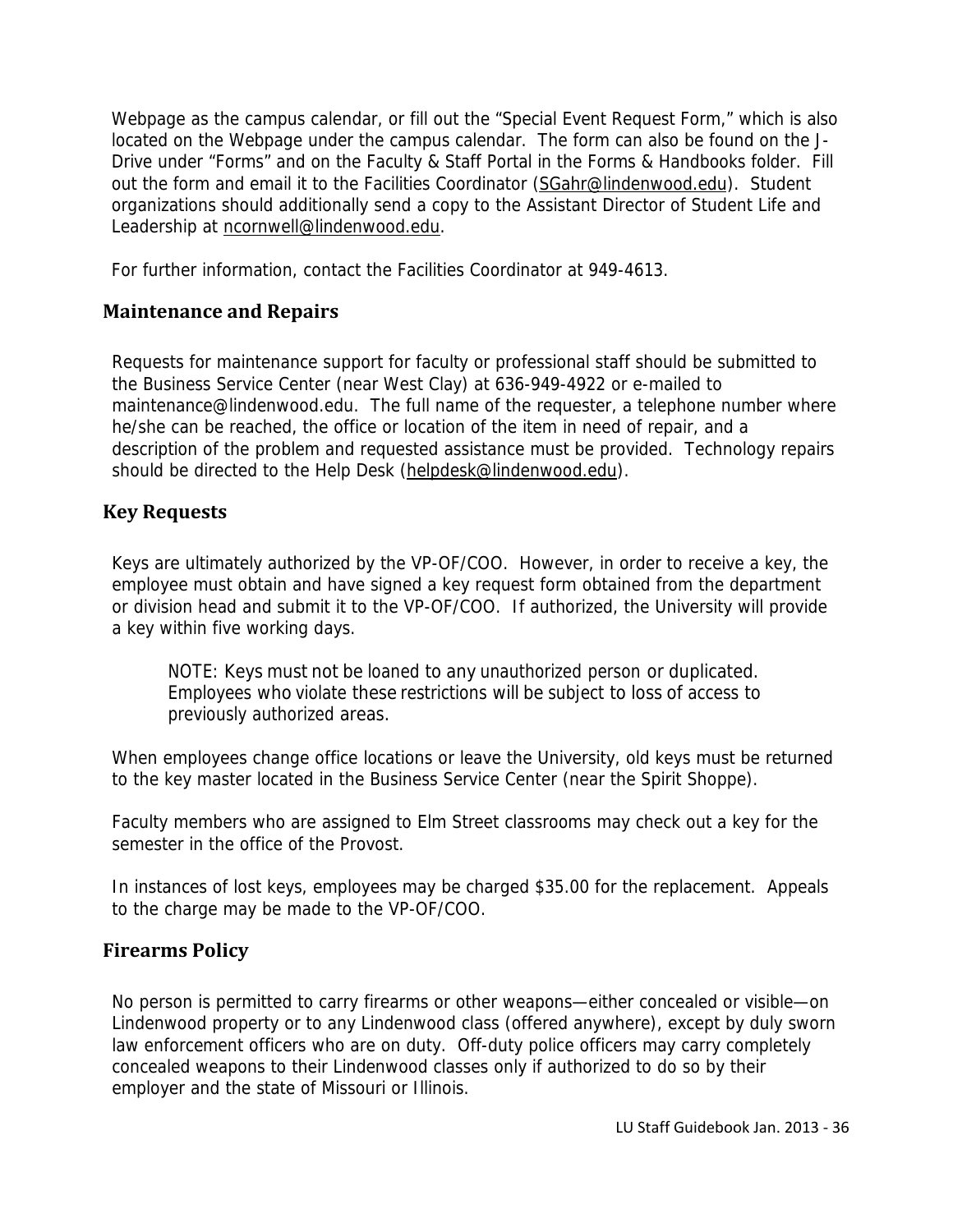Lindenwood shooting team members and coaches must comply with established firearms handling policies and procedures.

# **Food and Drink**

No food or drink (except liquids in plastic bottles with closable caps) is to be consumed in the J. Scheidegger Center. No food or drink (except liquids in plastic bottles with closable caps) is to be consumed in studios, lecture halls, or classrooms without prior permission of the instructor. When allowing food and drink to be consumed, the instructor is responsible for the removal of all waste materials.

# **Smoking Policy**

University policy prohibits smoking in Lindenwood owned and leased buildings to protect the health, safety, and comfort of University students, employees, and visitors. Nonsmoking areas include entrances, exits, outside stairways to buildings, outdoor passageways to entrances, windows, indoor and outdoor facilities, and any outside locations at the time when an event is taking place. The following areas are designated for smoking:

| <b>Butler Hall</b>    | Side area at pool entrance & War Memorial area          |
|-----------------------|---------------------------------------------------------|
| <b>Welcome Center</b> | Behind the building                                     |
| Library               | Between Library and Roemer                              |
|                       | Between Library and Young Hall                          |
| Roemer                | Between Roemer and Library                              |
| Young                 | Between Young and Library                               |
| <b>MAB</b>            | Sidewalk between MAB and Warner Hall                    |
| Spellmann             | 1 <sup>st</sup> Floor – Patio outside of The Connection |
|                       | 3rd Floor - Between Parker and Spellmann                |

## **Parking and Parking Stickers**

Each University employee is required to obtain a parking permit in order to park on University grounds. Campus parking and vehicular regulations are designed to minimize congestion, maintain safety, enhance security, and maximize the use of existing parking facilities. Annual \$2.00 parking stickers are available for purchase at the Campus Security Office, 2021 First Capitol, Suite G.

No vehicles should be parked in any area not marked as a parking spot by white marking. The fire lane is designated by yellow marking around all curbs on campus. Parking in a fire lane will result in a parking fine and possible towing. Parking in no-parking zones or courtesy lanes is prohibited. Parking in handicapped parking by those who are not disabled is also prohibited. Violators will be ticketed and/or towed at the owner's expense.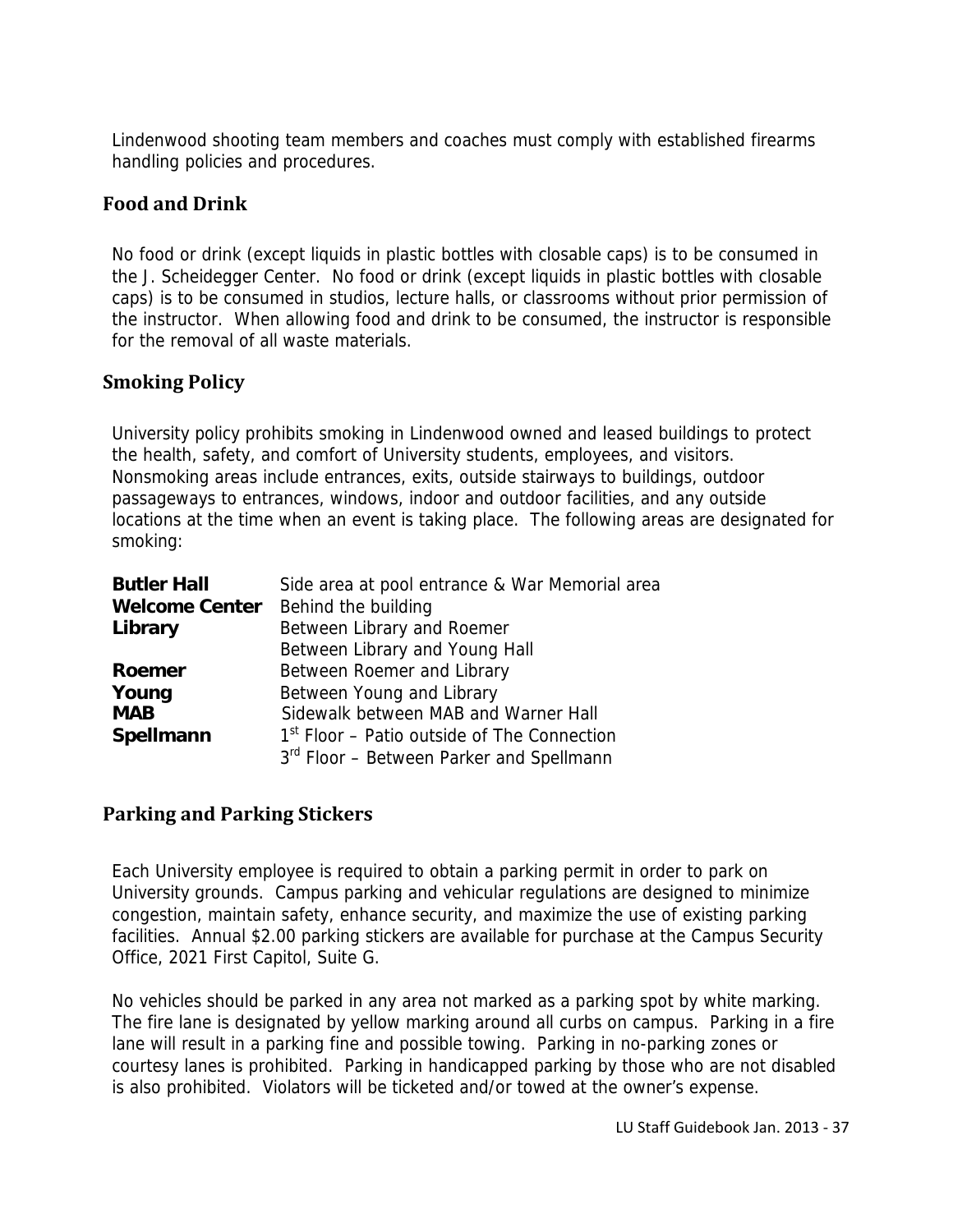# **Identification Cards (ID)**

With the submission of the appropriate tax forms to the Human Resources/Payroll Office (Roemer 112), the employee will be presented an employment slip, which should be shown to the Work and Learn Office (Spellmann 3<sup>rd</sup> Floor) to verify new employment at the University. At that time, and employee ID will be created.

If an ID is lost, the employee will pay \$10 to the Roemer Business Office, obtain a purchase receipt, and obtain a new ID from the Work and Learn Office.

### **Copy Center Use**

Print requests can be sent via e-mail (copycenter@lindenwood.edu or x4616) or brought to the Copy Center with the completed work request form. The Copy Center is generally open during business hours Monday through Friday.

Please allow a 24-hour period to obtain materials. Upon completion of a request, the requester will be contacted via the contact information on the work request form. It is the employee's responsibility to pick up copies before the office closes. A student may not retrieve copies for employees unless the student's name was given to the Copy Center in advance by the employee.

For more information about hours of operation, contact the Copy Center:

**copycenter@lindenwood.edu 939-4616**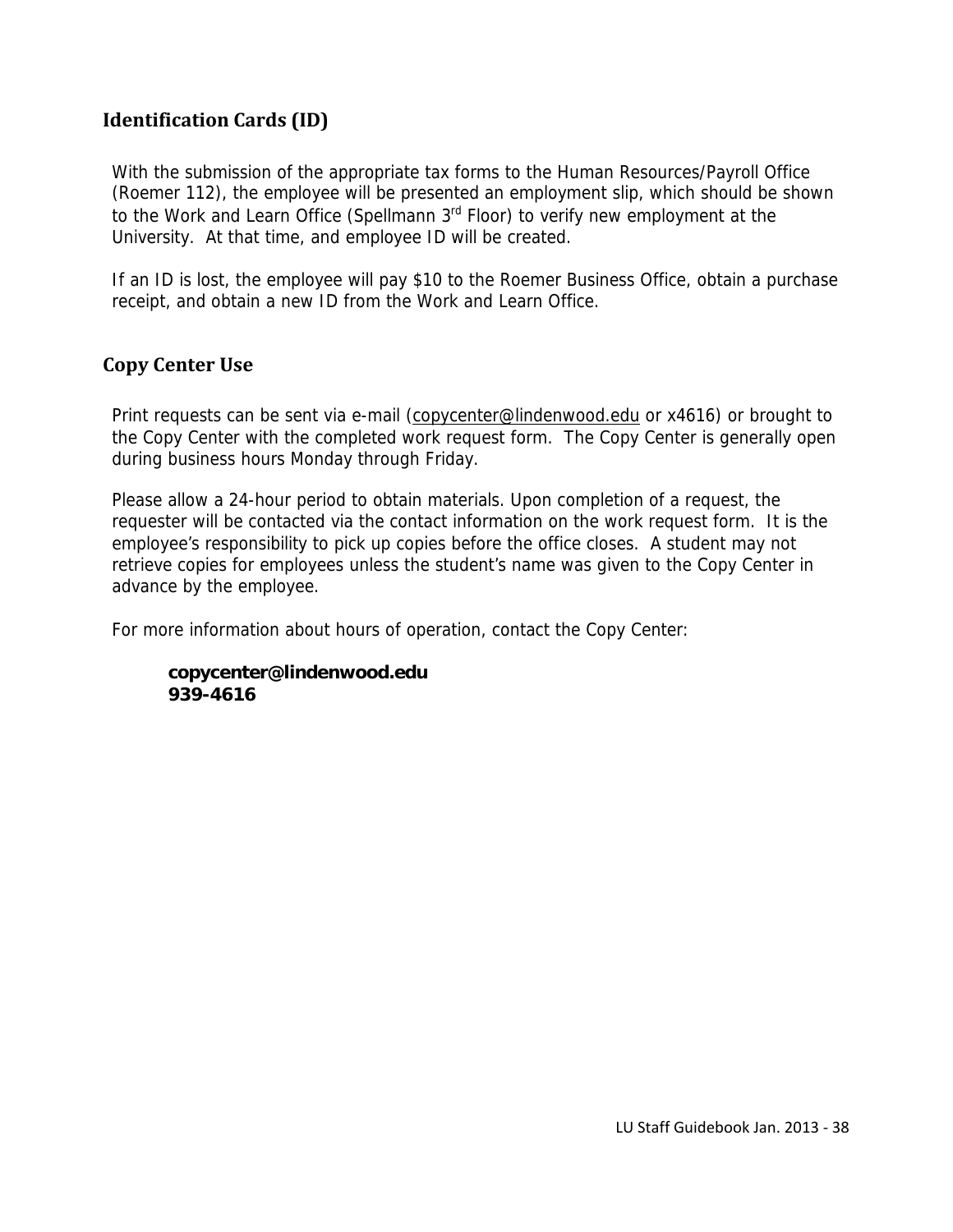# **SECTION 4:**

# **Computer and Communication Policies and Procedures**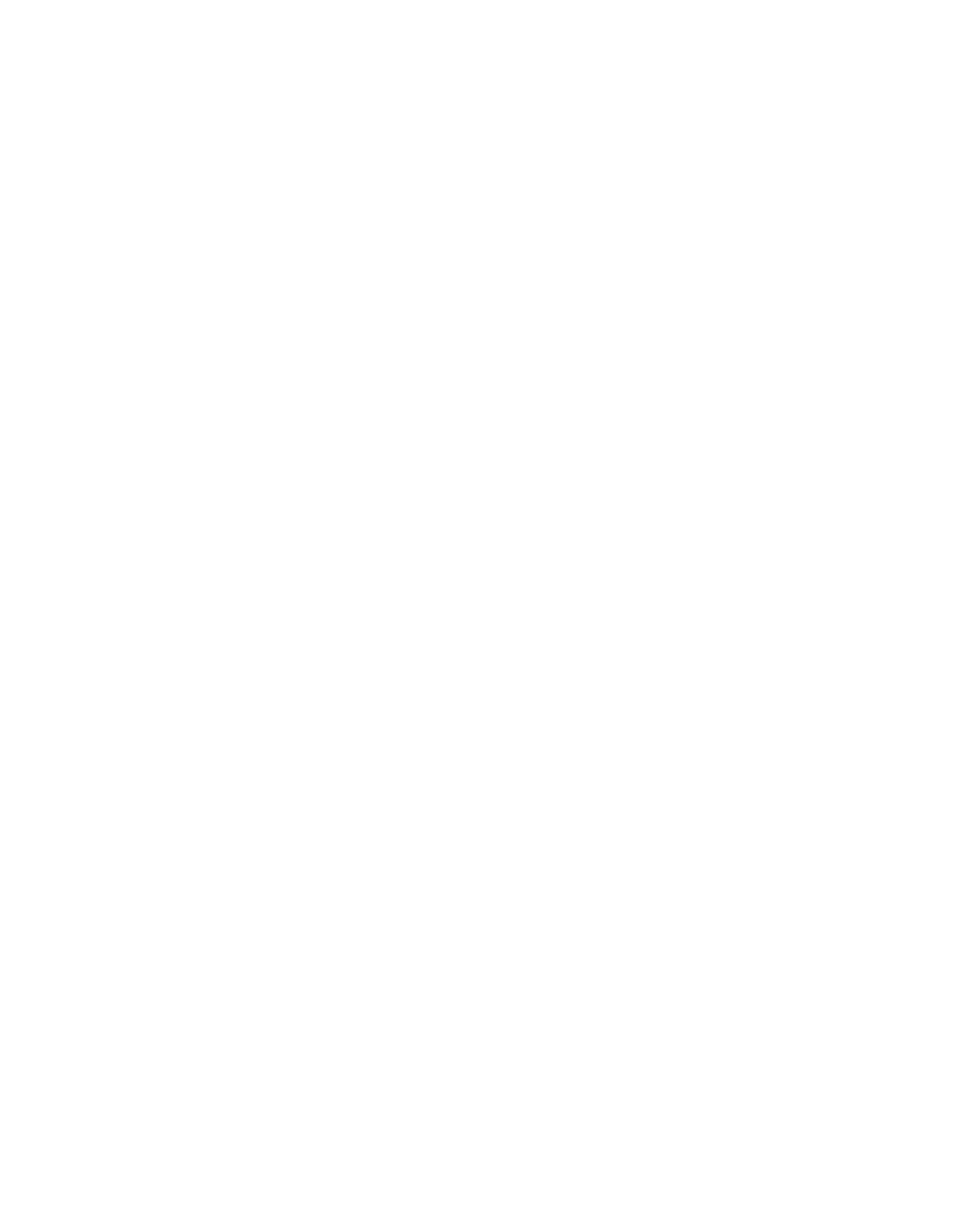# **Computer Policies and Support**

# **Computer Use**

The Lindenwood University Computer Use policy applies to all computers connected to the Lindenwood University network whether they are personal or University owned computers. At its discretion, the University reserves the right to restrict or deny the use of its network facilities and capabilities.

Individuals who are provided access to University computer facilities and to the campuswide communications network assume responsibility for their appropriate use. The University expects individuals to be careful, honest, responsible, and civil in the use of the University network and computers. Computer and network facilities are provided primarily for educational use. These facilities have tangible value. Consequently, attempts to circumvent accounting systems or to use the computer accounts of others will be treated as forms of attempted theft.

Individuals may not attempt to damage or to degrade the performance of Lindenwood's computers and network and should not disrupt the work of other users. Individuals may not attempt to circumvent security systems or to exploit or probe for security holes in any Lindenwood network or system, nor may individuals attempt any such activity against other systems accessed through Lindenwood's facilities.

Individuals assume personal responsibility for the use of their accounts. Users may not disclose their passwords or otherwise make Lindenwood's facilities available to unauthorized individuals. Moreover the possession or collection of other's passwords is prohibited.

Physical theft, rearrangement, or damage to any University computer or network equipment, facilities or property is strictly prohibited and will be reported to the police. This includes all public computer labs, network equipment, wiring, and circuits.

Users with personal computers on the LU network are expected to take reasonable precautions to ensure the security of their systems. All computers require a valid, up-todate virus-scanning program. Individuals may be held responsible for misuse by others that occurs on their systems.

Users are not permitted to register external domain names that reference systems on the LU network. It is prohibited to use Lindenwood University's network for commercial purposes. It is prohibited to connect any secondary physical network to the LU network without authorization. Providing services or running applications that consume excessive bandwidth on the LU network is prohibited.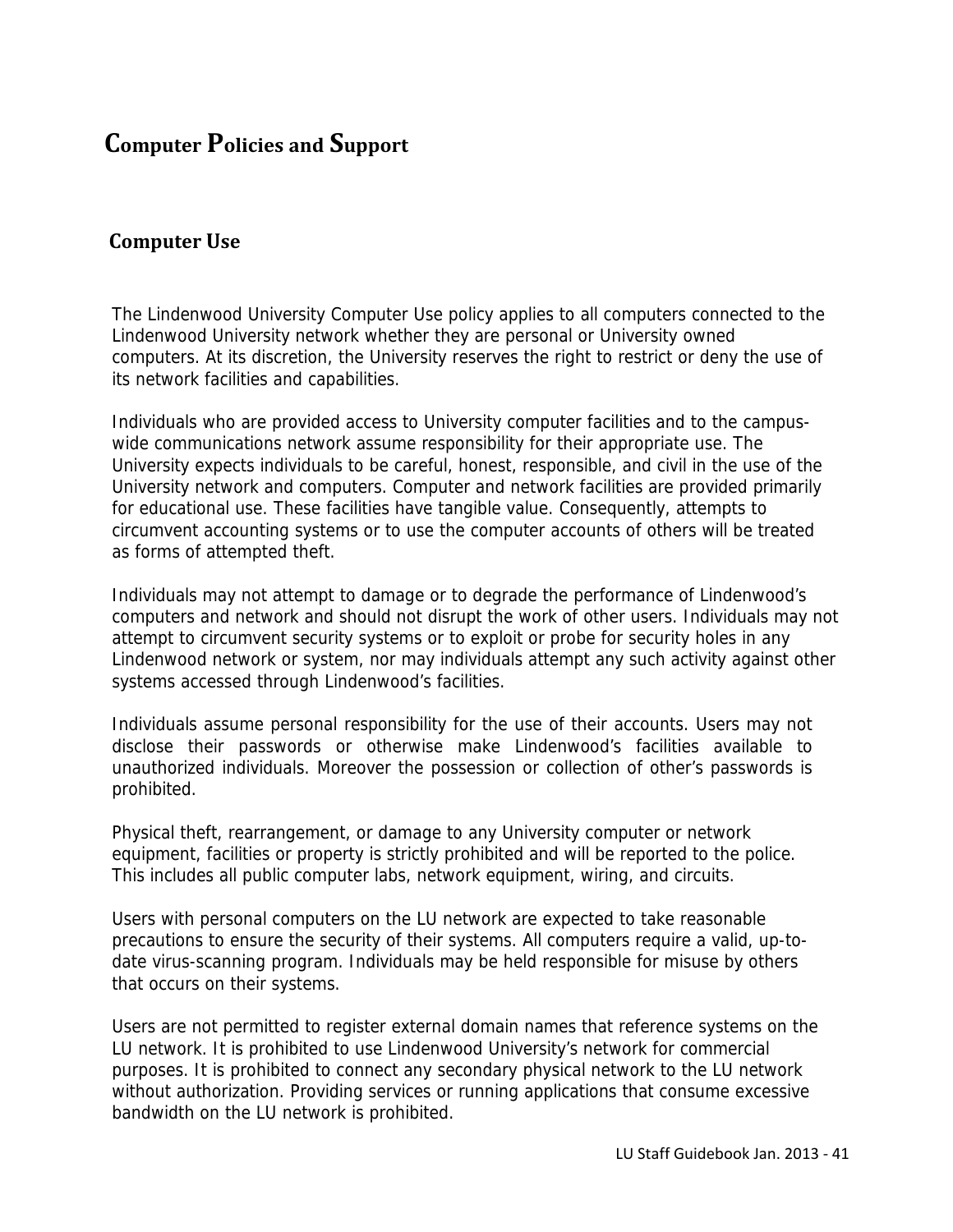No Lindenwood University system is to be used for illegal or criminal purposes. Users must observe intellectual property rights, including in particular copyright laws as they apply to software and electronic forms of information. Users are expected to report any evidence of actual suspected violation of this policy to the Help Desk (helpdesk@lindenwood.edu - (636) 255-5100.

### BLACKBOARD, CAMS, AND EMAIL

Blackboard is an Internet-based class management tool that can be accessed through University computers or remotely, which is convenient not only for faculty members but for students who live off campus.

CAMS Enterprise is the campus administration system provided by Three Rivers System. Faculty members are required to learn and utilize the CAMS reporting procedures to track attendance, grades, and other relevant administrative matters.

The University provides email through Microsoft Outlook, which is installed on all faculty and employee computers. Email accounts can be accessed remotely through: www.lindenwood.edu/exchange. The use of Lindenwood's email for non-business mailing list subscriptions is prohibited. This includes but is not limited to Groupon, Free Merchandise Sites, and sites similar in nature.

Our email system is to be used principally for conducting Lindenwood business. Excessive personal use–defined as exceeding ten minutes per work day engaged in personal email communications–is not permitted. The use of POP Mail or non-Lindenwood issued accounts (Yahoo, Gmail, Lycos,

etc.) to conduct Lindenwood business is prohibited. Official Lindenwood business will be conducted using Lindenwood's official email only.

Any personal email transactions should take place only during regular work breaks, unless they are of a time-critical nature, e.g., related to a family emergency or an urgent financial or medical matter.

Under no circumstances is any employee authorized to broadcast personal or political messages to either ad hoc or preconfigured distribution groups, whether internal or external to the University.

Lindenwood employees are prohibited from sending or knowingly downloading emails that violate local, state, or federal laws or ordinances. All electronic transmittals sent over our system must conform to norms of common courtesy and decency. These transmittals must not contain off-color language or humor, obscene, profane, or tasteless images, or angry or disrespectful expressions, nor should they express personal or unfounded criticisms of the University or any members of the Lindenwood community. Use of the system to carry out threats or harassment will result in disciplinary action that may include termination of employment from the University.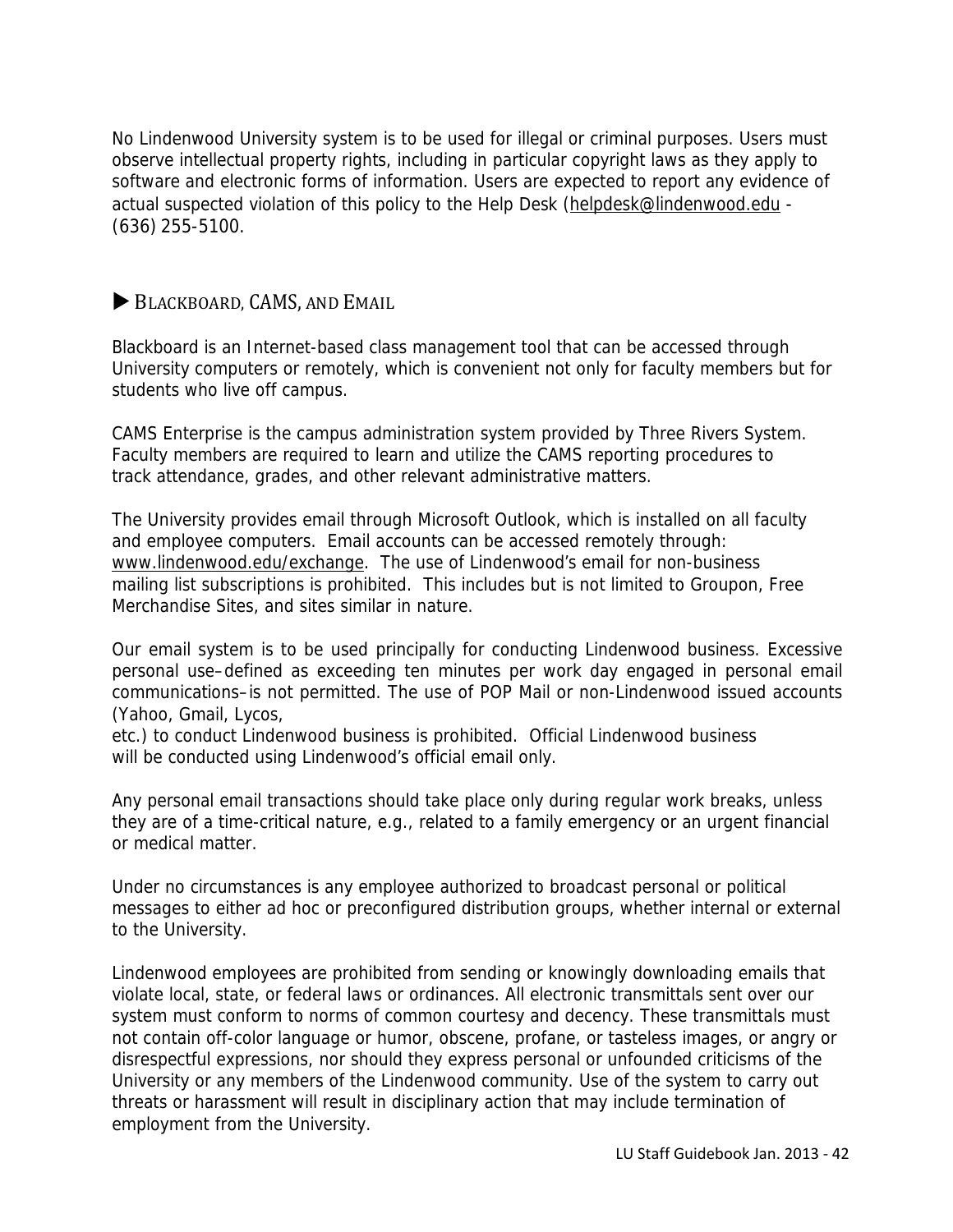Neither graphic images nor software attachments should be downloaded, opened, or transmitted via email unless automatic virus-checking is turned on and functioning at the time of such operations. No one should open attachments that have questionable or unknown status as doing so can cause expensive, time-consuming damage and malfunction across the University's entire computer network.

All emails generated through or received by Lindenwood's email system are property of the University and subject to examination by University officials for cause. However, statutes governing intellectual property rights will supersede the University's prerogatives in the case of copyrighted materials. Although the Department of Information Technology does not routinely monitor all emails, Lindenwood reserves the right to inspect any messages on our server at any time.

Failure to abide by these policies may result in rescission of an individual's email privileges. Repeated violations of these strictures may be cause for dismissal.

### ELECTRONIC ACCOUNTS

Requests for email accounts and CAMS access must come from the school dean. The dean will send the user's full name, office location, telephone number (if known), and appropriate access allowances and restrictions to the VP-HR/Dean of Faculty for approval. Approved accounts are handled by the Department of Information Technology. (helpdesk@lindenwood.edu - (636) 255-5100).

Email addresses will be issued after the request has been made in writing by the employee's dean, and information will be emailed to the dean or placed in his/her mailbox. The dean is responsible for notifying the Department of Information Technology immediately when a full-time faculty member leaves the University.

Requests for Blackboard shells are made by professors through the Blackboard tab on the University Website.

### HARDWARE AND SOFTWARE REQUESTS

Requests for hardware or software for professors or classrooms must come from the school dean. The requisition should include the user's full name, office location or class location, telephone number (if known), and appropriate access allowances and restrictions. The dean or section director will complete the requisition form and forward it to the Department of Information Technology. The Department of Information Technology will determine the availability of the equipment or software and submit the request to the Vice President for Operations & Finance/COO or the President for approval.

After approval, it may take up to six weeks to complete the purchase. Installation of the equipment/software then will be added to the schedule and the persons involved will be notified.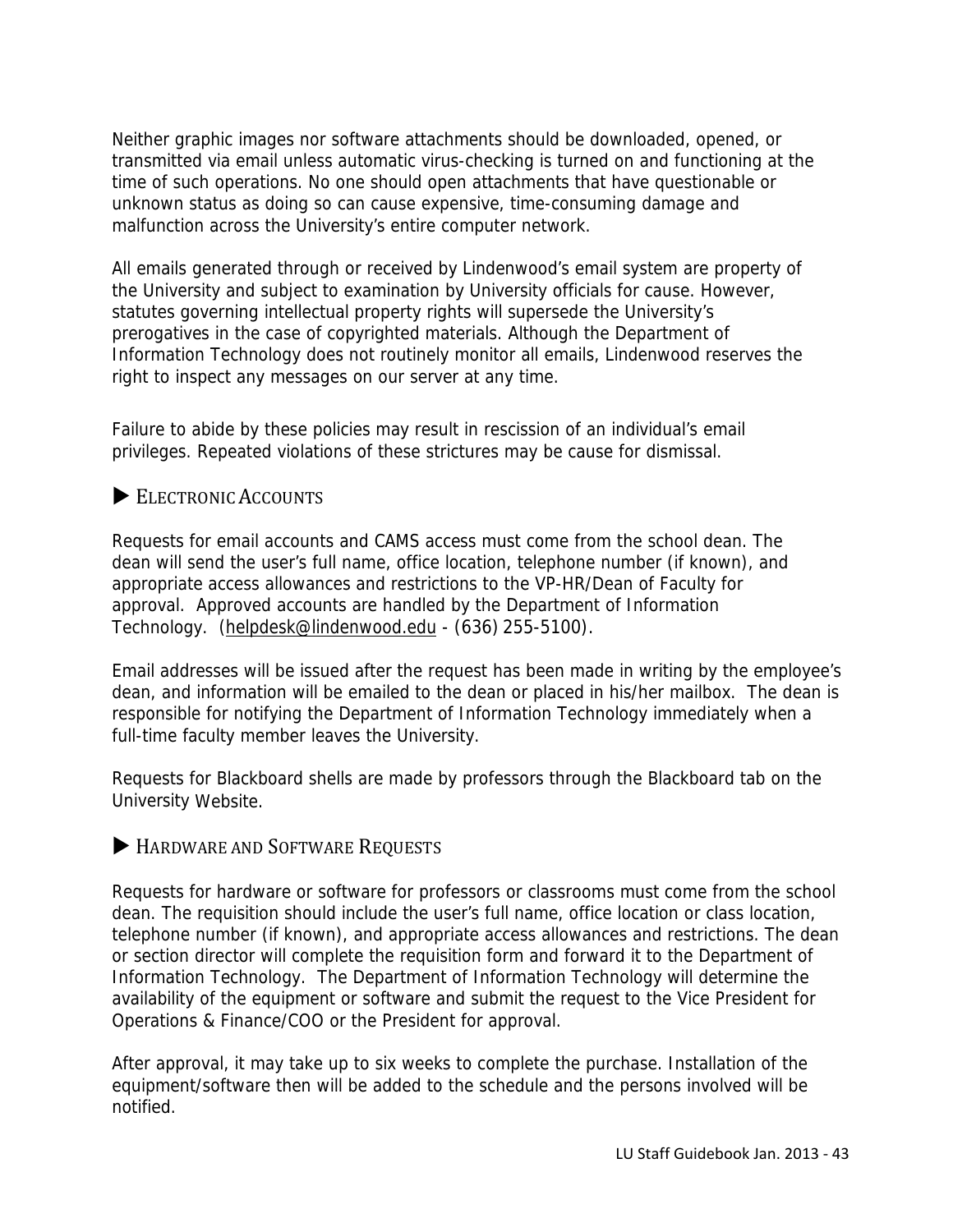The dean is responsible for notifying the Department of Information Technology when a piece of equipment or software is no longer required. Two weeks should be allowed for removal.

# EXTENSION CAMPUS REQUESTS

The procedures listed above apply as well to extension campus requests for hardware/software. However, the site coordinator is responsible for notifying the Dean of Evening and Graduate Admissions when an extension-campus user leaves the University. The Dean of Evening and Graduate Admissions is then responsible for notifying the Department of Information Technology (helpdesk@lindenwood.edu - (636) 255-5100).

# SOFTWARE COPYRIGHT COMPLIANCE

As a part of its compliance with federal copyright law, Lindenwood University employs a procedure to respond to bona fide notices of copyright violation by copyright holders. This procedure

operates as follows:

The Digital Millennium Copyright Agent for the University requests that the Network Operations Center block the Internet Protocol (IP) address alleged to be in violation of federal law and provide the agent with the identity of the user or party responsible for the computer (responsible party). The agent then notifies the user or responsible party of the notice and requests a cease and desist statement. Upon receipt of that statement, the agent requests that the Network Operations Center unblock the IP address.

Because intentional file sharing of material for which the user does not have the copyright holder's permission is a violation of the University policy, the user shall report to the VP-HR/Dean of Faculty office for disciplinary processing. These procedures help to protect the user against copyright holders going through legal processes to obtain the identity of the user.

In the case where the copyright notice is the result of a computer compromise (electronic activities that cause damage to a computer), or a "hacking," and not the intentional activity of file sharing

on the part of the computer's user, the agent shall instruct the user to fix the computer or to make

an appointment with the Helpdesk (helpdesk@Lindenwood.edu) to have it fixed. The agent will request the block be lifted upon receipt of information that the machine has been repaired.

## FILE SHARING

File Sharing software, including (but not limited to), Aimster, Gnutella, Madster, Ares (All versions), Hotline, Monolito, BearShare, Imesh, Napster, Bitorrent, Kazaa (All versions), NeoNapster,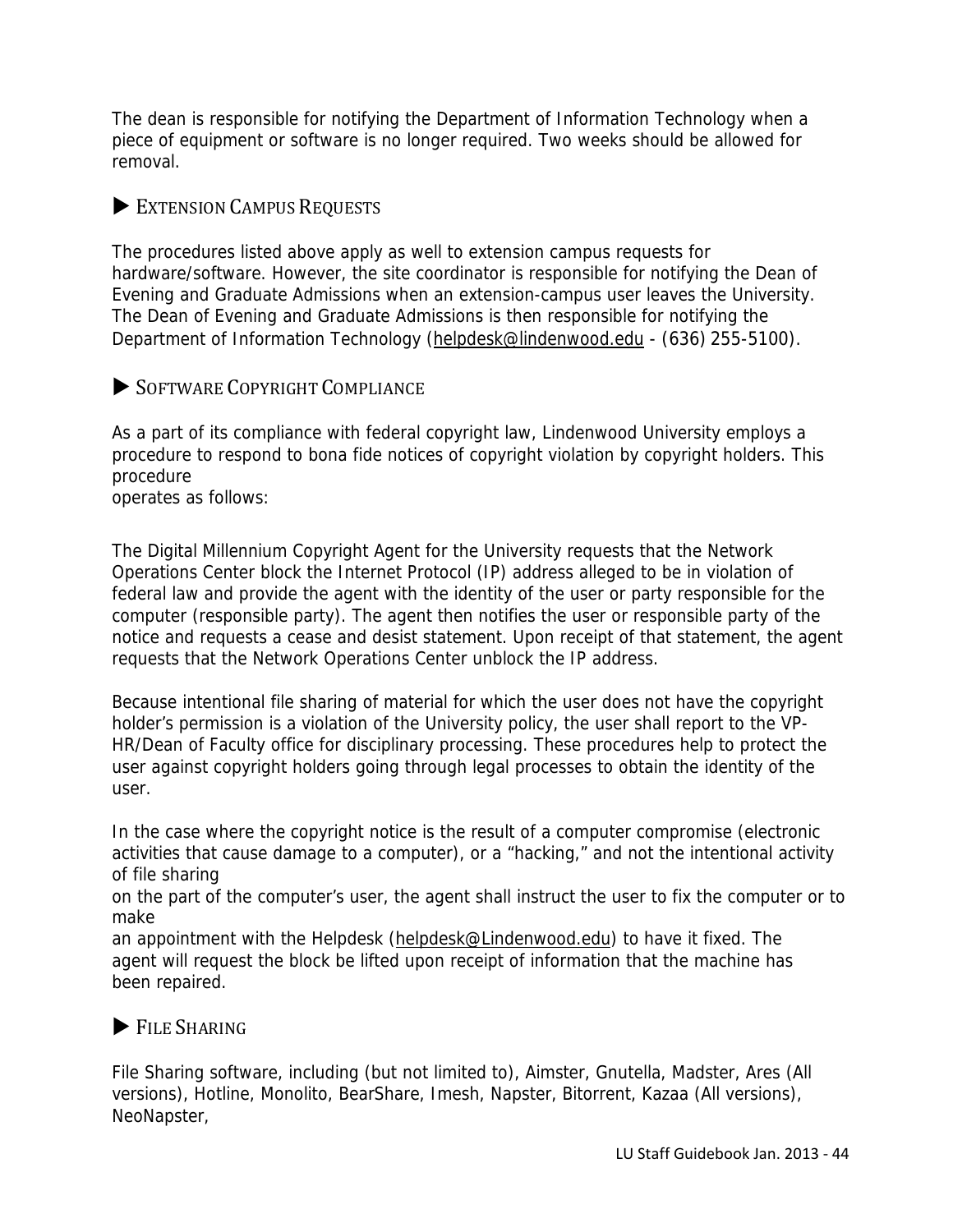Bulbster, LimeWire and WinMX, is prohibited on the Lindenwood University network including residence halls, apartments, classrooms, public spaces, and faculty/staff offices.

Because our network and Internet connections are shared by many University services (the University library, Lindenwood University website, electronic mail, etc.), the Department of Information Technology monitors this traffic constantly to ensure reliable service for everyone. File sharing software can account for a large portion of traffic on the network.

# COMPUTER USAGE

Obscene or harassing electronic communication is prohibited, as are messages that target individuals in a threatening manner. Individuals who send such communications will be remanded for disciplinary action and possible legal action. The Department of Information Technology reserves the right to monitor any computer activity on a LU computer or any computer connected to the LU network.

The Department of Information Technology reserves the right to deny system or network access on a temporary or permanent basis to anyone who violates these rules. This includes the ability to terminate processes or connections that threaten system or network security, performance or integrity. The network administrator will attempt to notify the user of any such action.

Occasional personal Internet browsing, the use of social networking (Facebook, MySpace, Twitter, etc.) is acceptable as long as it usage not excessive, does not interfere with normal job duties, and does not violate any part of Lindenwood's computer usage policy. Playing games on Lindenwood University computers is prohibited. This includes online game websites and applications installed on Lindenwood assets not authorized by the Department of Information Technology.

## **Lindenwood University Computer Use Policy Agreement**

The Lindenwood University Computer Use Policy applies to all computers, mobile devices, etc., connected to the Lindenwood University network, whether they are personal or University owned. At its discretion, the University reserves the right to restrict or deny the use of its network facilities and capabilities. Computer and network facilities are provided primarily for educational use. This policy does not supersede or remove employee directives relative to computer use and email as defined in Faculty or Staff Handbooks.

Individuals may not attempt to damage or degrade the performance of Lindenwood's computers and network, or otherwise disrupt the work of other users. Individuals may not attempt to circumvent security systems or exploit/probe security holes in any Lindenwood network or system, nor may individuals attempt any such activity against other systems accessed through Lindenwood's facilities. Hacking for data with the express purpose of exploiting the use of the data is prohibited.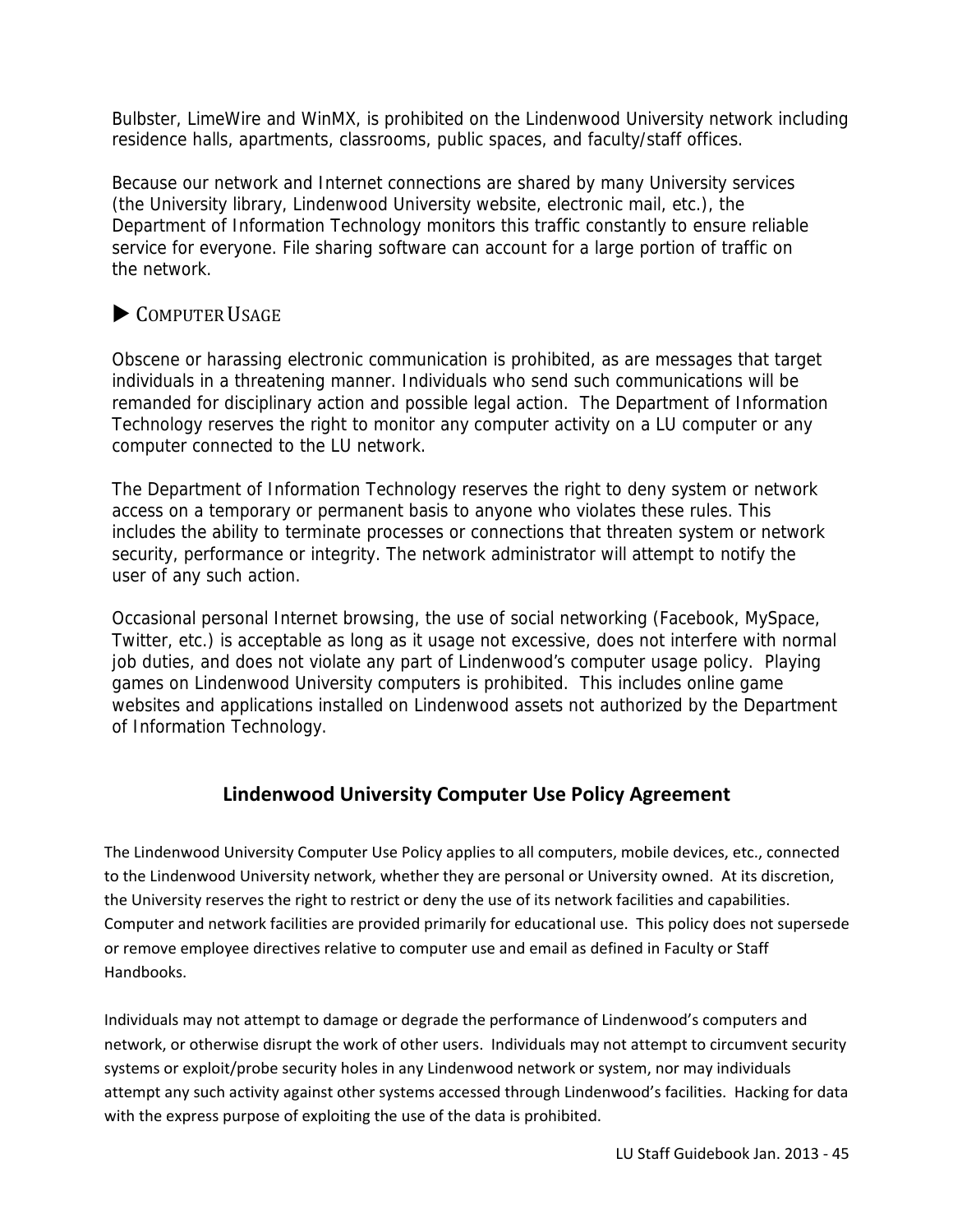Individuals assume personal responsibility for the use of their accounts. Users may not disclose their passwords or otherwise make Lindenwood's facilities available to unauthorized individuals. Moreover, the possession or collection of other's passwords is prohibited. The Department of Information Technology reserves the right to monitor any computer activity on an LU computer or any computer connected to the LU network. Users with personal computers on the LU network are expected to take reasonable precautions to ensure the security of their systems and may be held responsible for misuse by others. Users are not permitted to register external domain names that are utilized for Lindenwood business unless otherwise approved by the school's dean and the Department of Information Technology. Users must observe intellectual property rights in accordance with the Lindenwood University copyright policy. Lindenwood University prohibits the use of its network for commercial purposes and prohibits the connection to any secondary physical network to the LU network without authorization. Providing services or running applications that consume excessive bandwidth on the LU network is prohibited. The email and network systems are to be used principally for conducting Lindenwood business. Excessive personal use, as defined in Faculty & Staff Handbooks, is not permitted.

Lindenwood employees are prohibited from sending or knowingly downloading software or data that violates local ordinances, state, or federal laws. Viewing, sending, or authoring obscene or harassing electronic material is prohibited, as are messages that target individuals in a threatening manner. Any exception to this policy must be presented to and be approved by the school's dean and the Chief Information Officer.

ACKNOWLEDGEMENT: I hereby certify that I have read and will abide by the above policies.

\_\_\_\_\_\_\_\_\_\_\_\_\_\_\_\_\_\_\_\_\_\_\_\_\_\_\_\_\_\_\_\_\_\_\_\_\_\_\_\_ \_\_\_\_\_\_\_\_\_\_\_\_\_\_\_\_\_\_\_\_\_\_\_\_\_\_\_\_\_\_\_

Signature **Date** 

## **Communications Policies and Procedures**

# **Editorial Style andApproval**

All materials written by staff and faculty on Lindenwood's behalf must follow style rules appropriate for the intended publication (AP Style, LU Style, MLA Style, etc.). For further information, consult with the PR staff on external publications; consult with the Director of Executive Communication on academic and administrative materials.

All publications created for public distribution that bear Lindenwood's name, whether printed professionally by the PR staff or produced on a faculty member's computer, must be formally approved/proofed. To start the PR approval process for external publications, submit a *Publication Request Form* at the beginning of the planning process. The form can be found on the Faculty & Staff Portal. To get approval on formal internal/administrative documents, contact the Director of Executive Communication.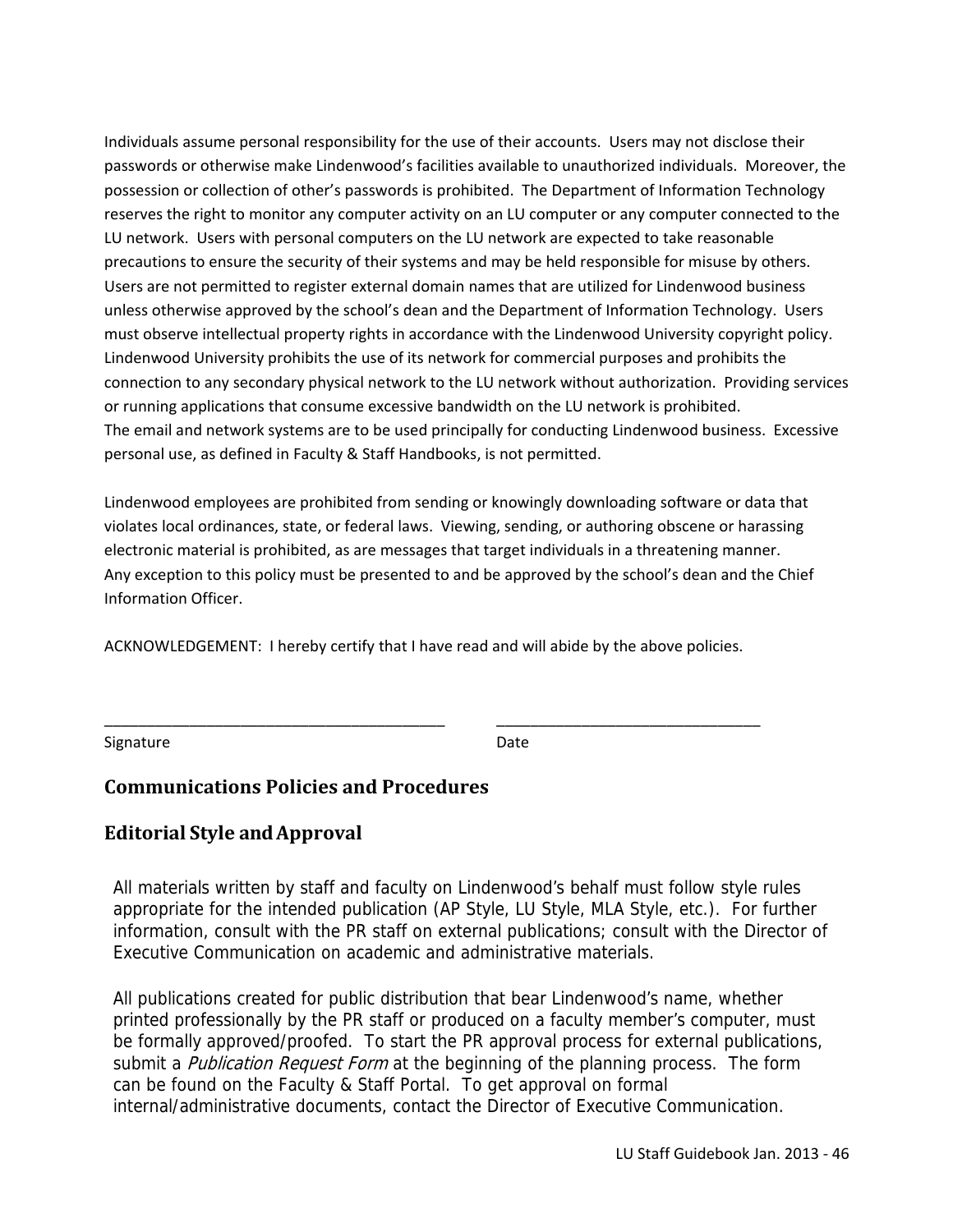### **Forms and University Documents**

The latest versions of commonly used forms and documents are available on the Faculty Folder Network Drive. Topics range from Academic Services to Vacation Requests to Final Exams Schedules. To access this information, click on My Computer and choose the Faculty Folder (usually the J: Drive). Print out forms as needed. Many forms are also on the Faculty & Staff Portal in the Forms & Handbooks folder.

### **Logo Use**

Logos for Lindenwood University can be found on the Faculty Drive in the Logos folder. Any document that bears the logo should be proofread by the Public Relations and Marketing Office (x4913). The Belleville campus versions of the LU logos appear in maroon. Sports logos that contain the images of a lion (St. Charles) or a lynx (Belleville) should, in most cases, be reserved for sports-related editorial content.

### **Media Contact**

Employees at the St. Charles campus and at extension centers should call the Lindenwood University Public Relations and Marketing Office at (636) 949-4913 if they are aware of or involved in any media matters related to Lindenwood. Employees at LU-Belleville should contact the Assistant Vice President and Executive Director of Community Relations at (618) 239-6031.

If an employee on the St. Charles campus or an extension center is approached by a member of the media for an "ambush" interview, he/she should immediately call (636) 949-4913 and notify the PR staff. Belleville employees who are approached by a member of the media for an "ambush" interview should immediately call (618) 239-6031 or (314) 504-0036 to notify the Assistant Vice President and Executive Director of Community Relations.

To reach the St. Charles public relations professionals after hours, contact security at (636) 262-4622. To reach the Belleville campus Assistant Vice President and Executive Director of Community Relations after hours, call (314) 504-0036.

## **Signature Policy**

Lindenwood employees shall not include another Lindenwood employee's signature on any document without written, signed approval from the signature holder. Further, University officials wishing to include the President's signature on a document shall have that document reviewed and approved by the Director of Executive Communication in the Executive Office followed by a review and approval by the President prior to general distribution. This policy applies to all University faculty, staff, and students. Further, all authorized monetary signatures are approved by the Board of Directors and implemented via the President.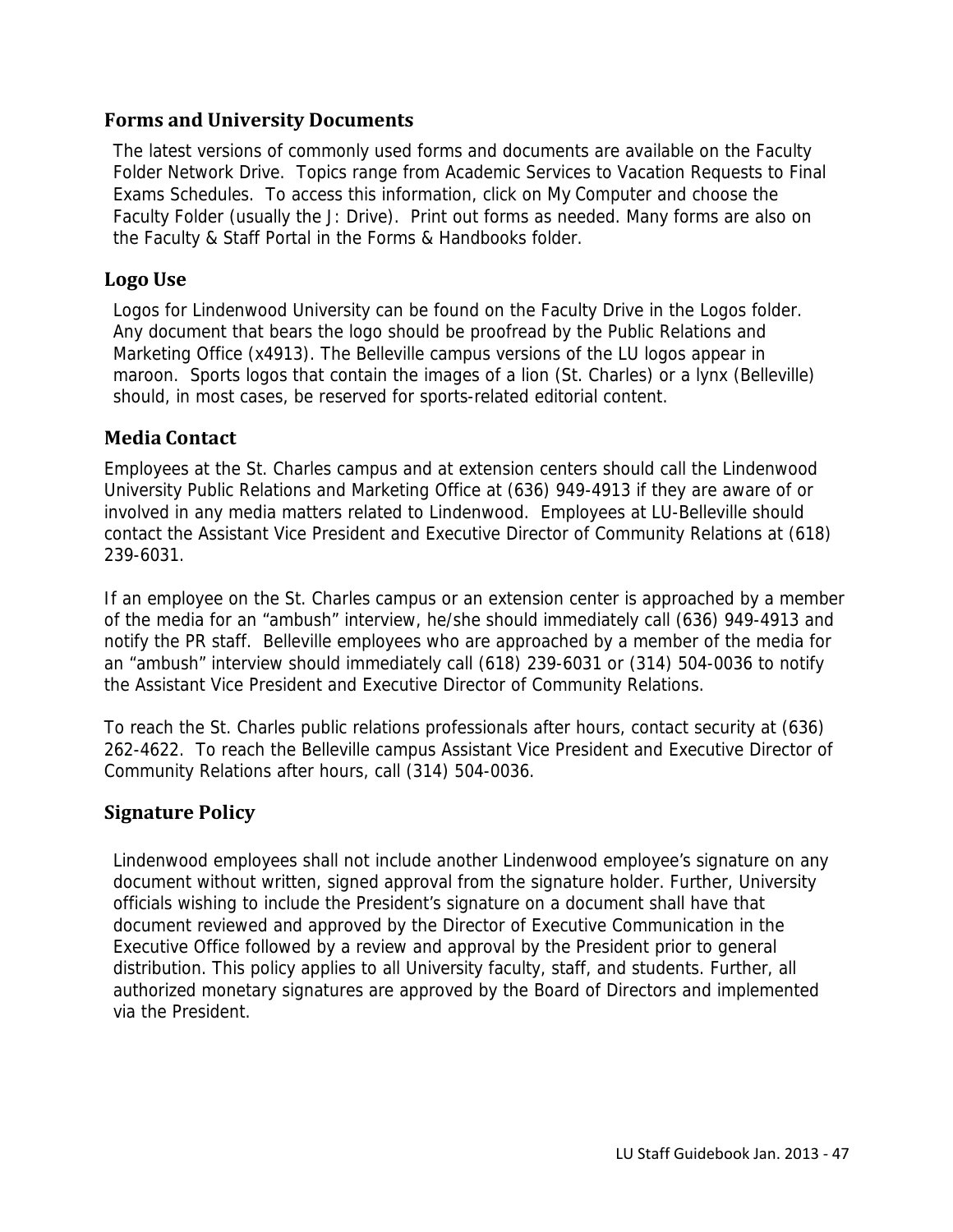## **Mail Procedures**

# **Incoming Mail**

Mail is received each morning, Monday through Saturday, at the Evans Commons mailroom. Mail for faculty, staff, and students is sorted. The same procedure is used for UPS, DHL, and FEDEX deliveries. Mail that has an incomplete address (incomplete, indecipherable, or missing name) may be opened to determine the recipient. If it is not possible to determine the addressee, and it is definitely for Lindenwood, the item will be sent to the office/individual deemed most appropriate.

## **Outgoing Mail**

Faculty and staff outgoing mail sent from the Evans Commons mailroom Monday through Saturday must be University related. There are two pick-ups each on Monday through Friday (one in morning and another in the afternoon), and one pick-up on Saturday. Mail that is hand- addressed or is larger than a normal envelope can go only with the morning mail. Mail that is machine addressed or typed goes with the afternoon mail. Faculty and staff who wish to mail personal items may do so, but it is discouraged. The mailroom does not handle outgoing UPS, FEDEX, or DHL mail. The only time it will handle such mailings is when a package is being returned and the carrier has been notified. Personal mail may be sent through University mail if stamped by the sender. Mail delivered to the mailroom must be separated into appropriate bins (hand-addressed, machine addressed, oversize, international, and campus/student mail) to avoid having mailings return to Lindenwood and to ensure proper postage is placed on the mail.

Mail that needs to be mailed immediately must be delivered to the mailroom in sufficient

time to ensure it can be processed. Mail for the morning pick-up should be in the bins before 9:30 a.m. (normal pick-up 10:30) and mail for the afternoon pick-up should be in the bins before 1:30 p.m. (normal pick-up 2:30 p.m.). The carriers will not pick up mail that is not metered for them. However, the International Office has a daily non-holiday pick up schedule with United Parcel Service (UPS). If an employee wishes to ship documents overnight in the United States, he/she should contact the appropriate dean/director. The dean/director will then discuss the shipment with the VP-OF/COO who will approve the shipment and communicate that approval to the International Office.

## **Bulk Mail**

For University purposes, bulk mail is mail that is being sent to at least 200 recipients and each piece is of the same size and weight. Additionally, bulk mail is general in nature, meaning each item is not specific to each individual (such as grades or bills). This type of mailing is handled by the department sending the mail.

The mail must be sorted by zip code (three digit 633xx, 634xx). As the mail is sorted, it must be stamped in the upper right corner with the University non-profit stamp, which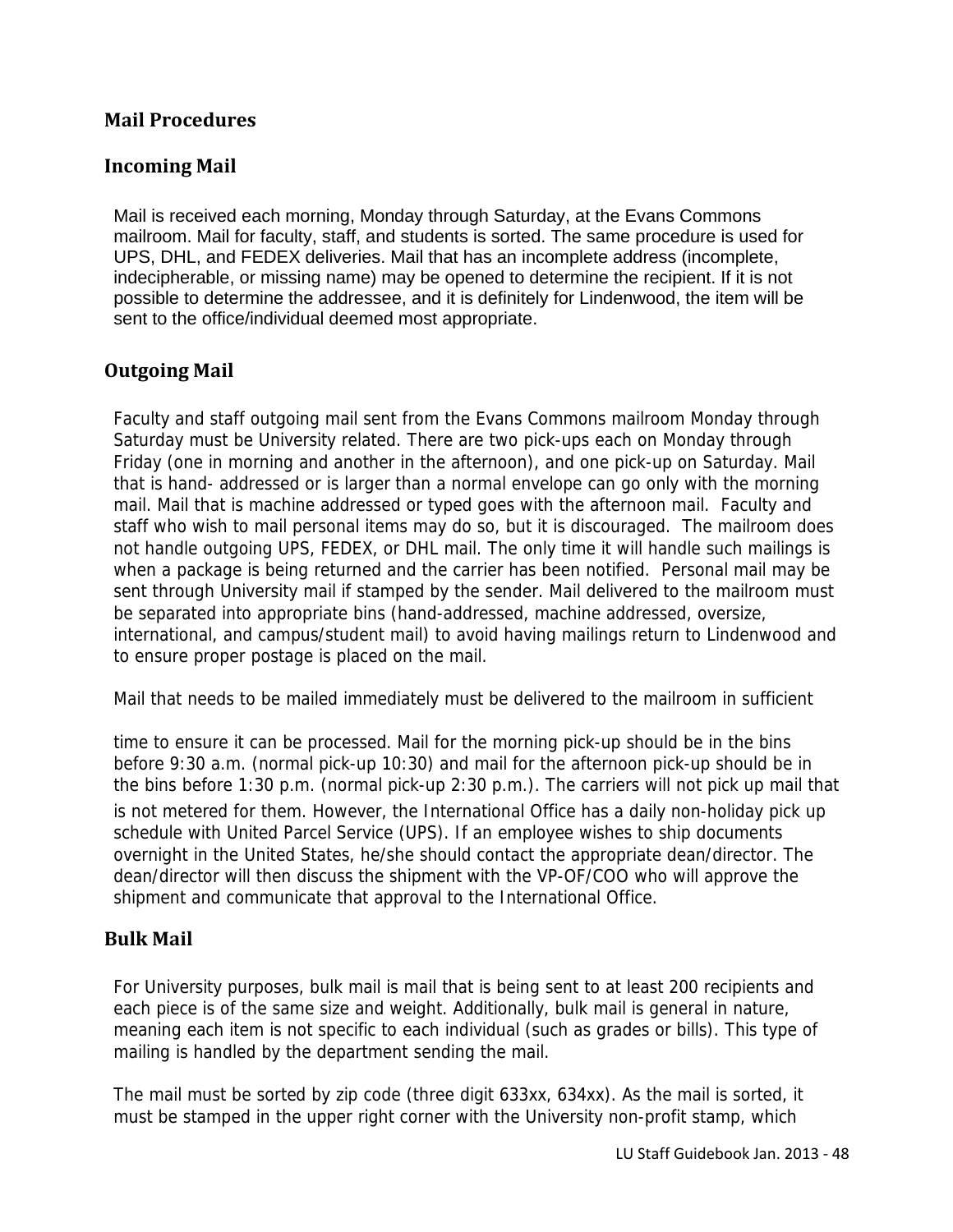ensures that the mailing will receive a discounted rate. The stamp is located in the Work and Learn Office (Spellmann Campus Center). There must be a total count of letters being mailed and a subtotal based on zip codes. This determines the cost of the mailing.

Once all necessary materials are obtained, the staff member should go to the 5th Street U.S. Post Office and ask for the bulk mailing department. At that time, the Post Office will request the total number of pieces and zip-code subtotals, as well as an example. The faculty member should ask for and complete a PS for 3602-N so the mailing can be recorded and a cost determined.

Finally, the staff member should take a check request for the amount to the VP-OF/COO. Upon receipt of the check, the entire bulk mailing should be taken to the U.S. Post Office located at 5th Street in St. Charles for mailing.

### **Employee Mailboxes**

Mail for the staff and faculty is separated into the appropriate individual or section mailbox. It is important that the mailroom be informed of any changes in faculty or staff in order to ensure that the mail is sorted properly. This is a responsibility of the individual and the section dean/director.

Oversize mail will be marked with the individual's name and placed on the shelves in the mailroom. A note will also be placed in the mailbox notifying the recipient that the item has been received and can be picked up. Usually, a telephonic notification will also be made. Because of the amount of oversize mail that is received daily and the limited space in the mailroom, it is imperative that oversize mail be picked up as soon as possible. Individuals must show ID when receiving oversize mail. Only the addressee may receive the mail; it will not be given to someone else without permission.

### **Student Mailboxes**

Student mail is delivered to the Evans Commons mailroom in the afternoon. It is separated into individual boxes and will normally be available by 3:00 p.m. Mail that is oversize will be listed on a separate posting outside the mailroom. Students should check mail daily. Mail delivered on Saturday will not be available until the next Monday. Students who wish to pick up oversize mail may normally do so between 8:00 a.m. and 5:00 p.m. Monday through Friday. There is no service on weekends.

Individuals must show ID when receiving oversize mail. Only the addressee may receive the mail; it will not be given to someone else without permission. Students who receive mail under multiple names need to inform the mailroom of these names to ensure delivery.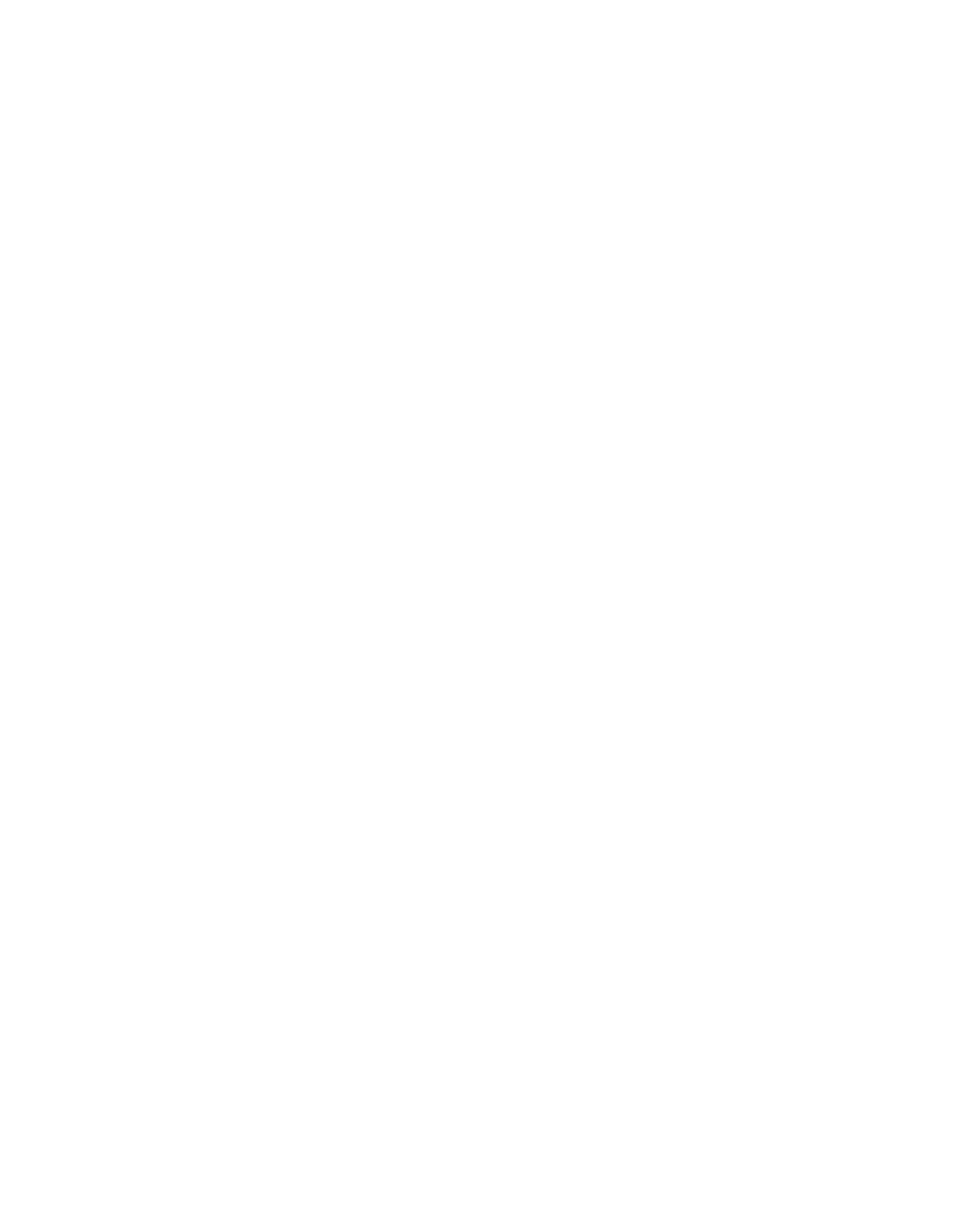# **SECTION 5:**

# **Emergencies and Cancellations**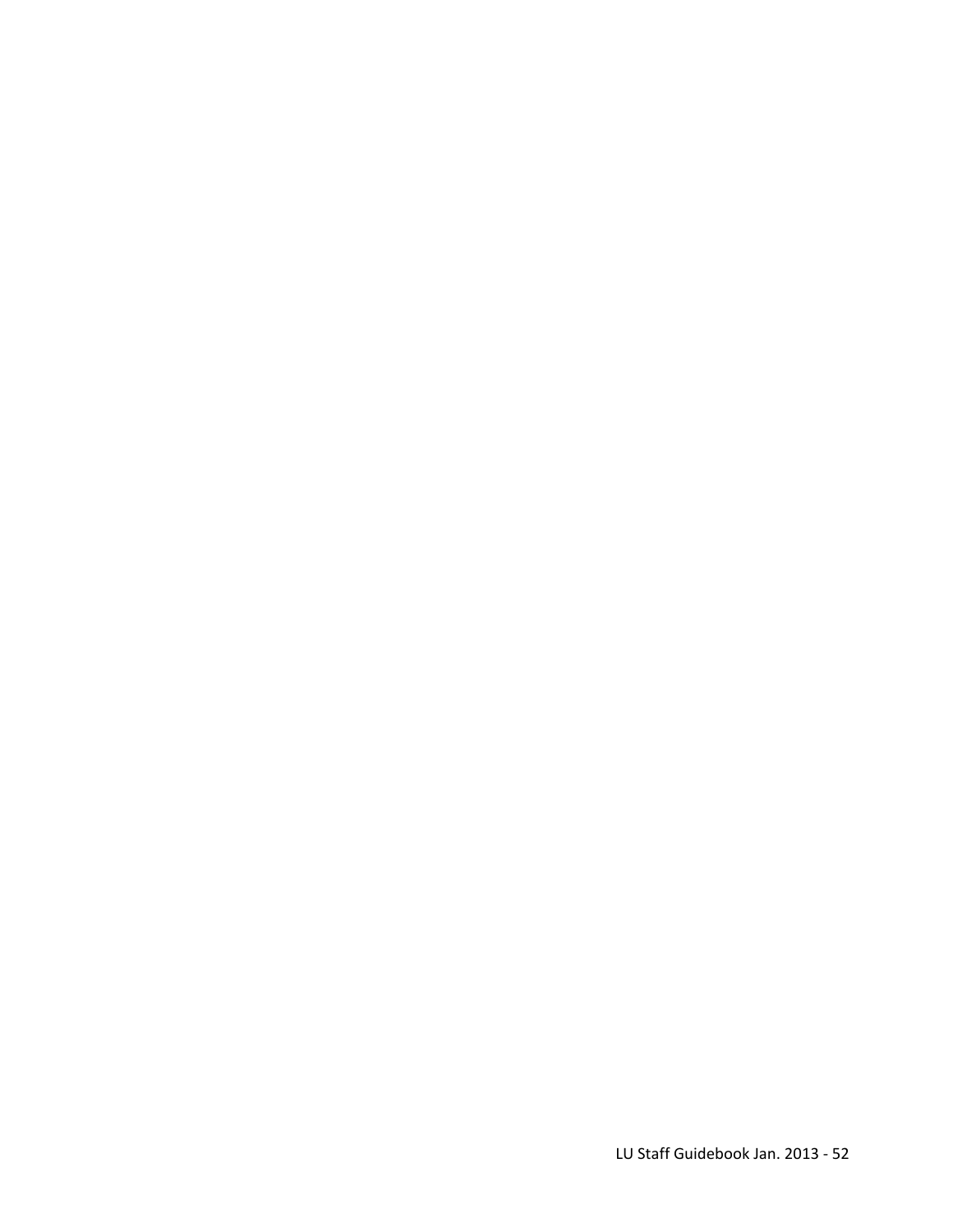# **EmergencyPreparedness**

### **Injuries/Accidents – Faculty/Staff**

**In the event of an emergency, 911 should be called immediately.** Lindenwood University provides workers compensation benefits for all employees in accordance with federal, state, and local laws if a compensable injury in incurred in the course of employment.

Employees should immediately report all injuries incurred on the job, no matter how insignificant, to their supervisor. The employee must also complete an incident report. The supervisor will instruct the employee where to obtain any necessary medical treatment. If the medical provider certifies that the injured/ill employee is unable to work, a leave of absence may be initiated.

### **Injuries/Accidents—Students**

At times employees must deal with students who suffer injury or illness. **In the event of an emergency, 911 should be called immediately.** If the injury or illness is not life threatening, Campus Security should be called for assistance. An incident report must be completed.

If the student needs to be transported to the hospital, 911 should be called. Employees should not transport students in University or personal vehicles. If the student is transported to the hospital, Campus Security will notify the legal guardians.

### **Lindenwood University Campus Security**

### **Phone Numbers:**

Weekday Daytime Dispatch (8:00 AM - 4:00 PM) - **(636) 949-4922** Security Direct Line - 24/7 - **(636) 262-4622** Secondary Line - Evening/Weekend - **(636)-262-4623**

Kurt Smith, **Director of Public Safety and Security** Phone/Ext. **(636) 949-4687**

For further information on how to handle emergencies, refer to **(Appendix F – Emergency Procedures)**

# **Cancellations and EmergencyAlerts**

### **Emergency Text Messages**

During emergencies the University alerts students, staff and faculty via the Lindenwood Instant Message System provided by Rave. This important service enables quick mass communication in the event of school closings or campus crises. Students are prompted by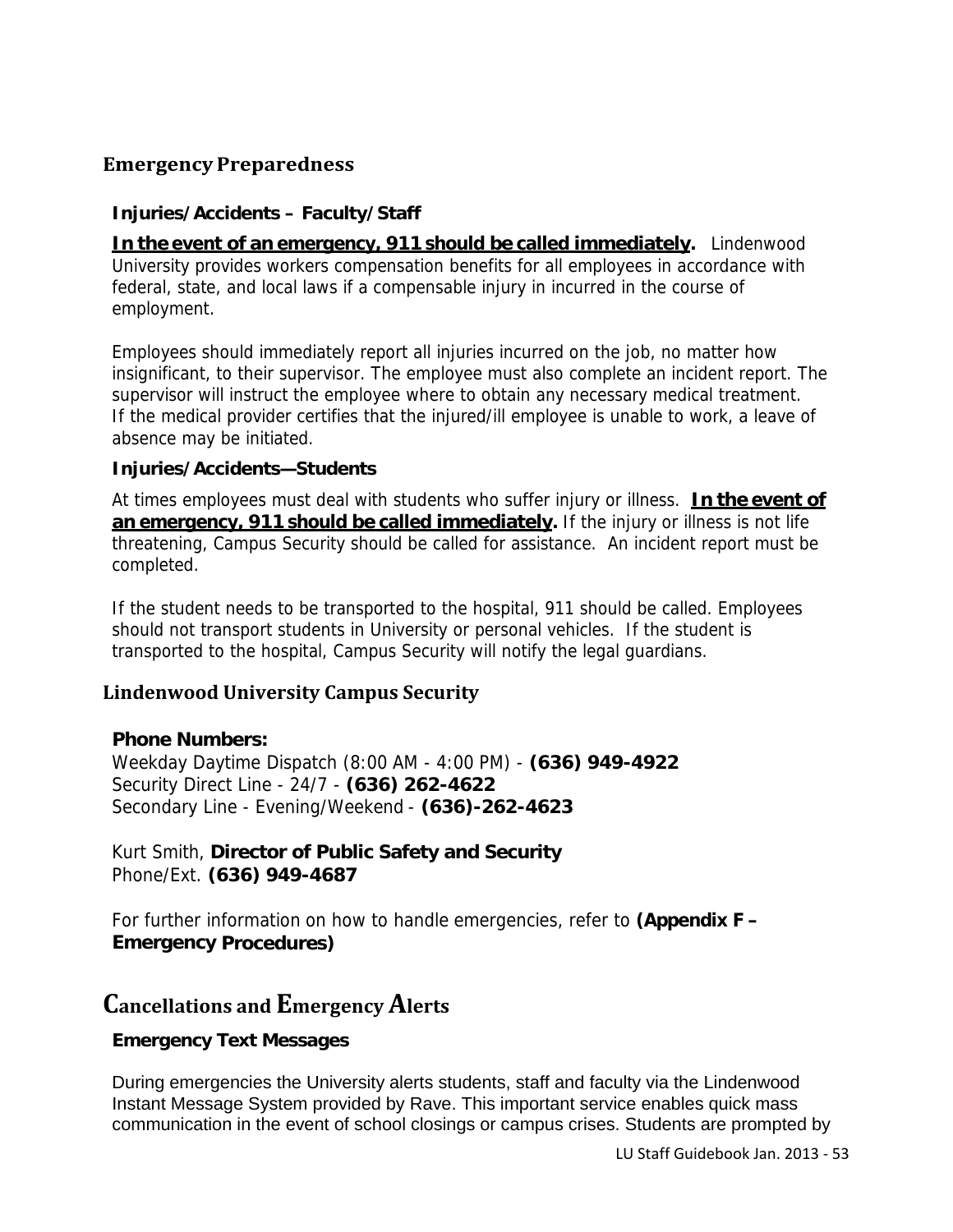e-mail when they enroll to enter their mobile phone numbers into the system. The service is free to users. All employees, including faculty, are encouraged to sign up at www.getrave.com/login/lindenwood.

### **School Cancellations**

When it is necessary to cancel classes, announcements will be posted on the Lindenwood University website, local designated television and radio stations (including LUTV and KCLC).

The Lindenwood Instant Message System provided by Rave will be used to announce cancellations and other notifications as needed.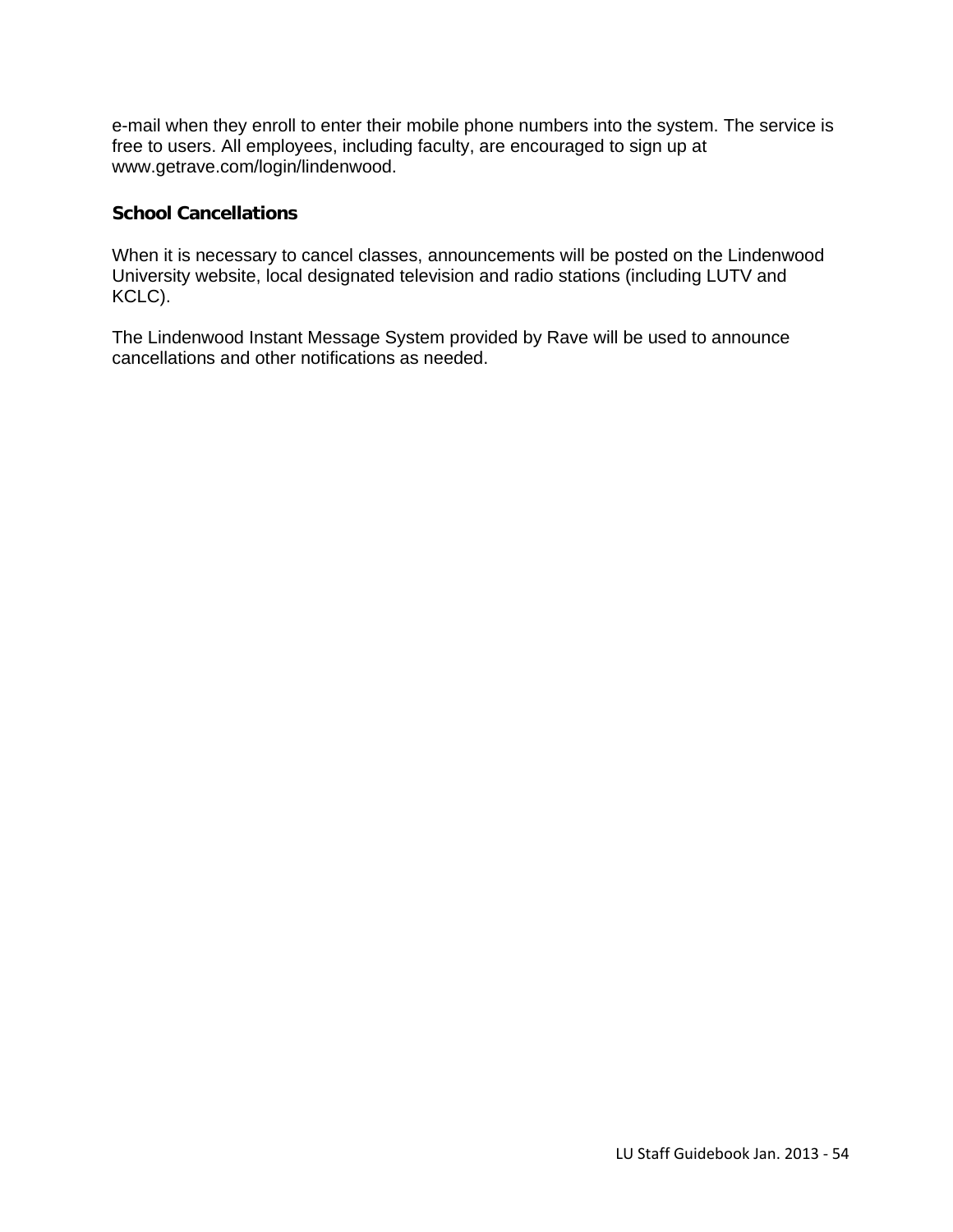**SECTION 6:**

# **Appendices**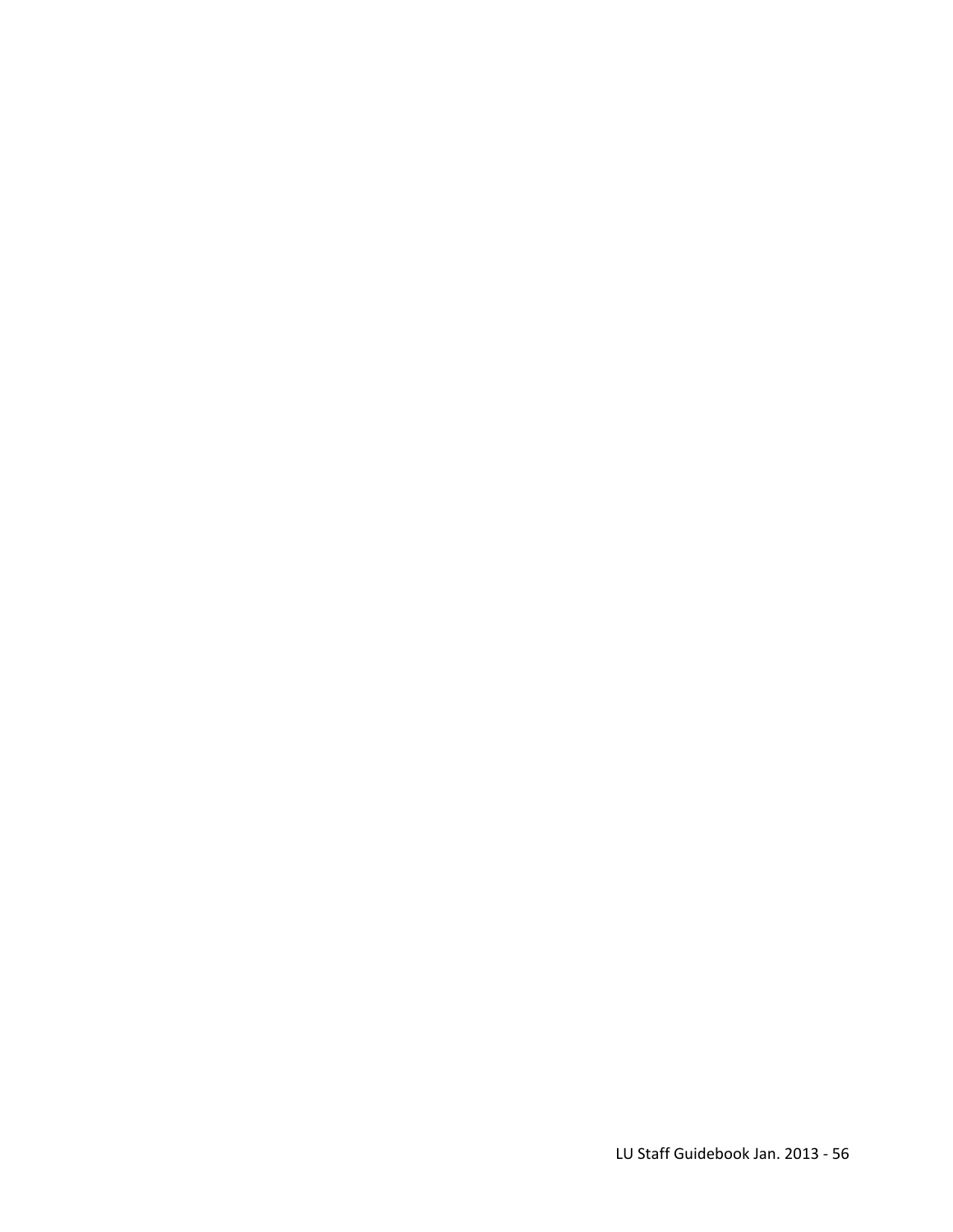# **Appendix A: Whistleblower Policy**

# **Policy Standards and Applications**

### **General**

Lindenwood University ("LU") requires directors, officers and employees to comply with its Code of Ethics and observe high standards of business and personal ethics in the conduct of their duties and responsibilities. As employees and representatives of LU, we must practice honesty and integrity in fulfilling our responsibilities and comply with all applicable laws and regulations.

### **Reporting Responsibility**

It is the responsibility of all directors, officers and employees to comply with the Code and to report violations or suspected violations in accordance with this Whistleblower Policy.

### **No Retaliation**

No director, officer or employee who in good faith reports a violation of the Code shall suffer harassment, retaliation or adverse employment consequence. An employee who retaliates against someone who has reported a violation in good faith is subject to discipline up to and including termination of employment. This Whistleblower Policy is intended to encourage and enable employees and others to raise serious concerns within LU prior to seeking resolution outside LU.

### **Reporting Violations**

The Code addresses LU's open door policy and suggests that employees share their questions, concerns, suggestions or complaints with someone who can address them properly. In most cases, an employee's supervisor is in the best position to address an area of concern. However, if you are not comfortable speaking with your supervisor or you are not satisfied with your supervisor's response, you are encouraged to speak with someone in the Human Resources Department or anyone in management whom you are comfortable in approaching. Supervisors and managers are required to report suspected violations of the Code to LU's Compliance Officer, who has specific and exclusive responsibility to investigate all reported violations. For suspected fraud, or when you are not satisfied or you are uncomfortable with following LU's open door policy, individuals should contact LU's Compliance Officer directly.

### **Compliance Officer**

The LU Compliance Officer is responsible for investigating and resolving all reported complaints and allegations concerning violations of the Code and, at his or her discretion,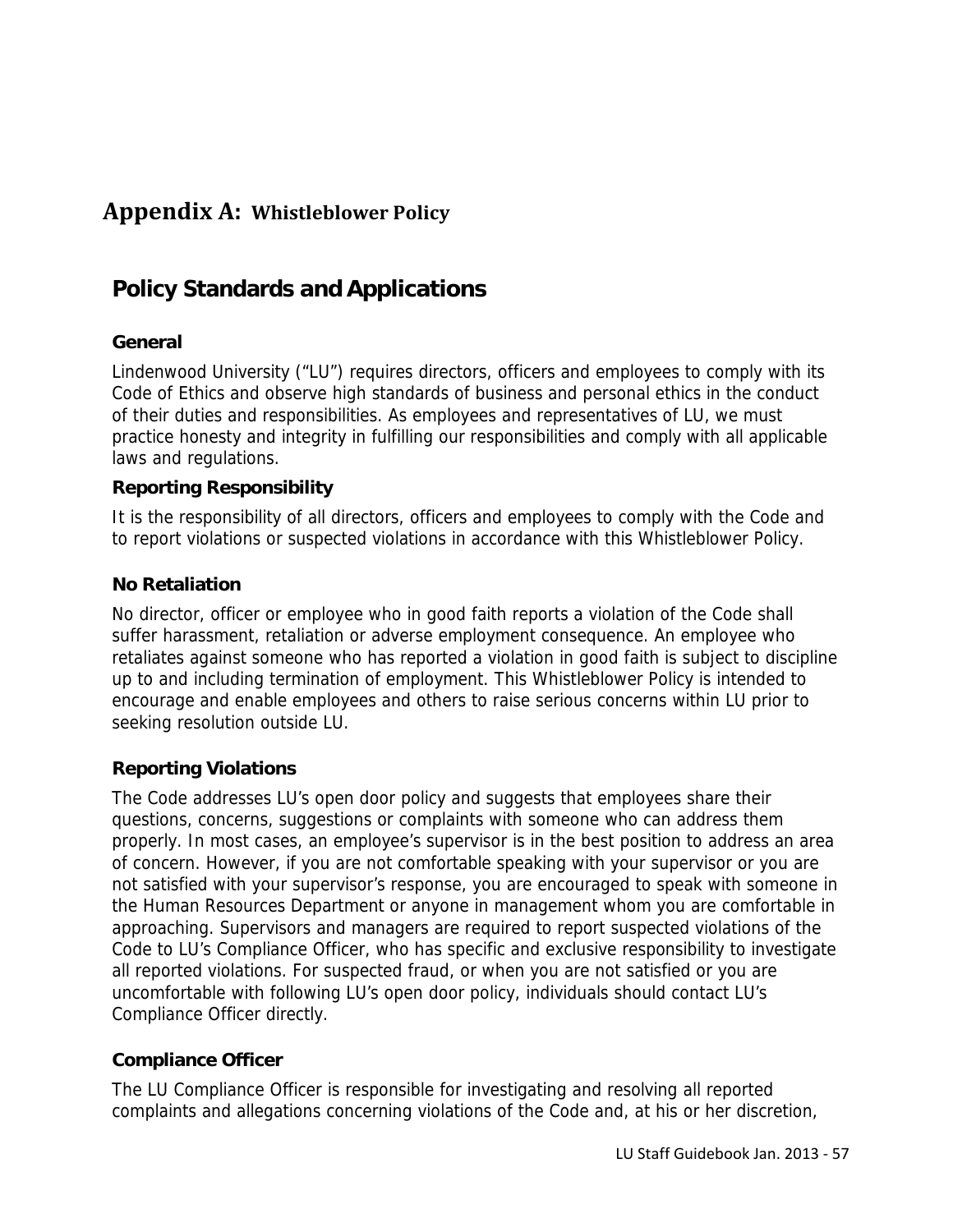shall advise the President, the Chairman of the Board of Directors and/or the finance and audit committee. The Compliance Officer has direct access to the finance and audit committee of the Board of Directors and is required to report to the finance and audit committee at least annually on compliance activity. The LU Compliance Officer shall be appointed by the Chairman of the Board of Directors.

### **Accounting and Auditing Matters**

The finance and audit committee of the LU Board of Directors shall address all reported concerns or complaints regarding corporate accounting practices, internal controls or auditing. The Compliance Officer shall immediately notify the finance and audit committee of any such complaint and work with the committee until the matter is resolved.

### **Acting in Good Faith**

Anyone filing a complaint concerning a violation or suspected violation of the Code must be acting in good faith and have reasonable grounds for believing the information disclosed indicates a violation of the Code. Any allegations that prove not to be substantiated and which prove to have been made maliciously or knowingly to be false will be viewed as a serious disciplinary offense.

### **Confidentiality**

Violations or suspected violations may be submitted on a confidential basis by the complainant or may be submitted anonymously. Reports of violations or suspected violations will be kept confidential to the extent possible, consistent with the need to conduct an adequate investigation.

## **Handling of Reported Violations**

The Compliance Officer will notify the sender and acknowledge receipt of the reported violation or suspected violation within five (5) business days. All reports will be promptly investigated and, if warranted, appropriate corrective action will be taken.

**Compliance Officer** – Vice President for Human Resources

**Adopted by the Board of Directors: November 3, 2006**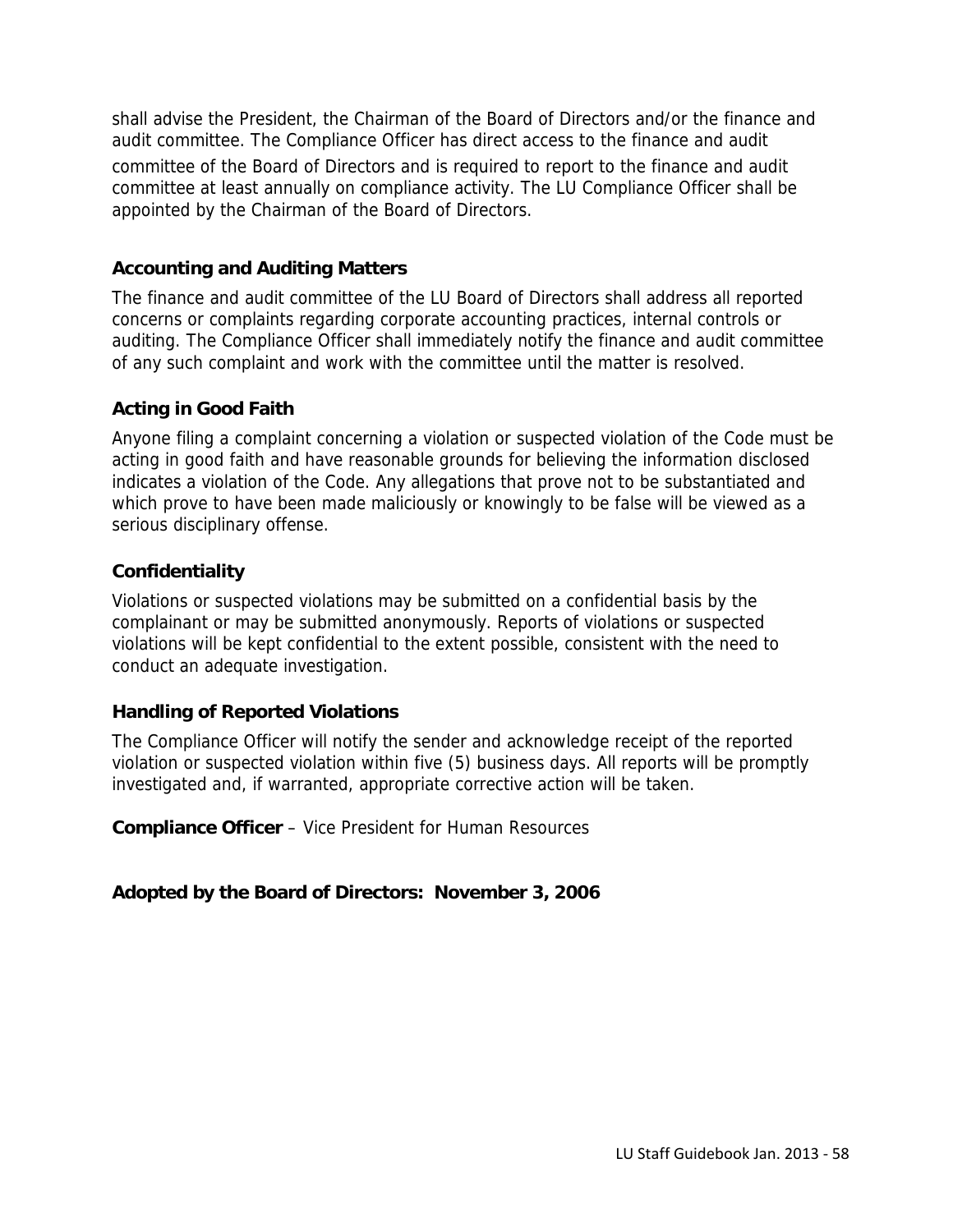# **Appendix B: Employee of the Month/Year Awards**

# Recognizing Outstanding Employees

### **Employee of the Month**

This award recognizes full- or part-time faculty and/or staff members who perform their duties at a high level and exhibit a positive and supportive attitude toward colleagues, students and visitors. Nominees must have been employed at Lindenwood University for more than a year.

Those interested in nominating someone for this award should write a 75-100 word summary explaining why a particular employee should be considered. Qualities and achievements worthy of mention might include exceptional performance, creative contributions, outstanding dedication, and/or consistent support and a positive attitude. Nominations should be submitted to the President's office prior to the first day of the month (or by 9 a.m. Monday if the  $1<sup>st</sup>$  falls on a weekend) and should have the enthusiastic support of the employee's direct supervisor.

The Employee of the Month is chosen from nominees by the President and the VP-OF/COO. Monthly award winners receive a framed certificate and their names are engraved on the Lindenwood Employee of the Month plaque in Roemer Hall. Monthly award winners are automatically nominated for Employee of the Year.

### **Employee of the Year**

Employee of the Year will be awarded annually at the Lindenwood University Christmas Party. (December's monthly winner will be considered for the following year's annual award). The Employee of the Year winner will receive a personal recognition plaque. He/she will also be commemorated with a photo display and an engraved name on the plaque in Roemer Hall. The winner will be selected by President, the VP-OF/COO, as well as the President's Council.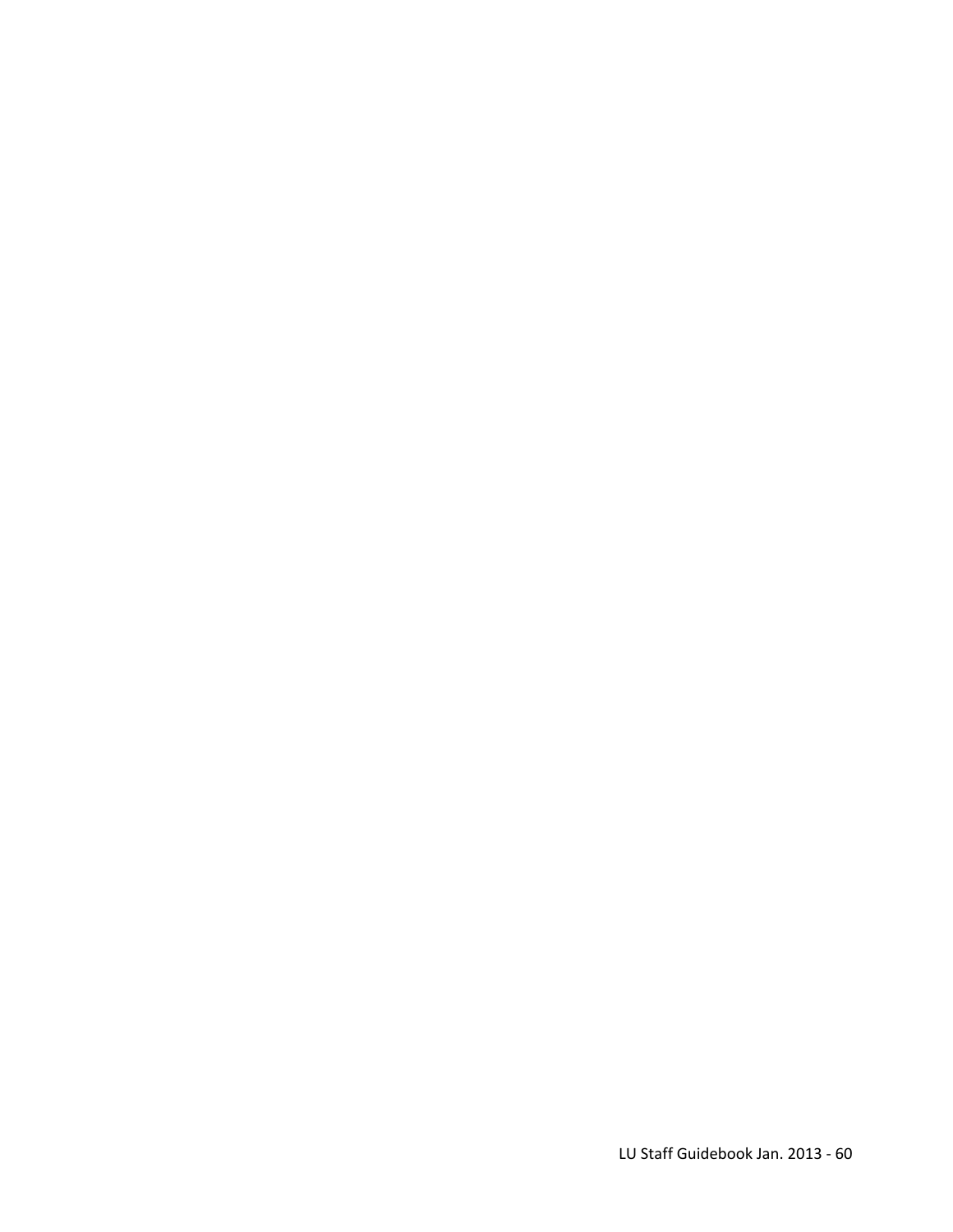### **Appendix C: Red Flag Policy**

# LINDENWOOD UNIVERSITY

# IDENTITY THEFT PREVENTION PROGRAM

- I. BACKGROUND
- II. PURPOSE AND SCOPE
- III. DEFINITIONS
- IV. IDENTIFICATION & DETECTION OF RED FLAGS
- V. APPROPRIATELY RESPONDING WHEN RED FLAGS ARE DETECTED
- VI. CONSUMER REPORTS‐ADDRESS VERIFICATION
- VII. TRAINING
- VIII. OVERSIGHT OF THIRD PARTY SERVICE PROVIDERS
- IX. PROGRAM ADMINISTRATION
- X. UPDATING THE PROGRAM
- XI. BOARD APPROVAL

#### **I. BACKGROUND**

In response to the growing threats of identity theft in the United States, Congress passed the Fair and Accurate Credit Transactions Act of 2003 (FACTA), which amended a previous law, the Fair Credit Reporting Act (FCRA). This amendment to FCRA charged the Federal Trade Commission (FTC) and several other federal agencies with promulgating rules regarding identity theft. On November 7, 2007, the FTC, in conjunction with several other federal agencies, promulgated a set of final regulations known as the "Red Flags Rule". The Red Flags Rule became effective November 1, 2008. However, the FTC has deferred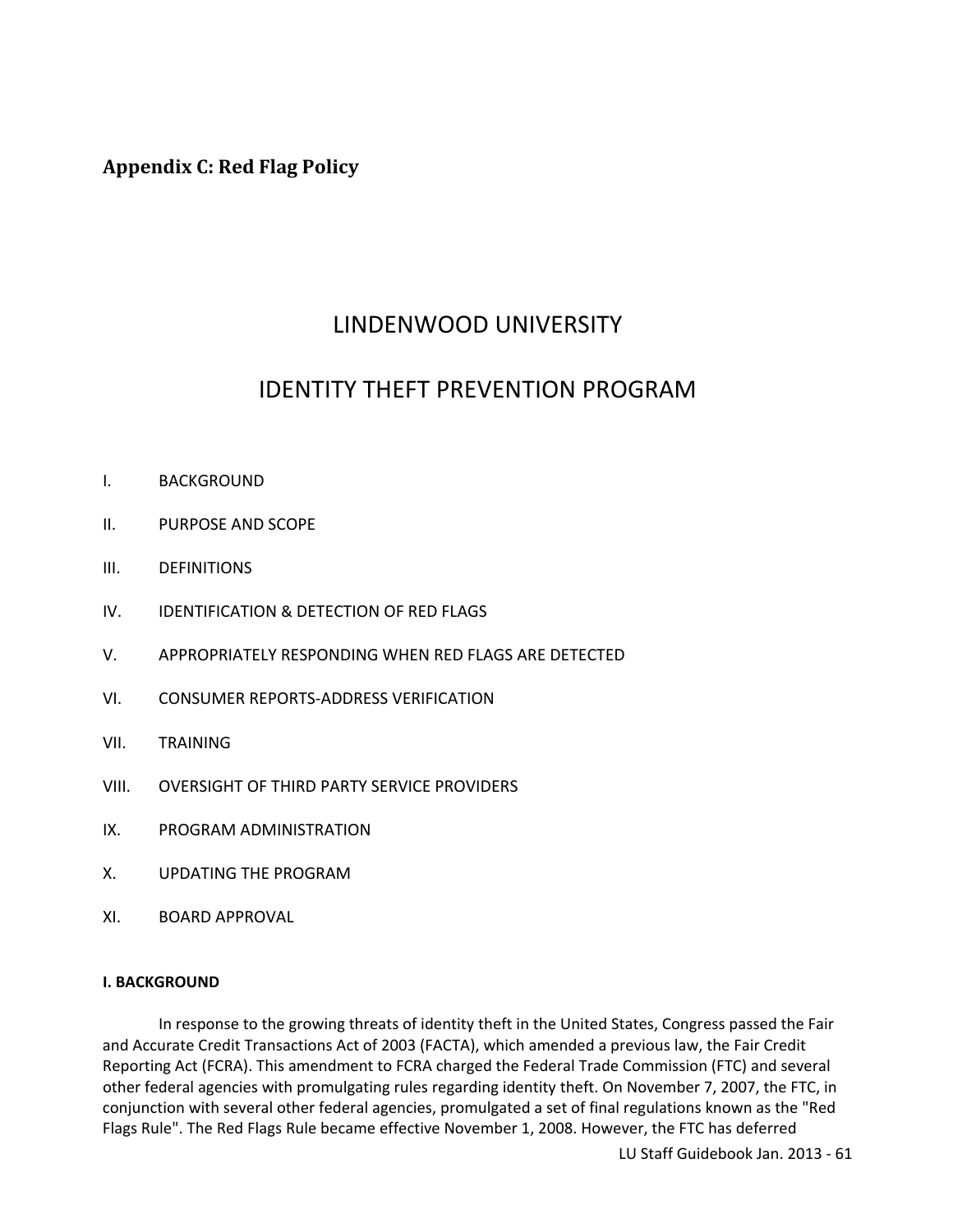enforcement of the rule through August 1, 2009 in order to give institutions additional time in which to develop and implement the written identity theft prevention programs required by the Red Flags Rule regulations.

The Red Flags Rule regulations require entities with accounts covered by the Red Flags Rule regulations, including universities, to develop and implement a written Identity Theft Prevention Program (hereinafter, the "Program" or the "Identity Theft Program") for combating identity theft in connection with certain accounts. The Program must include reasonable policies and procedures for detecting, preventing, and mitigating identity theft and enable the entity with covered accounts to:

1. Describe and define relevant patterns, practices, and activities, dubbed "Red Flags", signaling possible identity theft and incorporate those Red Flags into the Program;

2. Detect Red Flags;

3. Respond appropriately to any Red Flags that are detected to prevent and mitigate identity theft; and

4. Ensure the program is updated periodically to reflect changes in risks.

This document outlines the required Red Flags Rule Program of Lindenwood University and is extended to encompass not just financial or credit accounts but any University account or database for which the University believes there is a reasonably foreseeable risk to the University, its students, faculty, staff, constituents, board members, or customers from identity theft.

### **II. PURPOSE AND SCOPE**

The purpose of this program is to ensure the compliance of Lindenwood University with the Red Flags Rule regulations, to identify risks associated with identity theft, and to mitigate the effects of identity theft upon the University, employees, students, constituents, board members, and customers.

The requirements of this program apply to all Lindenwood University campuses, to the employees of such campuses, and the third parties with whom Lindenwood University contracts to perform certain functions on its behalf.

### **III. DEFINITIONS**

Account: Account means a continuing financial relationship established by a person with Lindenwood University, including an extension of credit, such as the purchase of services or property involving a deferred payment.

Covered Account: The Red Flags Regulations define the term "covered account" to mean (1) "an account that a financial institution or creditor offers or maintains primarily for personal, family, or household purposes that involves or is designed to permit multiple payments or transactions ... " and (2) "any other account that the financial institution or creditor offers or maintains for which there is a reasonably foreseeable risk to customers, or to the safety and soundness of the financial institution, or creditor from identity theft, including financial, operational, compliance, reputation, or litigation risks."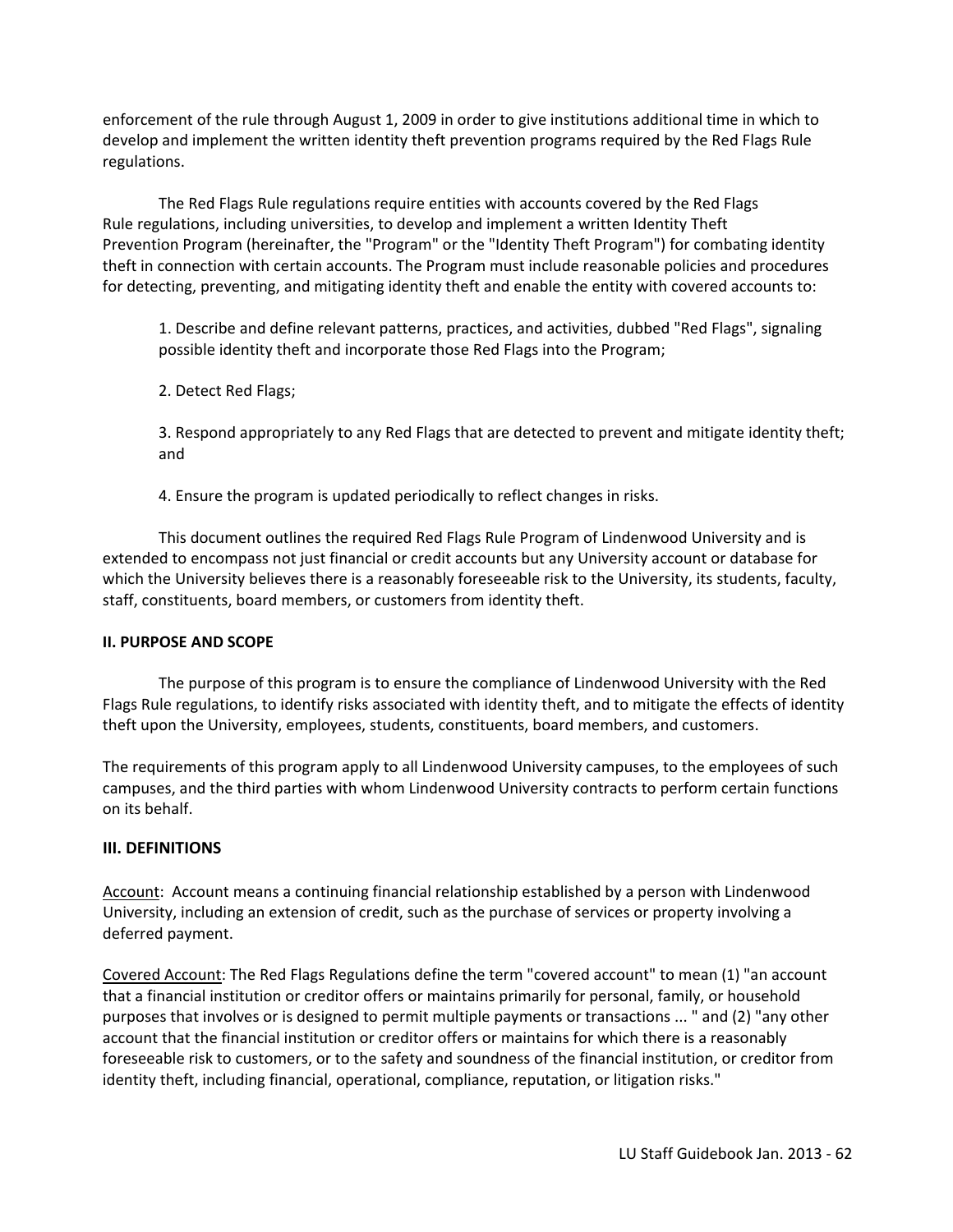*For the purposes of the University's Identity Theft Program, the term "covered account" is extended to include any University account or database (financial or otherwise) for which the University believes there is a reasonably foreseeable risk to the University, its students, faculty, staff, constituents. Board members, or customers from identity theft.*

Credit: "Credit" means "the right granted by a creditor to a debtor to defer payment of debt or to incur debts and defer its payment or to purchase services or property and defer payment therefore."

Creditor: "Creditor" means "an entity [i.e. Lindenwood University] that regularly extends, renews, or continues credit; any entity that regularly arranges for the extension, renewal, or continuation of credit; or any assignee of an original creditor who participates in the decision to extend, renew, or continue credit."

Financial Institution: "Financial institution" means "a State or National bank, a State or Federal savings and loan association, a mutual savings bank, a State or Federal credit union, or any other entity that has an account belonging to a consumer."

Identity Theft: "Identity theft" means "fraud committed using the identifying information of another person."

Red Flag: "Red Flag" means "a pattern, practice, or specific activity that indicates the possible existence of Identity Theft."

Service Provider: "Service provider" means "a person that provides a service directly to the financial institution or creditor [i.e. credit reporting agency or collection agency]."

Transaction Account: "Transaction account" means "a deposit or account (i.e. at a bank or savings and loan) on which the depositor or account holder is permitted to make withdrawals by negotiable or transferable instrument, payment orders of withdrawal, telephone transfers, or other similar items for the purpose of making payments or transfers to third persons or others. Such term includes demand deposits, negotiable order of withdrawal accounts, savings deposits subject to automatic transfers, and share draft accounts."

### **IV. IDENTIFICATION & DETECTION OF RED FLAGS**

A "Red Flag" is a pattern, practice, or specific activity that indicates the possible existence of identity theft. The following Red Flags are potential indicators or warning signs of potential or actual identity theft or similar fraud. Anytime a Red Flag or a situation resembling a Red Flag is apparent, it should be investigated for verification. The examples below are meant to be illustrative. Anytime a Lindenwood University employee suspects a fraud involving personal information about an individual or individuals, the employee should assume that this Identity Theft Program applies and follow protocols established by his/her office for investigating, reporting, and mitigating identity theft.

### **Examples of Red Flags:**

### *Alerts, Notifications or Warnings from a Consumer Reporting Agency*

- 1. A fraud or active duty alert is included with a consumer report.
- 2. A consumer reporting agency provides a notice of credit freeze in response to a request for a consumer report.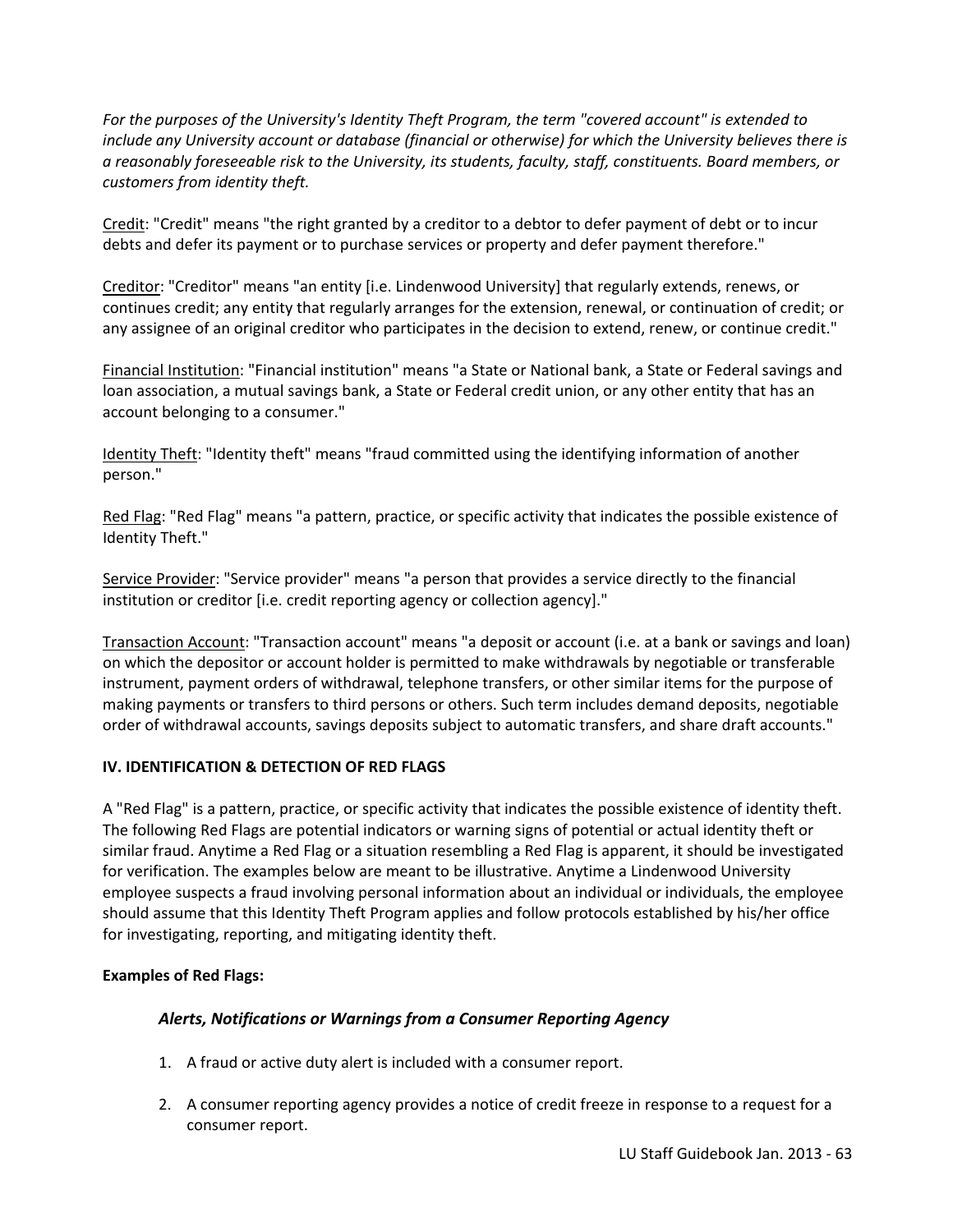- 3. A consumer reporting agency provides a notice of address discrepancy.
- 4. A consumer report indicates a pattern of activity that is inconsistent with the history and usual pattern of activity of an applicant or customer, such as:
	- a. A recent and significant increase in the volume of inquiries;
	- b. An unusual number of recently established credit relationships;
	- c. A material change in the use of credit, especially with respect to recently established credit relationships; or
	- d. An account that was closed for cause or identified for abuse of account privileges by a financial institution or creditor.

### *Suspicious Documents*

- 5. Documents provided for identification appear to have been altered or forged.
- 6. The photograph or physical description on the identification is not consistent with the appearance of the applicant or customer presenting the identification.
- 7. Other information on the identification is not consistent with information provided by the person opening a new covered account or the customer presenting the identification.
- 8. Other information on the identification is not consistent with readily accessible information that is on file with the University, such as a signature card or a recent check.
- 9. An application either appears to have been altered or forged, or gives the appearance of having been destroyed and reassembled.

### *Suspicious Personal Identifying Information*

- 10. Personal identifying information provided is inconsistent when compared against external information sources used by the University. For example:
	- a. The address does not match any address in the consumer report; or
	- b. The Social Security Number (SSN) either has not been issued or is listed on the Social Security Administration's Death Master File.
- 11. Personal identifying information provided by the customer is not consistent with other personal identifying information provided by the customer. For example, there is a lack of correlation between the SSN range and date of birth.
- 12. Personal identifying information provided is associated with known fraudulent activity as indicated by internal or third-party sources used by the University. For example: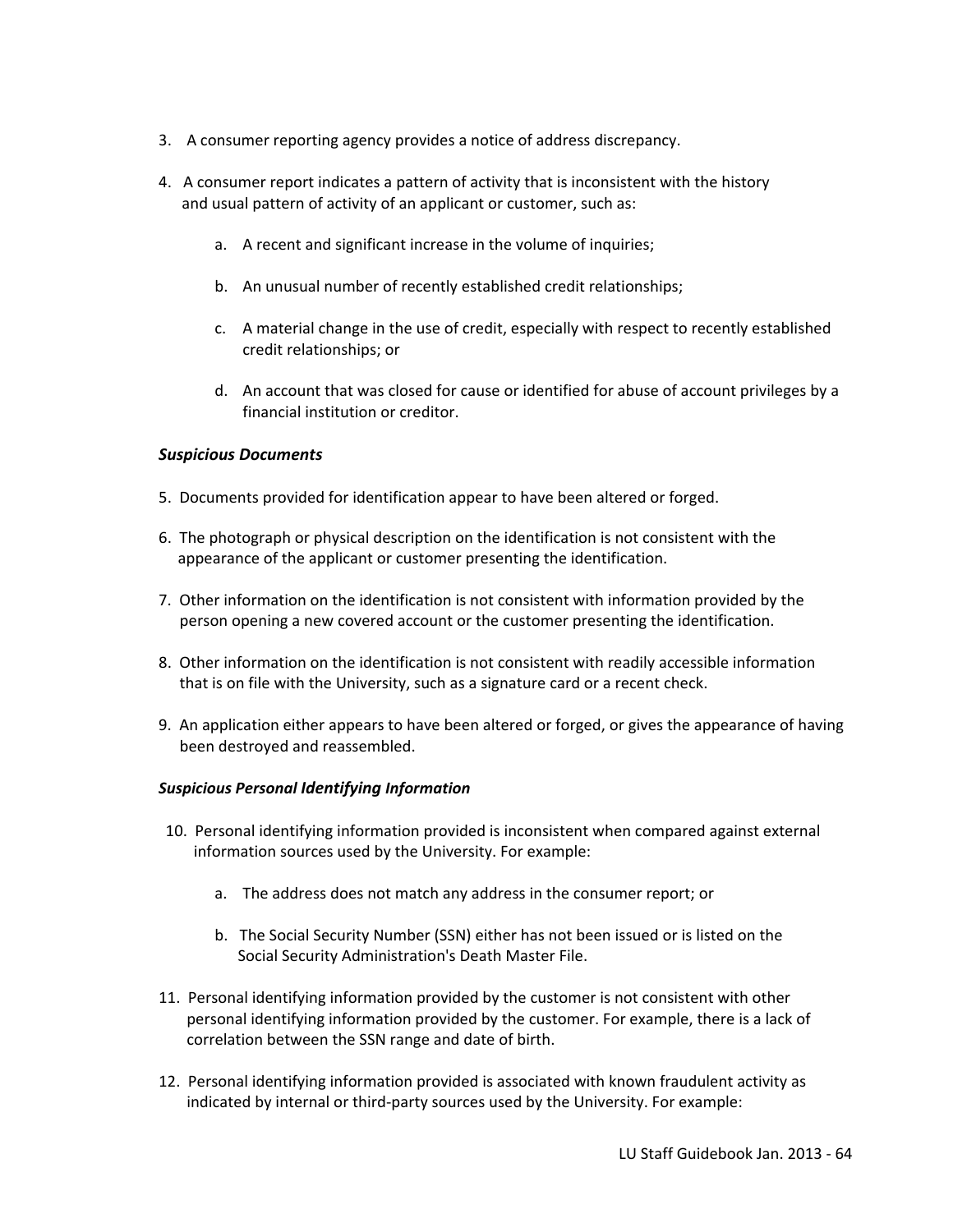- a. The address on an application is the same as the address provided on a fraudulent application; or
- b. The phone number on the application is the same as the number provided on a fraudulent application.
- 13. Personal identifying information provided is of a type commonly associated with fraudulent activity as indicated by internal or third-party sources used by the University. For example, the address on the application is fictitious, possibly a mail drop or prison or the telephone number is invalid or is associated with a pager/answering service.
- 14. The SSN provided is the same as that submitted by other persons opening an account or other customers.
- 15. The address or telephone number provided is the same as or similar to the address or telephone number submitted by an unusually large number of other persons opening accounts or other customers.
- 16. The person opening the covered account or the customer fails to provide all required personal identifying information on an application or in response to notification that the application is incomplete.
- 17. Personal identifying information provided is not consistent with personal identifying information that is on file with the University.
- 18. The person opening the covered account (or the customer) cannot provide authenticating information beyond that generally would be available from a wallet or consumer report (such as answers to "challenge questions").

### *Suspicious Account Activity or Unusual Use of Account*

- 19. Shortly following the notice of a change of address for a covered account, the University receives a request for a new, additional, or replacement card, or for the addition of authorized users on the account.
- 20. A new account is used in a manner commonly associated with known patterns of fraud. For example, the student fails to make the first payment or makes an initial payment but no subsequent payments.
- 21. A covered account is used in a manner that is not consistent with established patterns of activity on the account. There is, for example nonpayment when there is no history of late or missed payments or material changes in the use of the account.
- 22. A covered account that has been inactive for a lengthy period of time is used (taking into consideration the type of account, the expected pattern of usage, and other relevant factors).
- 23. Mail sent to the customer is returned repeatedly as undeliverable even though transactions continue to be conducted in connection with the customer's covered account.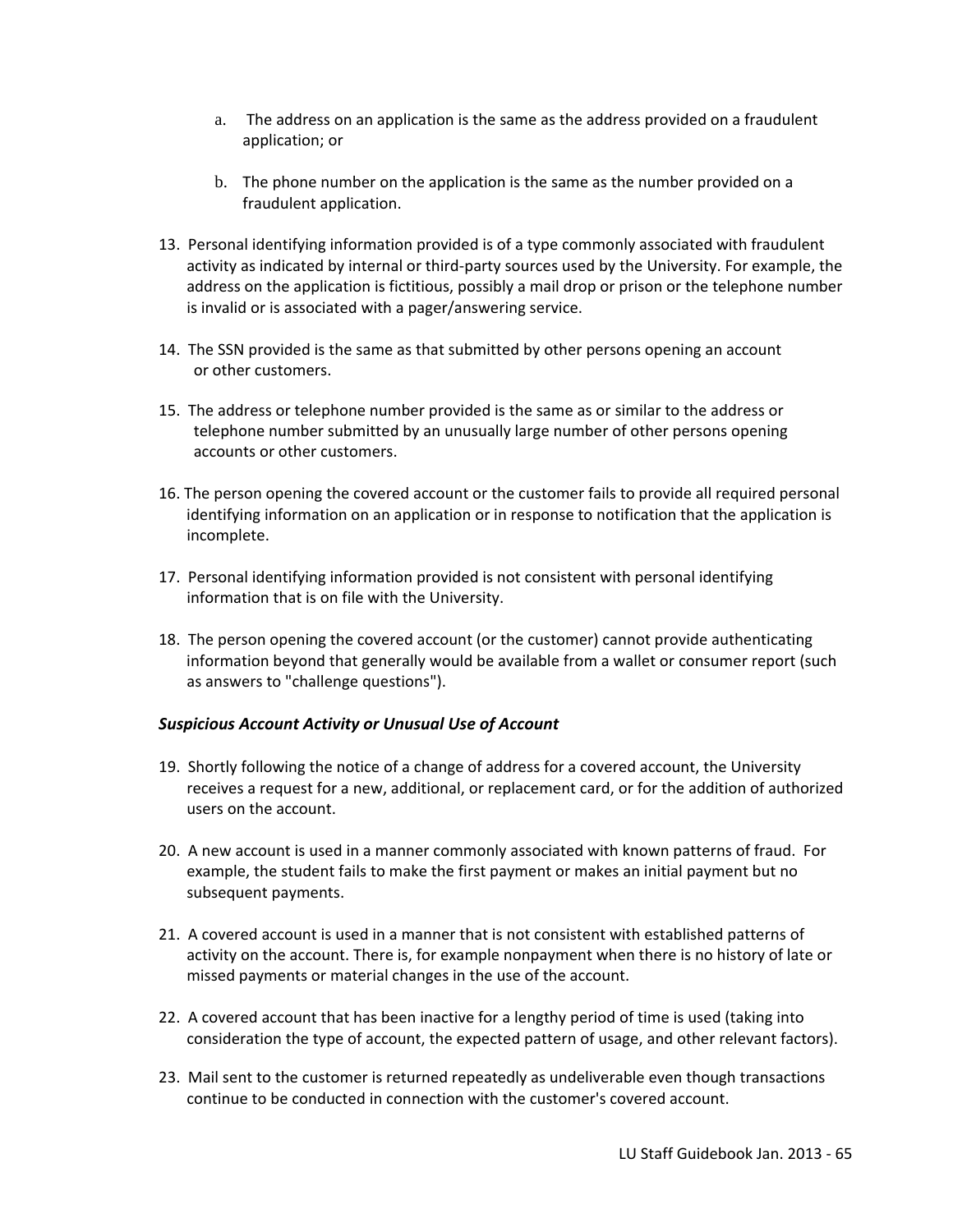- 24. The University is notified that the customer is not receiving paper account statements.
- 25. The University is notified of unauthorized charges or transactions in connection with a customer's covered account.

### *Alerts from Other*

26. The University is notified by a customer, a victim of identity theft, a law enforcement authority, or any other person that it has opened a fraudulent account for a person engaged in identity theft.

### **V. APPROPRIATELY RESPONDING TO DETECTED RED FLAGS**

Once potentially fraudulent activity is detected, an employee should inform his/her supervisor that he/she has detected an actual or potential Red Flag or has identified a similar area of concern of identity theft. The supervisor should determine the validity of the Red Flag.

If it is found that a situation of identity theft has occurred, the Division or Department Head should inform the Business Office of the matter so that it is documented as part of the monitoring portion of this program.

If the Red Flag indicates that a fraudulent transaction has occurred, the Division or Department Head should attempt to mitigate the effects of the transaction. Consideration should be given to the type of Red Flag identified, type of transaction, relationship with the victim of the fraud, availability of contact information for the victim of the fraud, and numerous other factors. Appropriate actions may include but are not limited to:

- 1. Canceling the transaction;
- 2. Not opening a new account or closing the account in question
- 3. Notifying and cooperating with appropriate law enforcement;
- 4. Notifying the Chief Operating Officer, Chief Financial Officer, and In‐House Legal Counsel of the University;
- 5. Notifying Senior Administration Personnel of the University;
- 6. Notifying the customer that fraud has been attempted or that it has occurred;
- 7. Changing any passwords or other security devices that permit access to relevant accounts and/or databases;
- 8. Continuing to monitor the account or database for evidence of identity theft;
- 9. Alternatively, determining that no response is warranted after appropriate evaluation and consideration of the particular circumstances.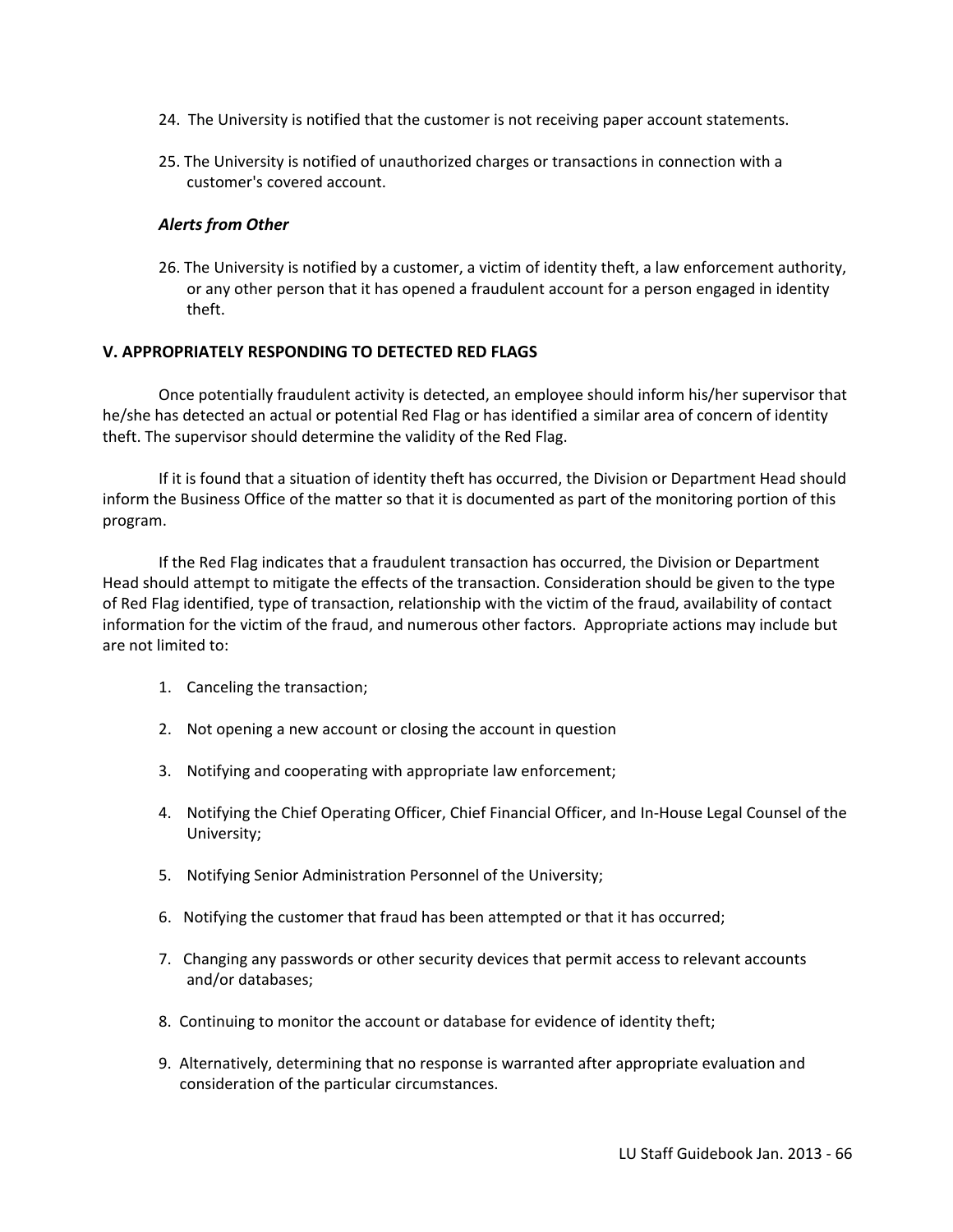In all situations where it is discovered that a Red Flag has been positively identified, the office responsible for the account shall document what occurred and describe its review of the matter and any specific actions taken to mitigate the impact of the effects of the actual or potential identity theft discovered. Such documentation shall also include a description of any additional actions the office believes are systemically necessary within that office (such as updating policies and procedures) in response to identified Red Flag to handle or prevent similar situations in the future.

### **VI. CONSUMER REPORTS‐ADDRESS VERIFICATION**

Any University office that obtains and/or uses consumer reports from a Consumer Reporting Agency that finds a discrepancy between the address on file with the University and the address on the report should attempt to form a reasonable belief that the University is dealing with the actual student being researched or investigated and not another person with the same or similar name.

The office may reasonably confirm the accuracy of the consumer's address by:

- 1. Verifying the address with the consumer about whom it has requested the report;
- 2. Reviewing its own records to verify the address of the consumer;
- 3. Verifying the address through third‐party sources;
- 4. Using other reasonable means.

The office must provide the consumer's address that it has reasonably confirmed to be accurate to the Consumer Reporting Agency as part of the information it regularly furnishes for the reporting period in which it establishes a relationship with the consumer.

### **VII. TRAINING**

Staff training is required for all employees, officials, and contractors who likely will come into contact with accounts or personally identifiable information that may constitute a risk to the University or its students.

The Division or Department Head of each office that maintains a covered account under this program is responsible for training such employees by familiarizing them with the policies contained herein.

As part of the training, all requisite employees, officials, and contractors should be informed of the contents of the University's Identity Theft Program and afforded access to a copy of this document. In addition, all requisite employees, officials, and contractors should be trained by the Division or Department Head of each office regarding how to identify Red Flags and what to do should he/she detect a Red Flag or have similar concerns regarding an actual or potential fraud involving personal information.

### **VIII. OVERSIGHT OF THIRD PARTY SERVICE PROVIDERS**

It is the responsibility of the University to ensure that the activities of all service providers are conducted in accordance with reasonable policies and procedures designed to detect, prevent, and mitigate the risk of identity theft. Before the University may engage a service provider to perform an activity in connection with one or more of the University's covered accounts, the University must take the following steps to ensure the service provider performs its activities in accordance with reasonable policies and procedures designed to detect, prevent and mitigate the risks of identity theft: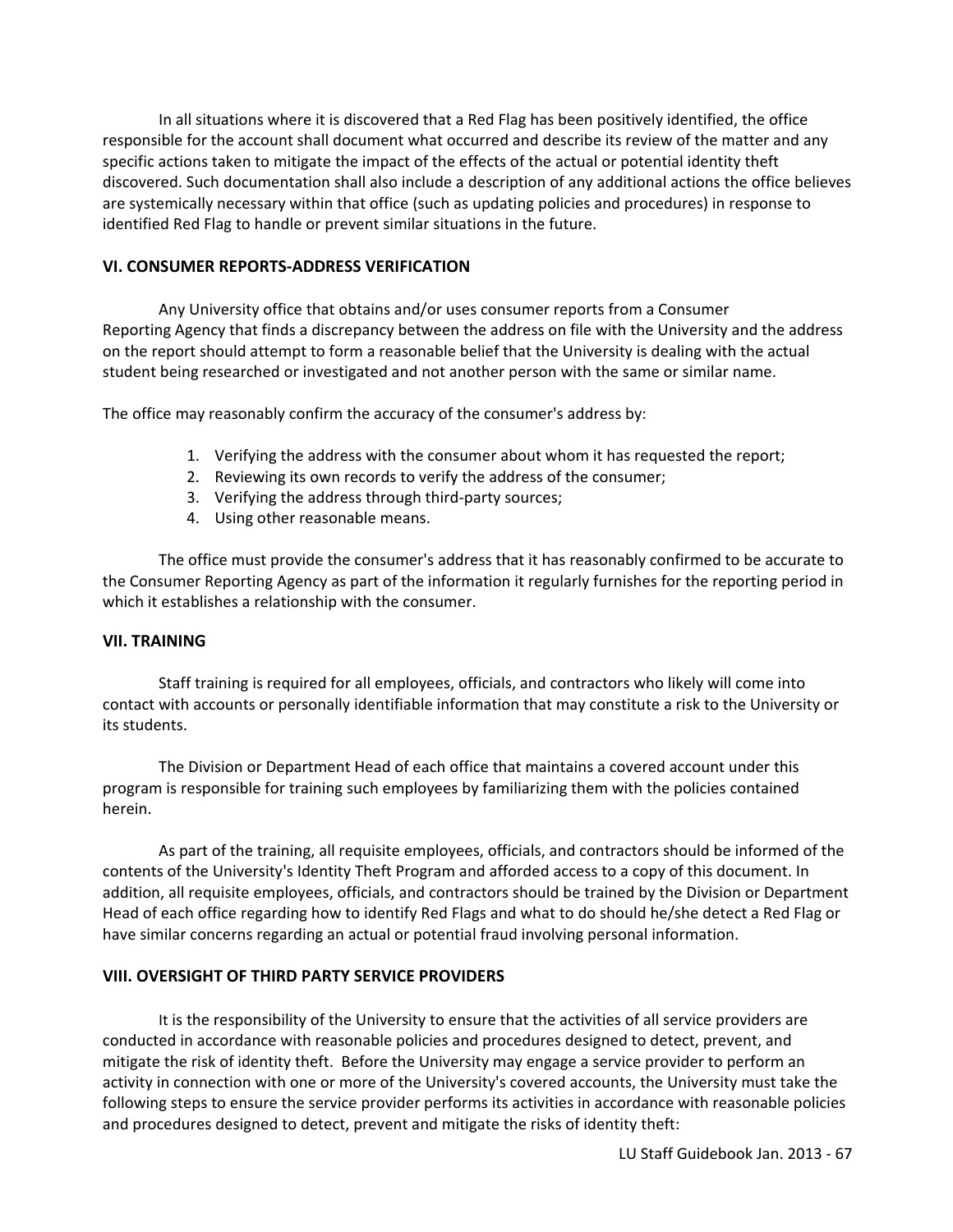- 1. The University must require that the service provider has identity theft policies and procedures in place;
- 2. The University must make the service provider aware of the University's Identity Theft Program by providing a copy of this document and require said provider to report to the University any Red Flags it identifies.

### **IX. PROGRAM ADMINISTRATION**

Responsibility for overseeing the administration of this program has been delegated by the Board of Directors to the University President (for general oversight) and the University's Vice President for Operations and Finance (for general execution), with compliance monitoring responsibility to be performed by the Business Office. On an annual basis, and as part of the University's Compliance Monitoring Plan, the Business Office will confer with the University offices that maintain covered accounts under the program to review each office's list of covered accounts, training and policies, procedures, and practices as they relate to preventing, detecting and mitigating identity theft; as well as the definitive identification of Red Flags or similar incidents documented by the offices who maintain covered account under this Program. The Chief Financial Officer of the Business Office will create an annual report based upon that office's annual conferences with University offices that maintain covered accounts, and assess the effectiveness of the University's Identity Theft Program as a whole. As part of the report, the Business Office will make recommendations for updating or modifying the program as appropriate. The annual report will be provided by the Chief Financial Officer of the Business Office to the Vice President for Operations and Finance for review and presentation to the University's President and Board of Directors.

#### X. **UPDATING THE PROGRAM**

On an annual basis, as part of the University's Compliance Monitoring Plan, the program will be re‐ evaluated by the Vice President for Operations and Finance to determine whether all aspects of the program are up to date and applicable. This review will include an assessment of which accounts and/or databases are covered by the program, whether additional Red Flags need to be identified as part of the program, whether training has been implemented, and whether training has been effective. In addition, the review will include an assessment of whether mitigating steps included in the program remain appropriate and whether additional steps need to be defined.

### **XI. APPROVAL OF THE POLICY**

Under the Red Flags Regulations, implementation and oversight of the Identity Theft Program is the responsibility of the governing body or an appropriate committee of such governing body. Approval of the initial plan must be appropriately documented and maintained. After its initial approval of the Program, the governing body may delegate its responsibility to implement and oversee the Identity Theft Program. As the governing body of the Lindenwood University, the Board of Directors as of the date below hereby approved the initial Identity Theft Program. Having made such initial approval, the Board of Directors hereby delegates the responsibility for implementing, monitoring and overseeing the University's Identity Theft Program to the University Administration, in accordance with procedures stipulated herein.

Approved by the Board of Directors this 1st day of August, 2009.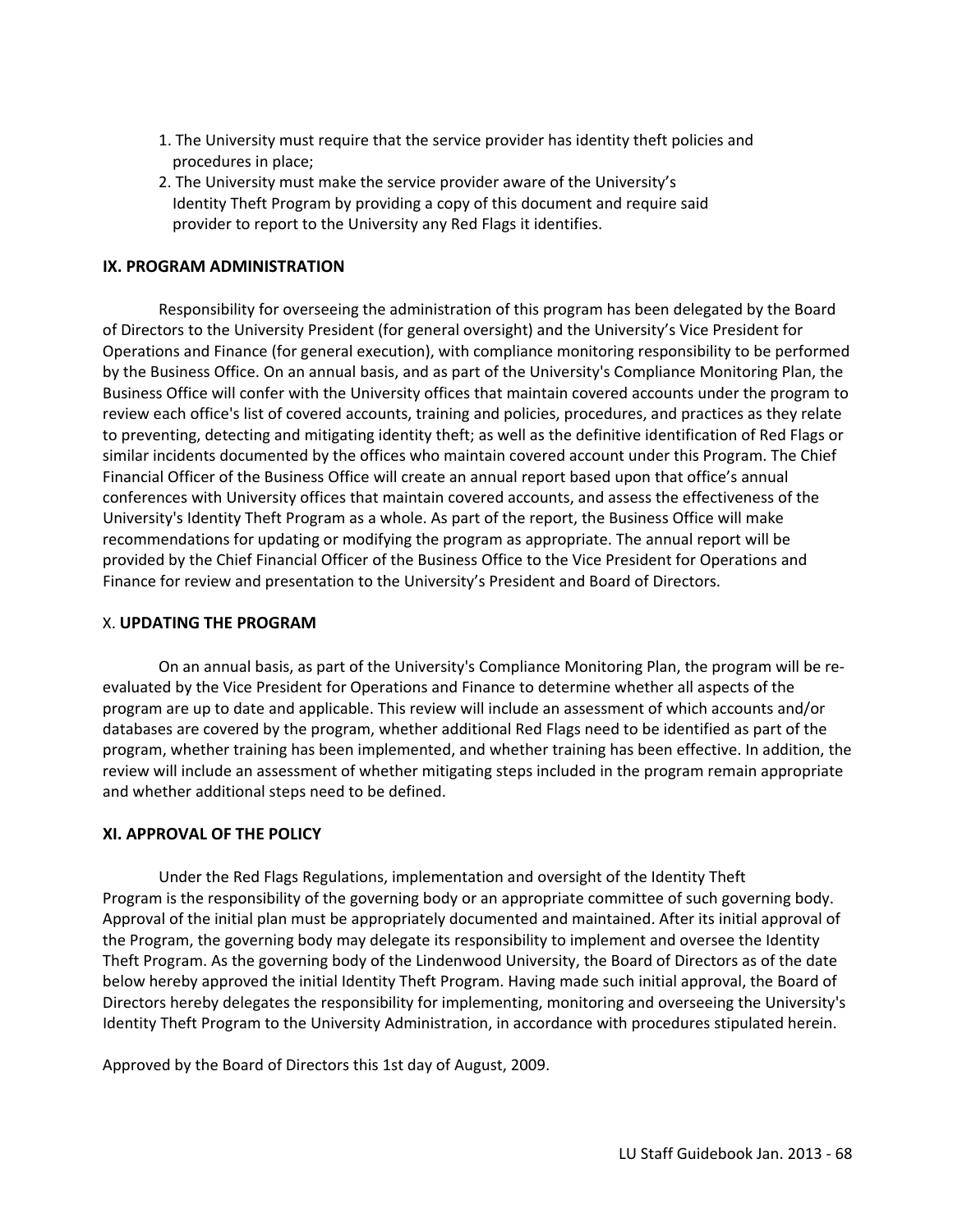# **Appendix D: Solicitation/Distribution Policy**

### **Solicitation/Distribution Policy**

Lindenwood University recognizes the responsibility to prevent disruption of normal business and to avoid interference or disturbance to our students, visitors, and employees. Solicitation and distribution are prohibited unless approved in advance.

Definition:

- Solicitation refers to students, employee(s) and/or non-employee(s) approaching anyone for the purpose of influencing him/her to take a specific action or make purchases as to matters or items not related to Lindenwood business.
- Distribution refers to handing out materials, supplies, brochures, etc., for non-Lindenwood business.

Any students, recognized Student Organizations, campus departments, or outside organizations providing a service to students can request permission to solicit. The following promotions are prohibited:

- Items which compete with any Evans Commons' or University contracts, products, and/or services unless special approval is granted
- Items with the Lindenwood logo
- Credit card vendors and applications
- Bars and night clubs, happy hour specials, etc.

### **General Solicitation Policies**

- 1. Any student, recognized Student Organization, campus department, non‐employee or outside organization who intends to solicit employees/students or distribute literature for any purpose must request permission, in writing, at least forty‐eight (48) hours prior. The request should be submitted to the Director of Student Life & Leadership, aroyal@lindenwood.edu, or the Director's designee, stating the purpose of the proposed visit and the name of any person(s) wanting access to any campus of Lindenwood University.
- 2. The Director of Student Life & Leadership or the designee will attempt to locate an appropriate designated area for use by the non‐employee or organization.
- 3. Items or literature may not be distributed in any designated work/study area.
- 4. The use of the Lindenwood University's internal campus mail system for solicitation purposes is prohibited, except for charitable solicitations that may be approved by the Director of Student Life & Leadership.
- 5. Organizations may not allow another organization to solicit under its name or use their scheduled space. Doing so will result in the organization forfeiting the scheduled space and may subject the organization to suspension of privileges.
- 6. All approved solicitation must be conducted in compliance with the Student, Faculty, and Staff Handbooks, the procedures established by the Office of Student Life & Leadership, and must comply with all applicable laws and University policies.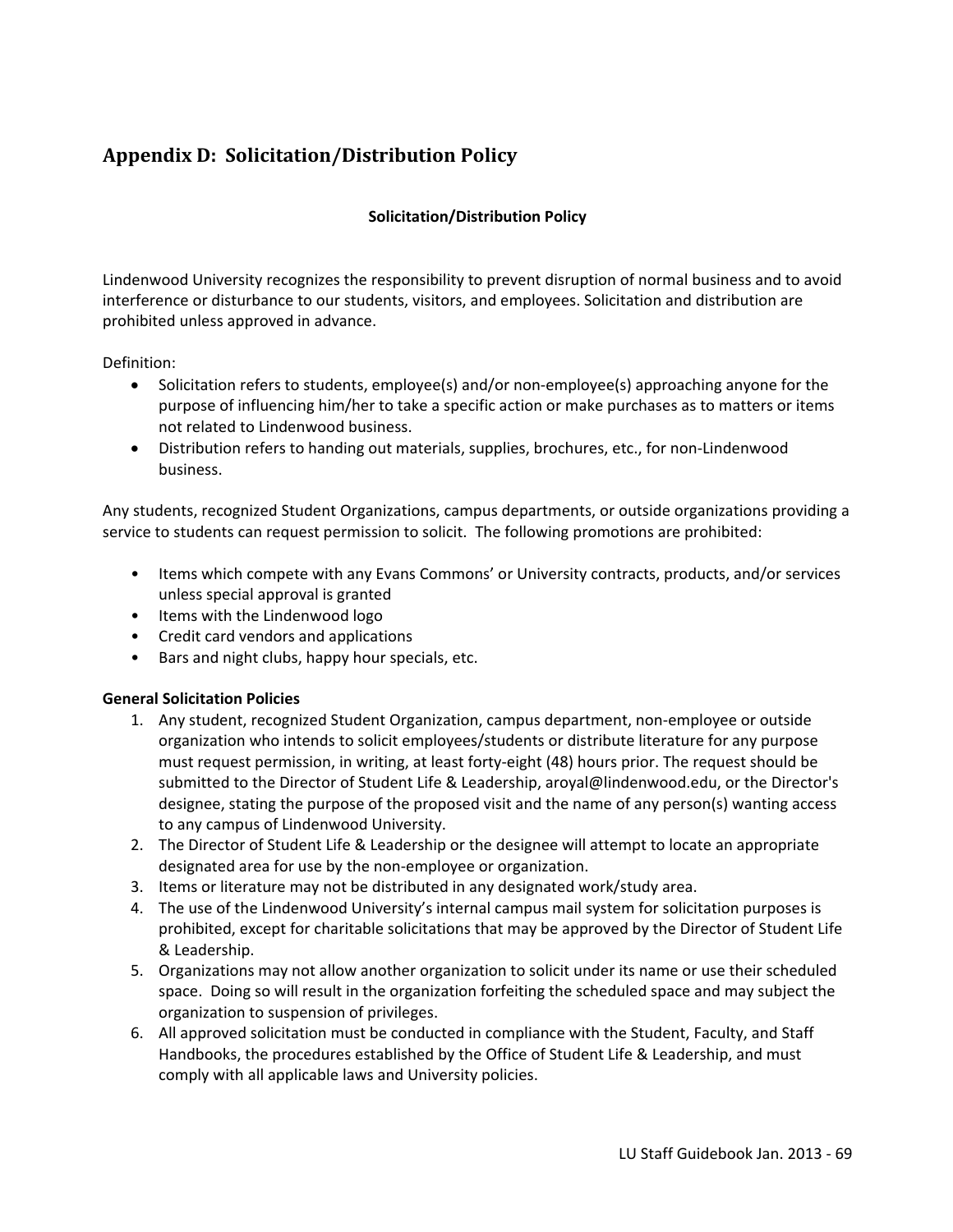7. Any solicitation undertaken at a University athletic event or facility must be approved by the Athletics Department, and must be conducted in compliance with the solicitation policy established by that department.

### **Advertising:**

- 1. Only preapproved fliers shall be posted on campus. Approved posters receive the seal of approval from the Director of Student Life & Leadership and will be distributed by departmental staff only.
- 2. No posted material shall contain derogatory remarks or personal attacks against any individual or organization, or promote alcohol or nudity. Such material shall constitute immediate cancellation of bulletin board posting privileges.
- 3. Fliers shall not to be posted on paint, glass, brick, furniture, trees or any other area besides bulletin boards.
- 4. Chalk advertisements are allowed on concrete on areas other than the heritage campus. The chalk design has to be preapproved by the Director of Student Life & Leadership. The request must be submitted at least two full workdays prior. Non‐permanent water‐soluble chalk must be used. The chalk advertisement must be removed within forty‐eight (48) hours.

All disputes over content of the solicitation material and/ or policies shall be decided by the Director of Student Life & Leadership.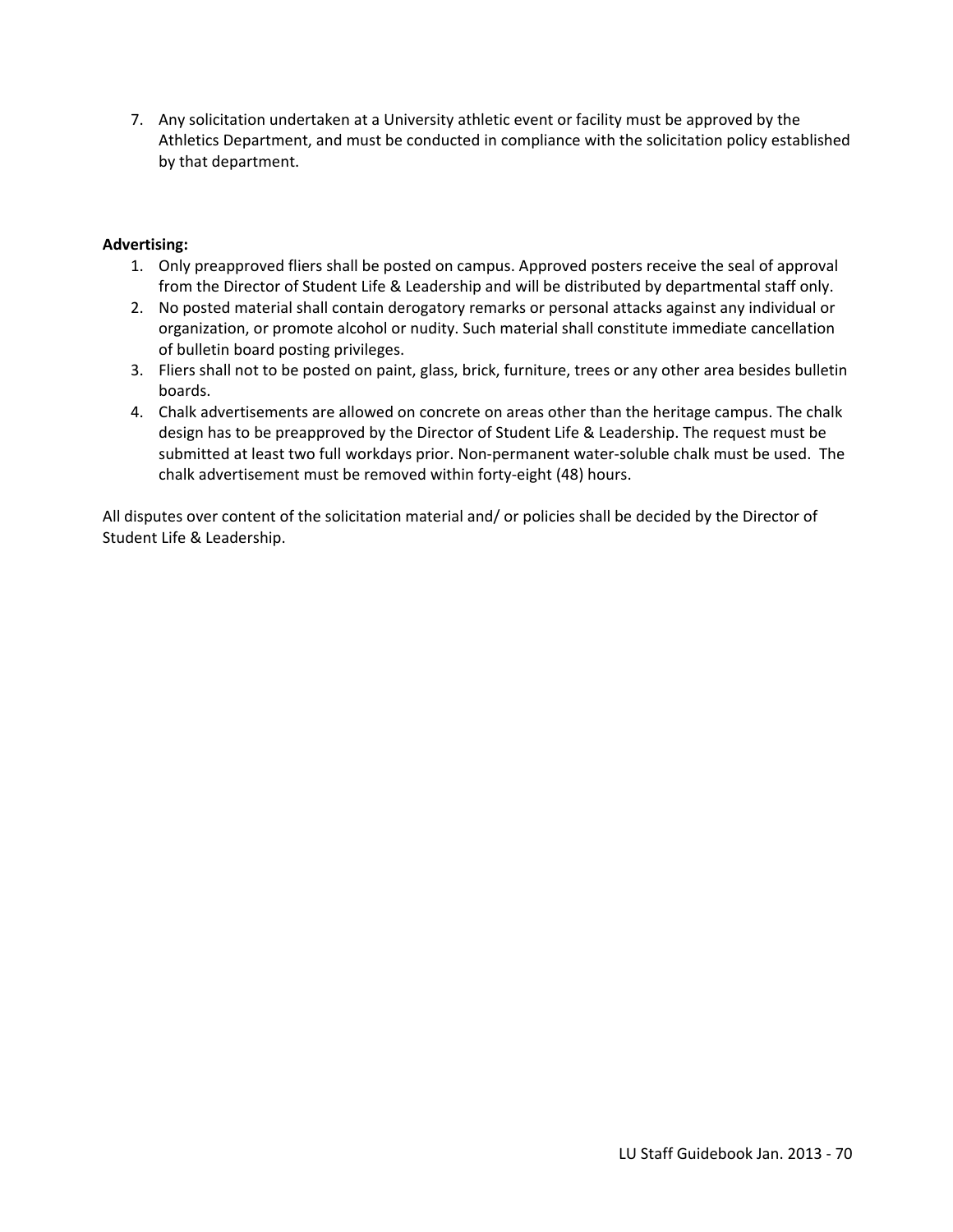## **Appendix E: Policy on Facilities Access**

The student is the reason the University was founded and remainsthe reason for our continued existence and operations. Our grounds, buildings, facilities, curricula, personnel, and programs have the preeminent purpose of serving the student – now and in the future – including any prospective student who is visiting one of our campuses.

In the management of our programs and facilities, we must also be mindful of our obligations to the interests of various friends, supporters, benefactors, alumni, parents, and other Lindenwood stakeholders. They have the right to certain courtesies when on campus.

Decisions on access to and use of any of our programs or facilities must be based on the legitimate interests of present and future students and consideration of the normal and justified expectations of friends of Lindenwood. This principle has the following implications:

 All University personnel are stewards of theirrespective domains on campus butnotthe owners of those domains. Eachof usisresponsible forthe orderly andresponsible care andfunctioning of his/her campus space but not entitled to unreasonably exclude students andfriends of the University fromnormal and expected admittance to and participation in ourfacilities.

 Reasonable, legitimate requests forfacilities usage, visitation, or viewing should be accommodated whenever possible without the expression of hesitation, resentment, or a proprietary attitude. These facilities include but are not limited to all educational, production, and performance spaces in the J. Scheidegger Center, theHyland Arena, the Spellmann Center, the Lindenwood University Cultural Center, our various athletics facilities, our classroom buildings, andthe Lindenwood Commons.

All offices and space managers are to cooperate with Lindenwood's Admissions and Institutional Advancement offices regarding access to andviewing of any andall buildings by visitors to campus, including prospective students and their families, group tours, and present, past, and future benefactors and friends of the University.

The Admissions and Institutional Advancement offices may at times request access to spaces with verylittlenotice, for necessary reasons beyond their control. If at all possible, those requests are to be honored to the bestof the ability of themanager of the requested space or facility.

 Allrequests for access should be treated withappropriate judgment andcourtesy, without remonstration or unjustified demurrers. Eachbuilding orfacility manager will produce a scheduling andaccess policy and procedure for his/her venue for approval (andpossible modification) by the President or the President's delegate.

Deliberate attempts to frustrate reasonable student (or other stakeholder) access to and participation in University spaces for personal or proprietary purposes will be considered undesirable employee conduct and will be addressed accordingly.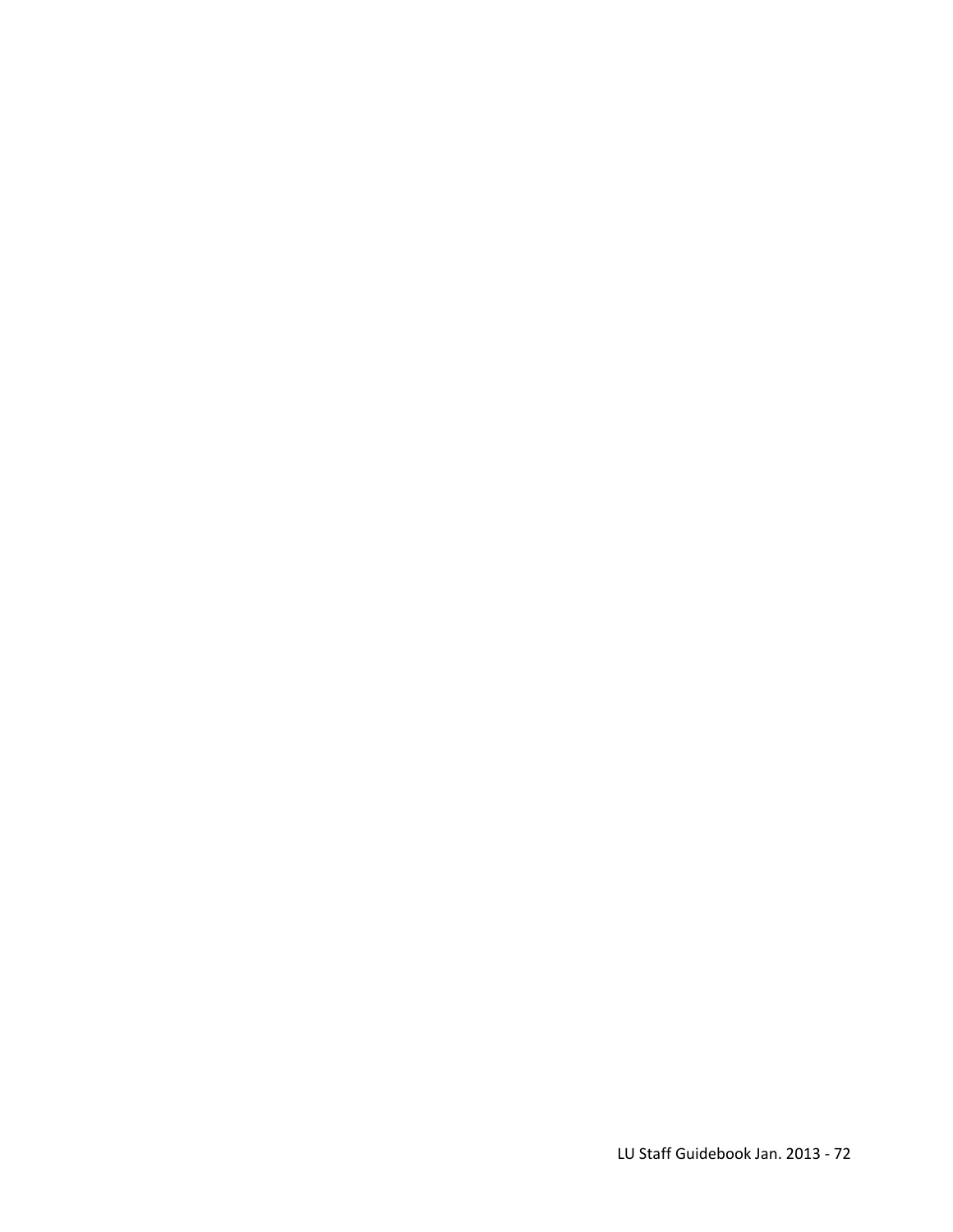# **Appendix F: Emergency Procedures**

The purpose of an emergency program is the safety and protection of the building's occupants. The evacuation of any area that becomes involved in an emergency situation must begin immediately if a real emergency situation is underway. The method and direction of evaluation will be governed by the layout of the building and the location of the emergency. Persons evacuating the building should proceed to the closest unencumbered exit.

This booklet contains information on emergency situations and procedures to follow should an emergency occur. Please read it carefully and familiarize yourself with the location of emergency equipment and exits throughout the building.

Lindenwood University buildings are equipped with smoke detectors, emergency lighting and fire extinguishers on each floor. The St. Charles Fire Department conducts frequent inspections to determine the conditions of the buildings' safety equipment. If the tenant has determined the need to evacuate its personnel, and after an area has been completely cleared of its occupants, no one should return to the site until it has been declared safe by the responsible authorities. Always remember to stay off the building elevators if an emergency is underway.

# **Medical Emergency and Work Related Injury**

#### **Medical Emergency**

- Do not move a seriously injured person unless the person is in a life-threatening situation (i.e. falling debris, fire, explosion).
- Someone should stay with the injured person, if possible. Keep the victim as calm and comfortable as possible. Employ Universal Precautions for all body fluid discharges. **(Assume all such discharges are contaminated)**.
- **Dial 911 (9-911 on in-house phone) for injuries requiring immediate attention.** Be prepared to provide:
- Nature of the injury
- Location of the emergency exists
- The number you are calling from and, if possible, have someone stay close o to that number until aid arrives
- Send someone to meet and guide the emergency crew
- Notify the Director of Security (636) 949-4687, switchboard (636-949-2000) and/or Maintenance Office (636) 949-4922 before 5 p.m. and (636) 262-4622 after 5 p.m. Give your name, location, and telephone number. Provide as much information as possible: nature of injury or illness, whether victim is conscious, type of treatment being administered, etc.
- Return to the victim and remain with the victim until campus security or emergency crew arrives.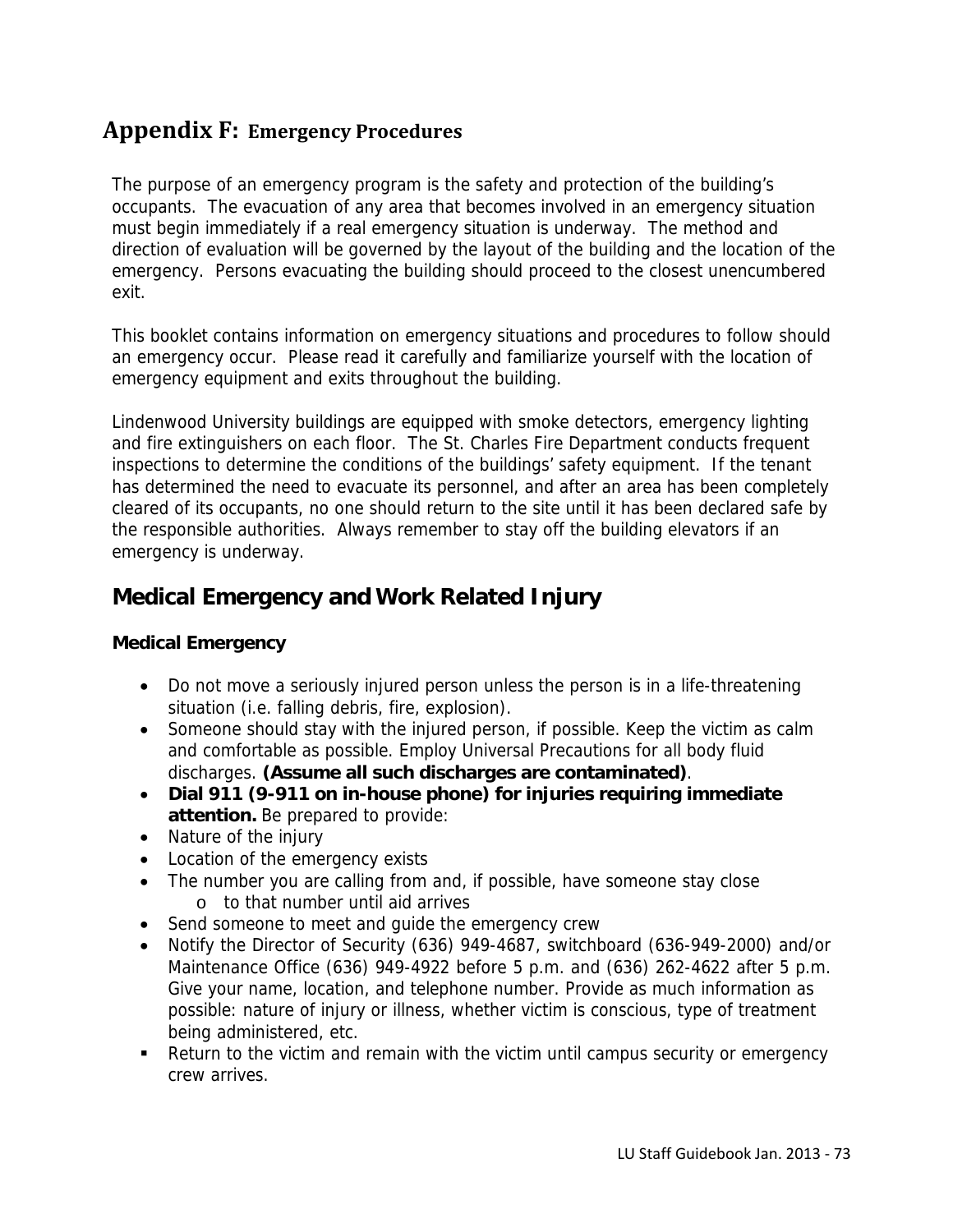#### **Emergencies for Students and Employees:**

St Joseph's Medical Center 300 First Capitol Drive St. Charles, MO 63301 (636) 979-5000

#### **Work Related Illness and Injuries (Employees)**

Work related illnesses and injuries that occur on the Lindenwood University, St. Charles campus should be treated at the employee's health care provider. Transporting students or other employees to Emergency Care Centers results in full liability on the part of the one transporting the injured. Students can report to any healthcare facility if they choose to seek non-emergency treatment. 911 should be called in the event of a life threatening injury or condition.

# **Student Health and Safety**

#### **Student Health/Wellness and Campus Safety**

If a student has an accident on University property, the student should report the accident to the Director of Campus Safety and Security at **(636) 949-4687**. If a student suffers an accident or illness while attending classes, the student should notify the instructor. The University will take necessary steps to intervene in a medical emergency while the student is on campus. If paramedic services or hospitalization is required, the student is financially responsible. The student must fill out an accident form that can be found in the Security Office. (CSC-G)

#### **Student Accident Insurance**

For students registered in credit courses, the University provides accident insurance in a designated amount for injuries sustained while participating in University-sponsored activities. The activity must take place on University premises or on any premises designated by the University. Students are also covered while traveling to and from College-sponsored activities as a member of a group under University supervision. It is the **student's** responsibility to report injuries promptly to the instructor or to the Director of Public Safety and Security.

#### **Crime**

Any student, prospective student, faculty or staff person who has been a victim of or a witness to a criminal activity that occurred on any of the grounds or facilities of Lindenwood University is encouraged to report this information to the Director of Public Safety and Security or the Student Development Office and fill out a crime report. It is University policy to assist the police in any investigation.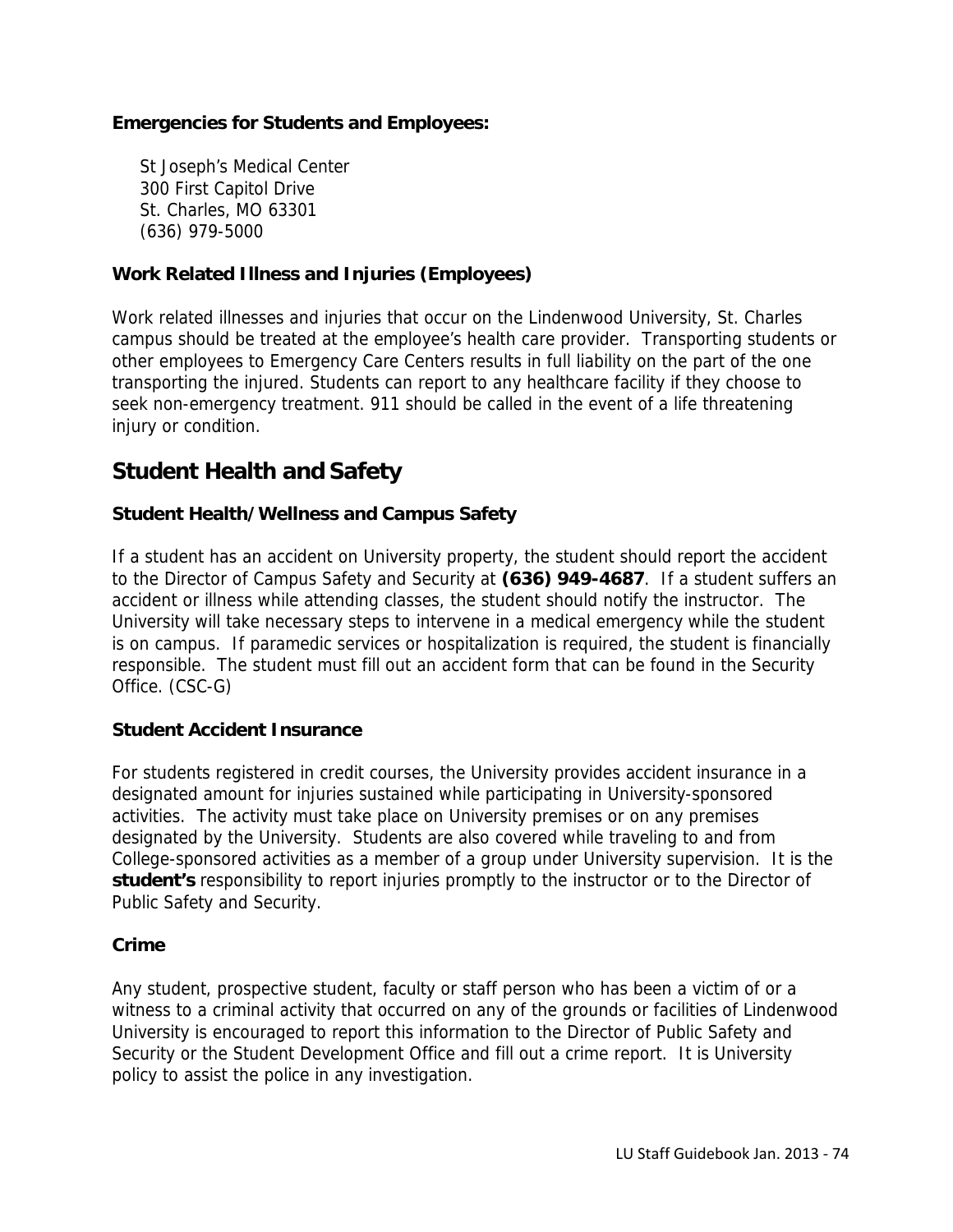# **Bomb Threat**

• Most bomb threats are received by telephone.

• Remain calm and attempt to obtain as much information as possible from the caller by using the checklist following this page if you have it available. If your phone has Caller ID, also list the source of the call if available.

• Notify the **Director of Public Safety and Security (636) 979-4687/ Residential Services (636) 949-4922 before 5 p.m. or (636) 262-4622 after 5 p.m. or call 911,** giving your name, location, and telephone number. Inform them of the situation, including any information you may have as to the location of the bomb, time it is set to explode, time you received the call and any distinguishing information about the caller.

#### • **DO NOT USE THE FIRE ALARM or HAND-HELD RADIOS.**

• Inform your supervisor.

• If you should spot a suspicious object, package, etc., which may be a potential bomb, **DO NOT TOUCH, MOVE, EXAMINE, OR DISTURB THE OBJECT.**

• If instructed to evacuate, follow the Emergency Evacuation Plan. Do not reenter the building until instructed to do so.

#### **(Continued)**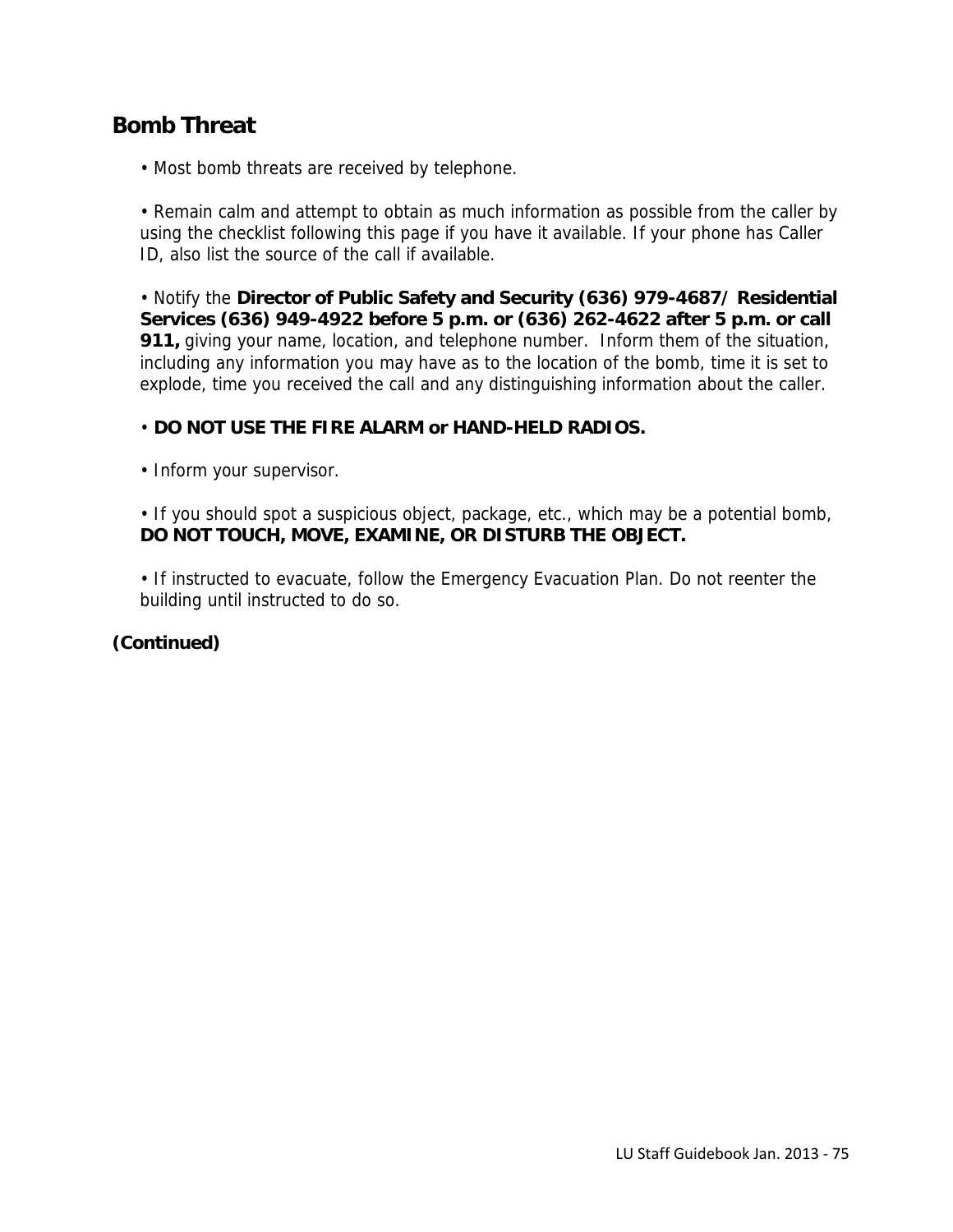# **BOMB THREAT RECORDING FORM**

## **Exact wording of threat**

#### **Questions to Ask**

| When will the bomb explode?    |  |
|--------------------------------|--|
| Where is the bomb?             |  |
| What does the bomb look like?  |  |
| What kind of bomb is it?       |  |
| What will cause it to explode? |  |
|                                |  |

| Did you place the bomb? |  |
|-------------------------|--|
| Why?                    |  |

### **Caller's voice and manner description: (Circle appropriate items)**

| female                                        | male    | familiar*        | accent  |                | distinct           | disguised     |  |  |  |
|-----------------------------------------------|---------|------------------|---------|----------------|--------------------|---------------|--|--|--|
| calm                                          | angry   | loud             | soft    |                | slow               | rapid         |  |  |  |
| excited                                       | sobbing | laughing         | profane |                | incoherent slurred |               |  |  |  |
| lisp                                          | raspy   | cracking         | stutter |                |                    |               |  |  |  |
| If familiar, who did the caller sound like?   |         |                  |         |                |                    |               |  |  |  |
| Background noises: (Circle appropriate items) |         |                  |         |                |                    |               |  |  |  |
| street noises                                 |         | trains/airplanes |         | whistle sounds |                    | animal noises |  |  |  |
| house noises                                  |         | <b>Music</b>     |         | radio          |                    | television    |  |  |  |
| office machines                               |         | general office   |         | cell phone     |                    | static        |  |  |  |
| party noises                                  |         | PA system        |         | clear          |                    |               |  |  |  |
|                                               |         |                  |         |                |                    |               |  |  |  |

## **Date and time call was received**

Date / / Time a.m./p.m.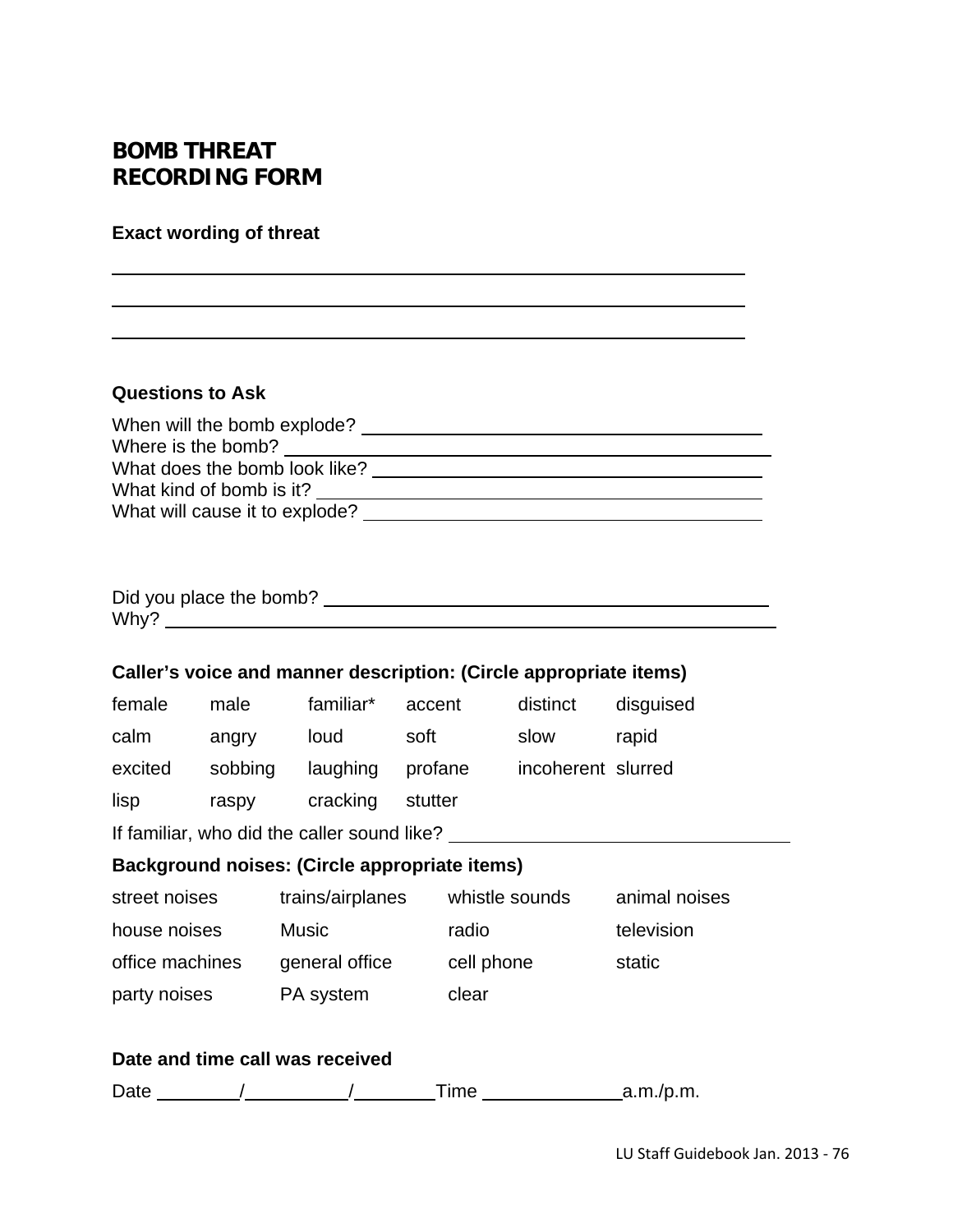# **Chemical Spills**

### **Chemical Spills – Immediately Dangerous to Life or Health**

If a chemical spill takes place that, in the opinion of the person responsible for such material, poses an immediate threat to themselves or other building occupants, the following steps should be taken:

• Sound the building fire alarms if there is any reason to believe the released material may affect individuals outside the immediate spill area. Make reasonable attempt to direct evacuating individuals away from the immediate spill area.

• If you come into physical contact with the spilled material, remove any contaminated clothing immediately and flush all areas of bodily contact with large amounts of water for at least 15 minutes.

• **Call Director of Public Safety and Security (636) 949-4687/ Residential Services (636) 949- 4922 before 5 p.m. or (636) 262-4622 after 5 p.m. or 911.** Be prepared to give: building, floor/ room number, type of incident, chemical(s) involved, and an estimate of the volume of material(s) involved.

• Initiate the Regional Emergency Evacuation Plan.

• Ensure that medical assistance is obtained for those injured or exposed (safety shower, medical attention, etc.). Continue to rinse body contact areas with large amounts of water for at least 15 minutes unless directed otherwise.

#### **Chemical Spills – Not Immediately Dangerous to Life or Health**

Chemical spills involving materials for which the person responsible has definitive information indicating that the released material does not pose an immediate threat to him/her or other building occupants should be handled in the following manner:

• If you are thoroughly familiar with the hazards of the spilled material, you have been trained to confine and cleanup spills, and you have access to appropriate personal protective clothing and equipment, attempt to confine the spread of the spill as much as possible.

• If you come into physical contact with the spilled material, remove any contaminated clothing immediately and flush all areas of bodily contact with large amounts of water for at least 15 minutes.

#### • **Call the Director of Public Safety and Security (636) 949-4687/ Residential Services (636) 949-4922 before 5 p.m. or (636) 262-4622 after 5 p.m. or 911.**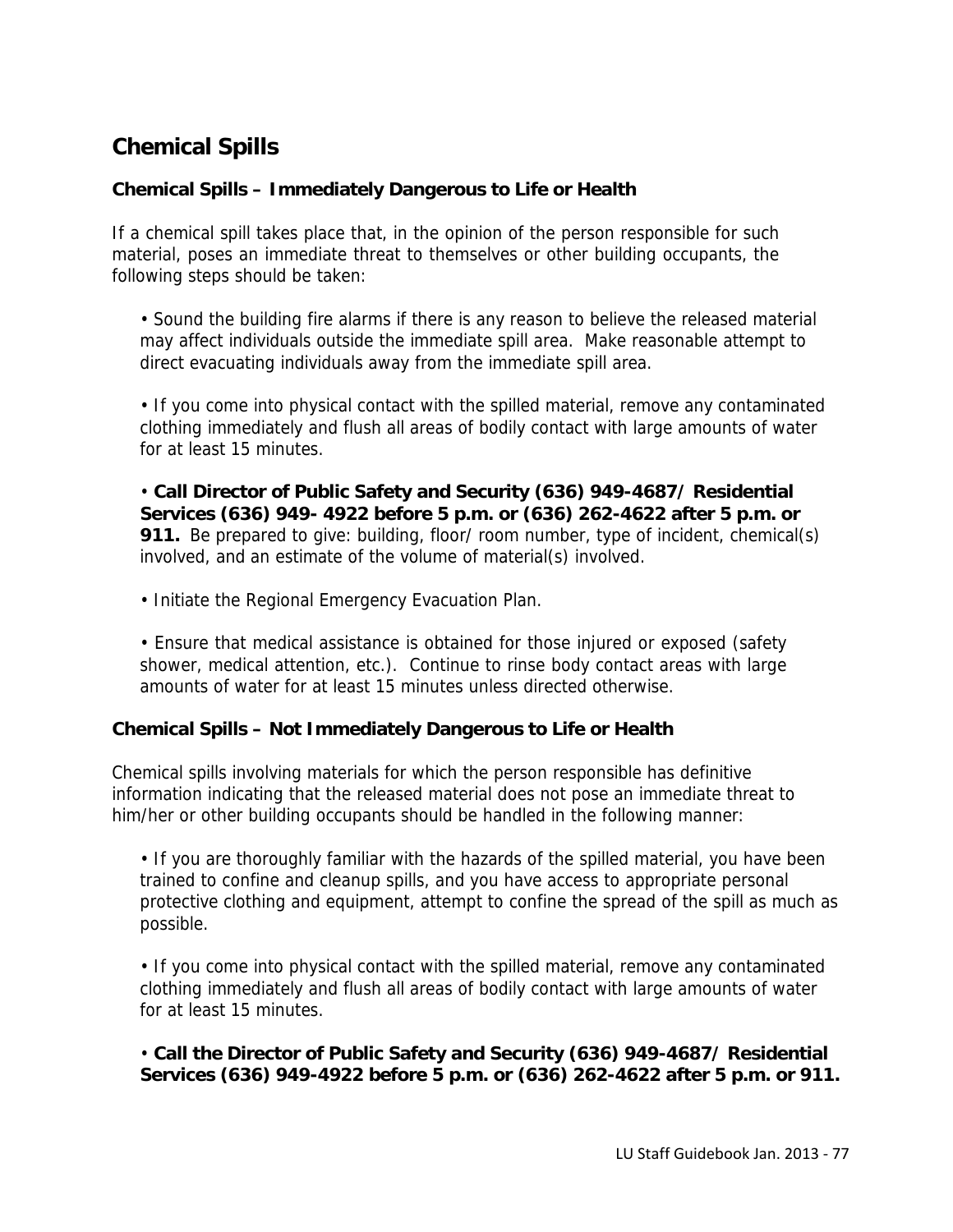Be prepared to give the building, floor, room number, type of incident, chemical(s) involved, and an estimate of the volume of material involved.

• Residential Services will then notify the appropriate department(s) to assist in the cleanup of the released materials.

# **Earthquake**

#### **During the Quake**

• If you are indoors, stay there. Get under a desk or table, or stand in a doorway or corner. Stay clear of windows, bookcases, and outside walls. DO NOT USE THE ELEVATORS!

• If in a crowded public place, do not rush for the doors. Move away from display shelves containing objects that could fall.

#### **After the Quake**

• Exit building as quickly as possible.

• Check for injuries. Apply first aid. Do not move seriously injured individuals unless they are in immediate danger.

• Do not use the telephone immediately unless there is a serious injury, fire, or gas leak. Telephones should be kept available for emergencies.

• If you suspect or know that someone is trapped in the building, notify emergency personnel on the scene first and then a member of the University emergency response team. Give the time when the victims were last seen, number of victims, and their last known location.

• Do not touch downed power lines or damaged building equipment.

• Where applicable, turn off all natural gas, oxygen/acetylene tanks, etc.

• Clean up spilled medicines, bleaches, gasoline, or other chemicals. If a spill is significant in amount, utilize Chemical Spills Emergency Procedures.

• If building is damaged, initiate the Regional Emergency Evacuation Plan and do not enter until directed to do so by emergency personnel or a member of the University emergency response team.

• If you evacuate, immediately go to designated area on the regional evacuation plan. Be sure to account for yourself, so time will not be wasted by emergency personnel who may be looking for you.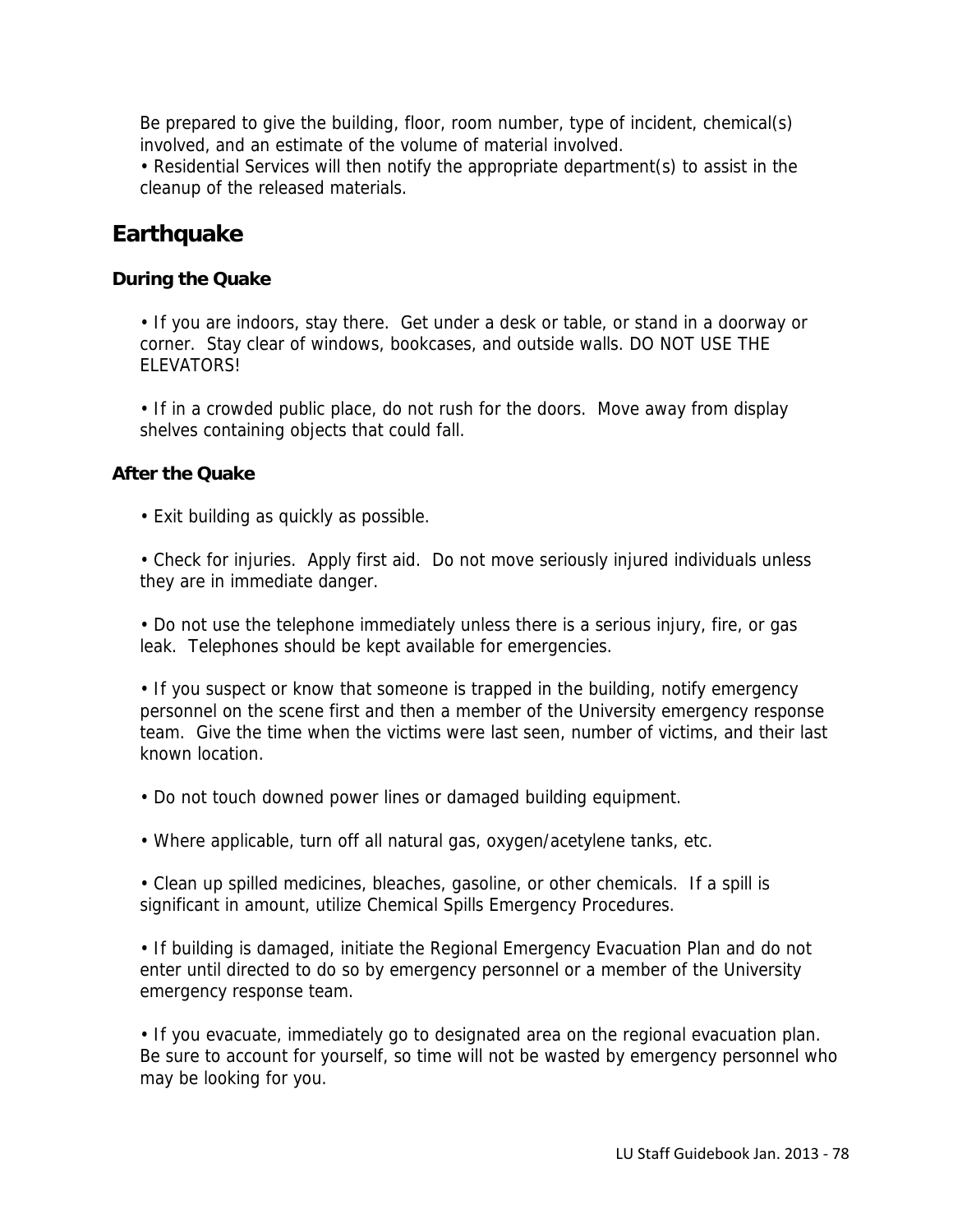• Be prepared for aftershocks.

## **Fire**

Lindenwood provides fire extinguishers and evacuation routes in all of its buildings. Know the location of the fire alarms, extinguishers, and fire evacuation routes/ fire exits in the area in which you are working. As you leave, be prepared to help those having trouble moving to the exits.

• **PULL ALARM AT EXIT DOOR.** Upon discovering a fire, explosion or smoke in the building, close the door to the room where the fire is located, and immediately activate the fire alarm system.

• **CALL FOR HELP.** After sounding the alarm, call the **Director of Public Safety and Security (636) 949-4687/ Residential Services (636) 949-4922 before 5 p.m. or (636) 262-4622 after 5 p.m. or 911** if time permits. Identify yourself and the location of the fire (floor and room number if possible). **Sounding the alarm automatically notifies the fire department.**

#### • **WARN OTHERS.**

• **ATTEMPT TO EXTINGUISH ONLY IF YOU CAN DO SO SAFELY.**

• **EVACUATE IMMEDIATELY UPON ALARM.** Follow the Emergency Evacuation Plan and do not re-enter the building until instructed to do so.

• Do not use elevators during a fire emergency. Use stairs. Power outages will leave you stranded and trapped on the elevator.

• Assemble in the closest parking lot away from the drive lanes and fire lanes. Stay clear of the building.

- Advise fire fighters on the scene if you suspect someone may be trapped.
- Do not re-enter the building until instructed to do so by the fire department or other authorities.

**When the Fire Alarm sounds you must assume that it is a real fire. Go to the main fire panel and find the location of the alarm. Check out the location and if it is a false alarm, then silence the alarm and let everyone know that it is safe to enter the building. If it is a real fire, allow the alarm to sound until it is safe to enter the building.**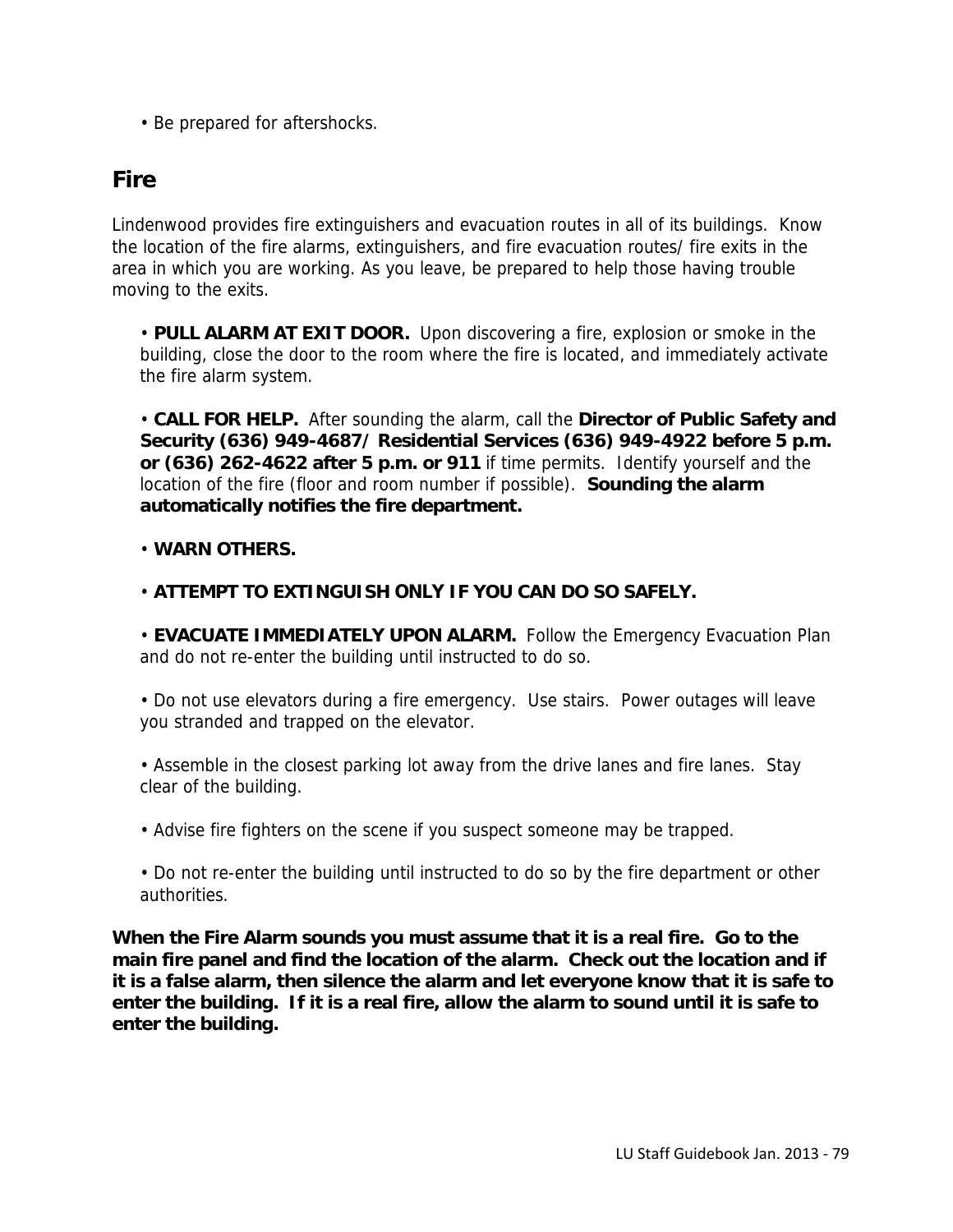# **Substance Abuse**

Knowingly possessing, using, transmitting, or being under the influence of a controlled substance, unauthorized drug, or alcohol in University buildings, at University functions, or on University grounds is prohibited at all times.

An individual thought to be under the influence of a controlled substance, alcohol, prescription or non-prescription drug **whose behavior is disruptive to the educational process** will be requested to leave and report to the Dean of Student's office; if the Dean of Students is not available, the student will be interviewed and assessed by an alternative officer of the University.

If the individual refuses to leave/continues to stay in the area:

- The instructor should dismiss the class if in a classroom.
- All persons should leave the area.

• You should note the description of the individual and his/her location; provide the name if possible.

• You should call the **Director of Public Safety and Security (636) 949-4687/ Residential Services (636) 949-4922 before 5 p.m. or (636) 262-4622 after 5 p.m. or 911.**

After the situation has been resolved, document the incident in writing and supply a copy to the Dean of Student's office within 24 hours.

If the individual is not disruptive but suspected of being under the influence of a controlled substance, immediately report the individual to the appropriate administrator. If the individual is a student, then report to the Dean of Students (636) 949-4980 or **Director of Public Safety and Security (636) 949-4687 and/or Residential Services (636) 949-4922 before 5 p.m. or (636) 262-4622 after 5 p.m.** If the individual is an employee then contact the Office of Human Resources (636-949-4477). The Dean of Students will act as back up if necessary.

## **Severe Weather**

#### **Tornado or Severe Thunderstorm Watch**

- Facilities staff/security will monitor radio for weather information.
- Bring all persons inside the building.
- Close window blinds.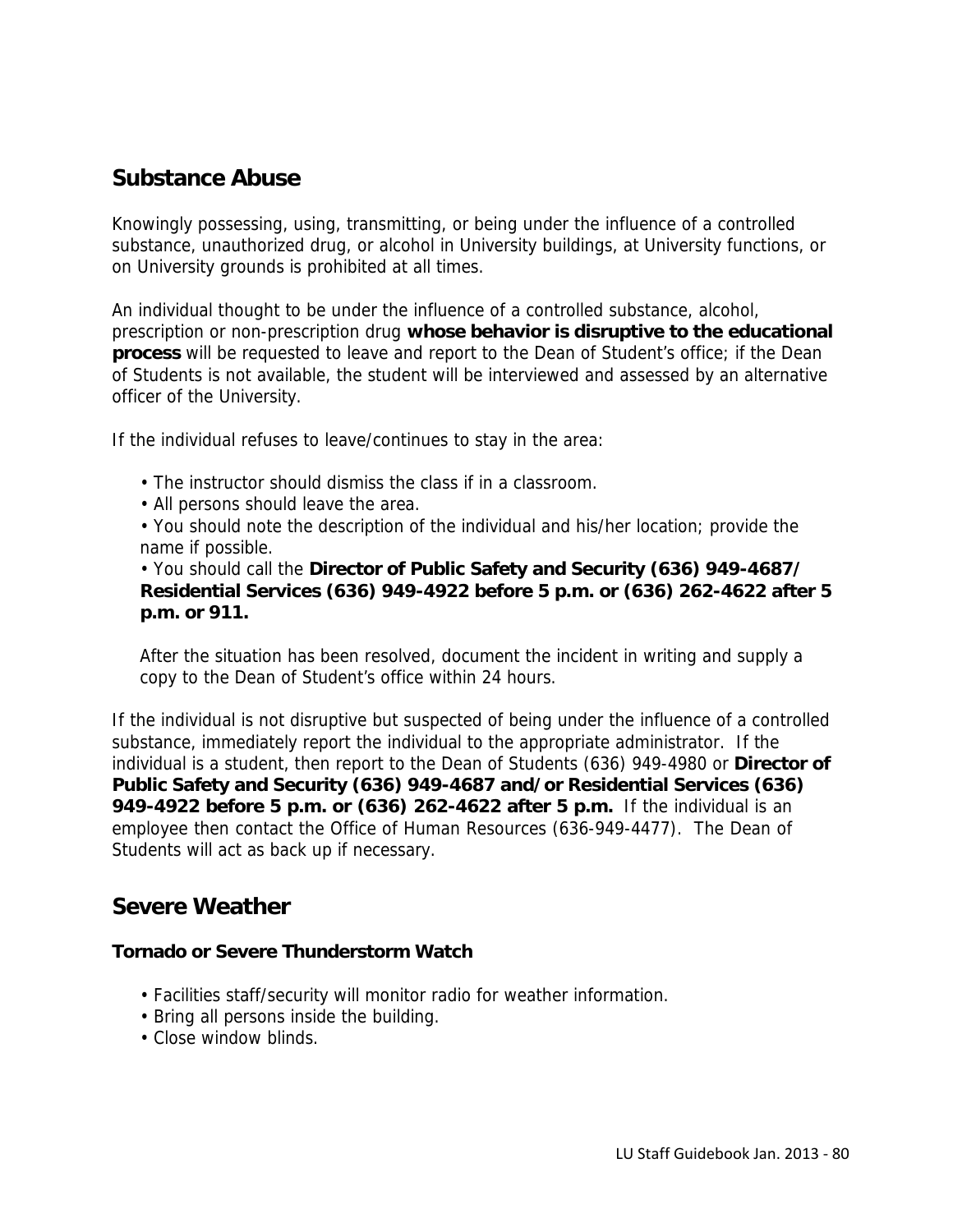#### **Severe Thunderstorm Warning**

Be prepared to move to place of shelter if threatening weather approaches.

• Keep people indoors and away from windows. If large hail begins to fall, it may be necessary to seek shelter.

• Report injuries and damage to the **Director of Public Safety and Security (636) 949- 4687/Residential Services (636) 949-4922 before 5 p.m. or (636) 262- 4622 after 5 p.m.** 

#### **Tornado Warning**

If an actual tornado has been identified in the area by spotters and/or radar

• Seek shelter immediately; move students and staff to safe areas. Recommended shelter areas are stairwells, rest rooms, or corridors. Do not stand in front of glass doors, windows, elevator lobbies or in an atrium. Do not get into elevators during a tornado.

- Assist individuals with physical disabilities to the shelter areas.
- Stay away from windows and exterior walls.

• Shelter – Main Building – first floor interior walls and classrooms without windows and interior walls.

- Shelter Plaza Any office not on an outside wall
- Shelter Other locations Inner hallways and classrooms without an outside wall.
- Where applicable, turn off all natural gas, oxygen/acetylene tanks, etc.

• Monitor weather conditions via radio and contact the pertinent law enforcement agencies.

• Remain in safe (shelter) area until warning expires.

• Students who live in non-traditional housing may seek shelter in the lower level of the Performance Arena.

#### **Tornado Aftermath**

• After the tornado is clear, leave badly damaged buildings; do not attempt to return to the buildings unless directed to do so by emergency personnel or campus security.

• See Medical Emergencies regarding care of injured persons.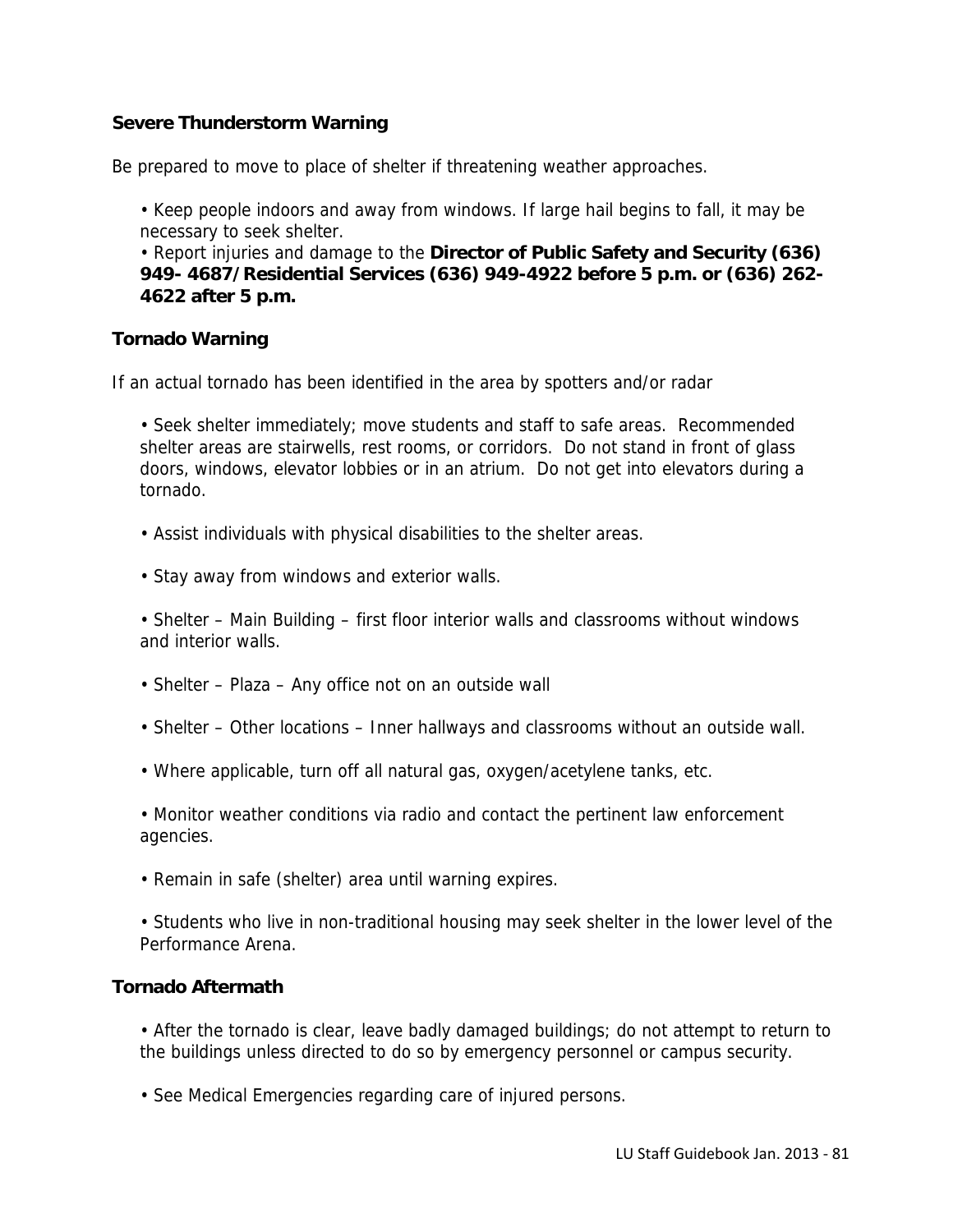• Report all damages and injuries to the **Director of Public Safety and Security (636) 949- 4687/ Residential Services (636) 949-4922 before 5 p.m. or (636) 262-4622 after 5 p.m.**

• Do not attempt to turn on/off or use utilities or equipment.

# **Utility Failure**

If the utility failure is not wide-spread, immediately call the **Director of Public Safety and Security (636) 949-4687/Residential Services (636) 949-4922 before 5 p.m. or (636) 262-4622 after 5 p.m.** Be prepared to give

- Location; including floor
- Room number
- Nature of the problem
- Person to contact and extension.

#### **If any of the following occurs in the evening or on the weekend please contact Residential Services at (636) 262-4622.**

#### **Electrical Failure**

Turn off computers in offices and classrooms and leave them off for 30 minutes after the power comes on to give the staff time to bring up servers again. Emergency lighting is temporary and is not provided to continue building operations. Evacuate darkened areas with caution.

All employees and students should report to common areas and wait for instructions on cancellations/ closings and other general announcements. If the electrical failure occurs during evening classes, then classes will be canceled and the school will close unless shelter is needed during a severe storm.

#### **Elevator Failure**

If you are trapped in an elevator, activate elevator alarm and/or use the emergency telephone (if available). NEVER ATTEMPT TO EXIT AN ELEVATOR STOPPED BETWEEN FLOORS.

#### **Telephone Failure**

If there is a power failure it is possible there will be a telephone failure also.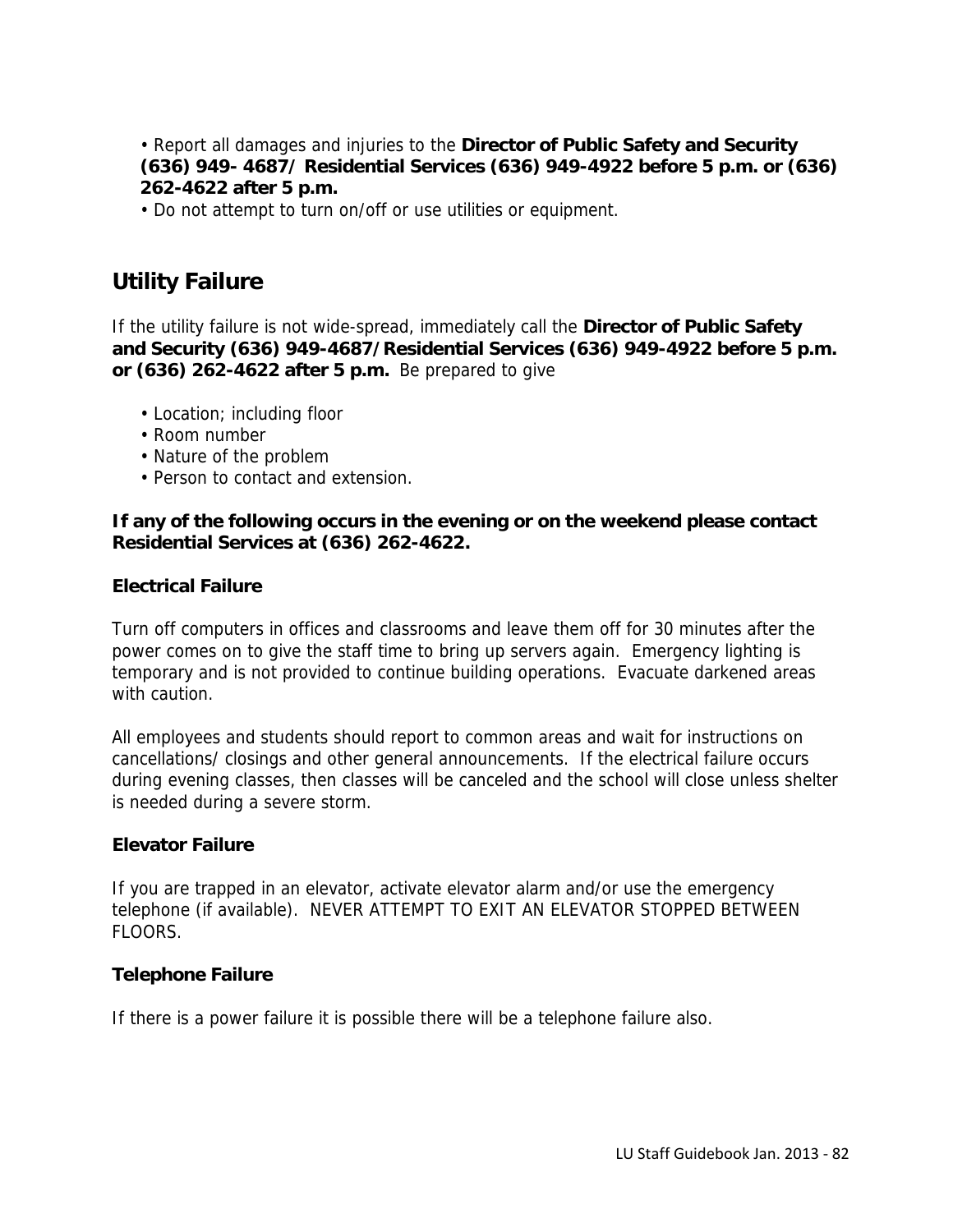#### **Flooding/Plumbing Failure**

Do not touch energized electrical appliances while you are standing in an area filled with water. Contact the **Director of Public Safety and Security (636) 949- 4687/Residential Services (636) 949-4922 before 5 p.m. or (636) 262-4622 after 5 p.m.** immediately.

#### **Natural Gas Leak**

If you detect the odor of natural gas, leave the area and contact the **Director of Public Safety and Security (636) 949-4687/ Residential Services (636) 949-4922 before 5 p.m. or (636) 262-4622 after 5 p.m.** Do not use any spark-producing devices such as electric motors, switches, etc.

## **Workplace Violence**

#### **Restraining Order**

If a student, faculty, or staff member has a restraining order against someone, a copy of that order should be on file with the Dean of Students Office so that the University is aware of the situation. Reasonable steps will be taken to insure the safety of that individual. If a faculty/staff member has the restraining order, the Dean of Students office and the Human Resources office will have a copy. If a student has a restraining order, there will be a copy on file in the Director of Security's office.

#### **Abusive or Threatening Individual**

1. Stay calm and collect your thoughts. Assess the level of the threat. Don't risk staying in a situation if you think physical attack is possible.

2. If the situation is dangerous, go to a safe place and call Security at 636-262-4622.

3. If the situation does not appear to be dangerous, take steps to de-escalate the conflict:

- Move individual to a private area away from an audience
- Use a clear, calm, strong voice
- Keep your body language non-threatening
- Thank the individual for bringing the concern to your attention

4. If you are unable to de-escalate the situation, call for assistance from an administrator.

5. Document the events even if you solved the problem. Give documentation to the appropriate administrator.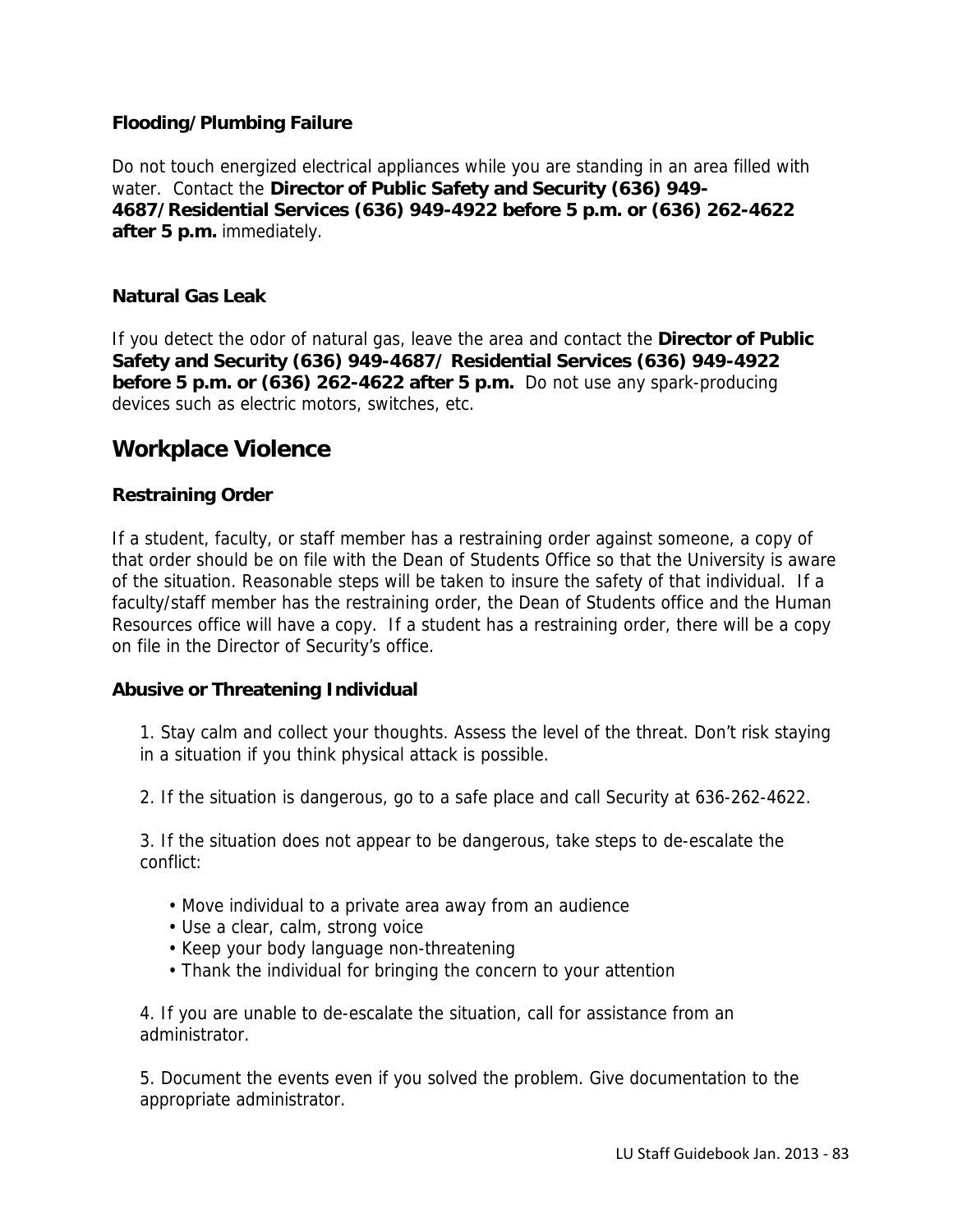#### **If an Individual Has a Weapon in His/Her Possession**

- Do not attempt to approach, escort or disarm the individual.
- Get a description of the individual(s) and their location(s).
- Do not use words that threaten or intimidate.
- Be respectful; do not shame, blame, or judge the individual.
- Listen to the individual and allow them to ventilate.
- Do not argue; let them express their anger.
- Empathize with the individual; imagine yourself in the same situation.
- Ask the individual how the problem may be solved.
- Think about possible ways to solve the problem.
- If you are unable to solve the problem, ask for help.

• Notify the **Director of Public Safety and Security** (636) 949-4687 before 5 p.m. or (636) 262-4622 after 5 p.m.

#### **Weapons Suspected in the Classroom**

- Seek out the nearest colleague
- Confidentially tell the colleague that you suspect a student has a weapon in class.
- Give the name/seat location of the student who is suspected.
- Tell the colleague to inform an administrator immediately.
- Continue class and lesson. The administrator will notify the Police Department.

#### **Weapons Pulled or Displayed**

- If a student/intruder pulls a gun in class, **DO NOT** try to disarm the individual.
- Remain calm. Tell the rest of the class to remain seated and stay calm.
- **STAY AWAY** from the student/intruder with the gun. Talk to the individual in as controlled a manner as possible.
- Ask the individual to put the gun down and move away from it**.**
- Do what you can to get the attention of another colleague and the Administration so that help can be summoned.

#### **Hostage Incident**

- Notify Police (911) and **Director of Public Safety and Security** (636) 949-4687 before 5 p.m. or (636) 262 4622 after 5 p.m.
- Follow the instructions of the hostage taker.
- Do not try to disarm or negotiate with the hostage taker.
- Do not offer yourself as a hostage.

• Do focus your attention on what is happening and make mental lists of events and a description of the perpetrator(s).

- If hostages are taken away, make sure you know who they are and remember what the hostage taker says at this specific moment in the incident.
- When it is feasible, contact an administrator for help.
- When police arrive, trust them and follow their instructions.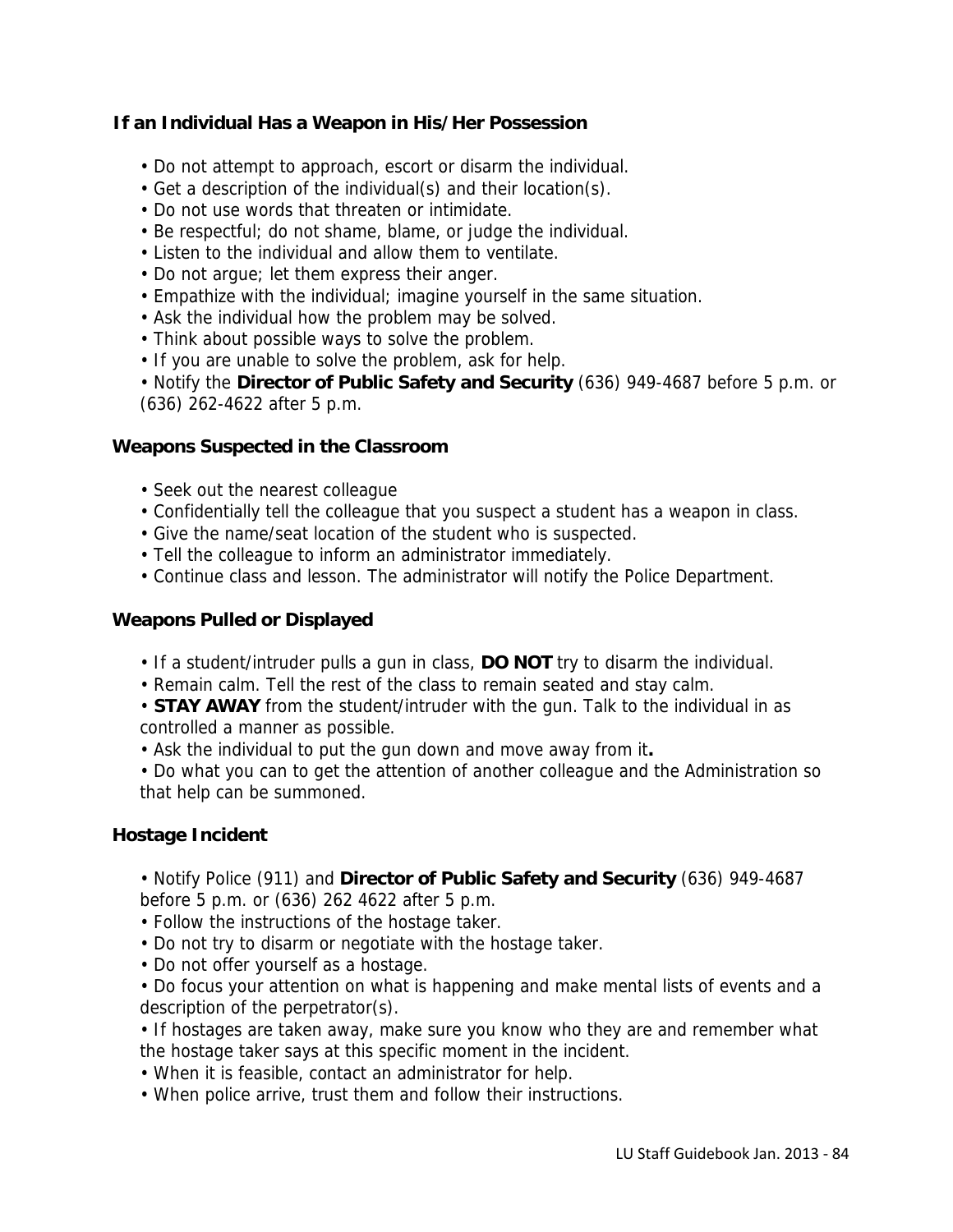# **Missing Person Procedures**

This policy is to identify procedures in case an on-campus resident is missing for more than 24 hours.

• Inform each student that they have the option to identify an individual that the institution can contact no later than 24 hours after the time the student is determined missing according to the institution's official notification procedures.

• Report a missing student as soon as possible to campus security.

• Resident Directors need to provide each student a way to register confidential contact information in the event a student is determined missing for more than 24 hours.

• Institute a policy that allows students to inform someone they trust as to where they are going and if they are going to be gone for more than 24 hours.

• Advise each student under 18 years of age (who is not emancipated) that the institution must notify a custodial parent or guardian no later than 24 hours after the time the student is determined missing.

• After 24 hours, security and the University administration will determine when to notify the local authorities.

# **Annual Fire Reporting Procedures**

Each eligible institution participating in any program under this title that maintains oncampus student housing facilities shall, on an annual basis, publish a fire safety report, which shall contain information with respect to the campus fire safety practices and standards of that institution, including-

(A) Statistics concerning the following in each on-campus student housing facility during the most recent calendar years for which data are available:

1. The number of fires and the cause for each fire;

2. The number of injuries related to a fire that result in treatment at a medical facility;

- 3. The number of deaths related to a fire; and
- 4. The value of property damage caused by a fire;

A description of each on-campus student housing facility fire safety system, including the fire sprinkler system;

The number of regular mandatory supervised fire drills;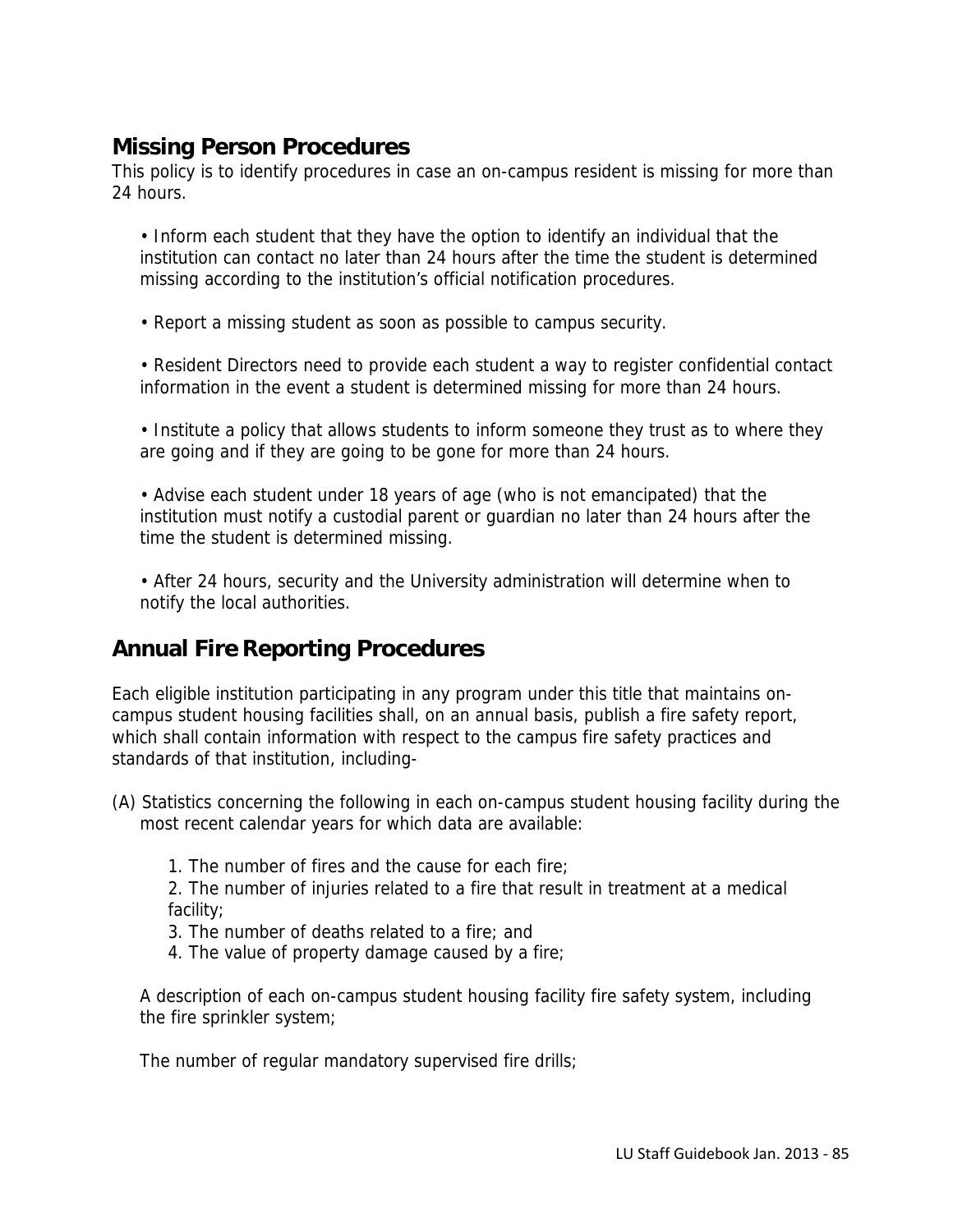Policies or rules on portable electrical appliances, smoking, and open flames (such as candles), procedures for evacuation, and policies regarding fire safety education and training programs provided to students, faculty and staff; and

Plans for future improvements in fire safety, if determined necessary by such institution.

Provide a copy of the report on an annual basis, to the Vice President of Student Development and Vice President of Operations on the statistics required to be reported.

Current information to the campus community- Each eligible institution participating in any program under this title shall:

Make, keep, and maintain a log recording all fires in on-campus student housing facilities, including the nature, date, time, and general location of each fire; and

Make annual reports to the campus community on such fires.

Responsibilities of the Dean of Students- The Dean shall-make the statistics submitted under 1A to the Vice Presidents available to the public; and

(B) In coordination with nationally recognized fire organizations and representatives of institutions of higher education, and other organizations that represent and house a significant number of students-

1. Identify exemplary fire safety policies, procedures, programs, and practices, including the installation, to the technical standards of the National Fire Protection Association, of fire detection, prevention, and protection technologies in student housing, dormitories, and other buildings;

2. Disseminate the exemplary policies, procedures, programs and practices described in clause (i) to the Administrator of the United States Fire Administration;

3. Make available to the public information concerning those policies, procedures, programs, and practices that have proven effective in the reduction of fires; and

4. Develop a protocol for institutions to review the status of their fire safety systems.

Rules of construction- Nothing in this subsection shall be construed to-

Authorize the Dean of Students to require particular policies, procedures, programs, or practices by institutions of higher education with respect to fire safety, other than with respect to the collection, reporting, and dissemination of information required by this subsection;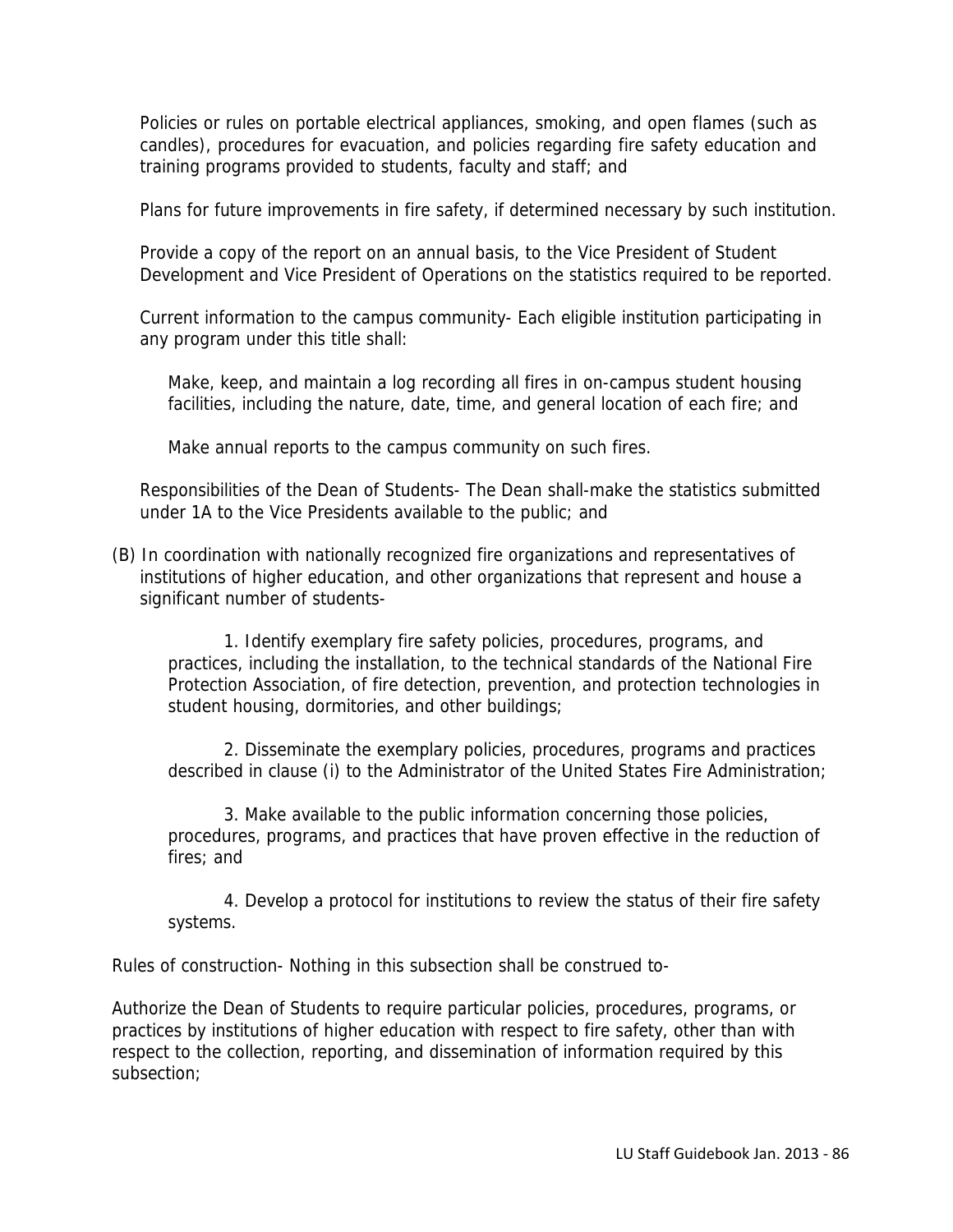Affect section 444 of the General Education Provisions Act (the Family Educational Rights and Privacy Act of 1974) or the regulations issued under section 264 of the Health Insurance Portability and Accountability Act of 1996

Create a cause of action against any institution of higher education or any employee of such an institution for any civil liability; or

Establish any standard of care.

Compliance report- The Dean of Students shall annually report to the appropriate authorities regarding compliance with this subsection by institutions of higher education including an up-to-date report on the Dean's monitoring of such compliance.

Evidence- Notwithstanding any other provision of law, evidence regarding compliance or noncompliance with this subsection shall not be admissible as evidence in any proceeding

of any court, agency, board, or other entity, except with respect to an action to enforce this

subsection.

###